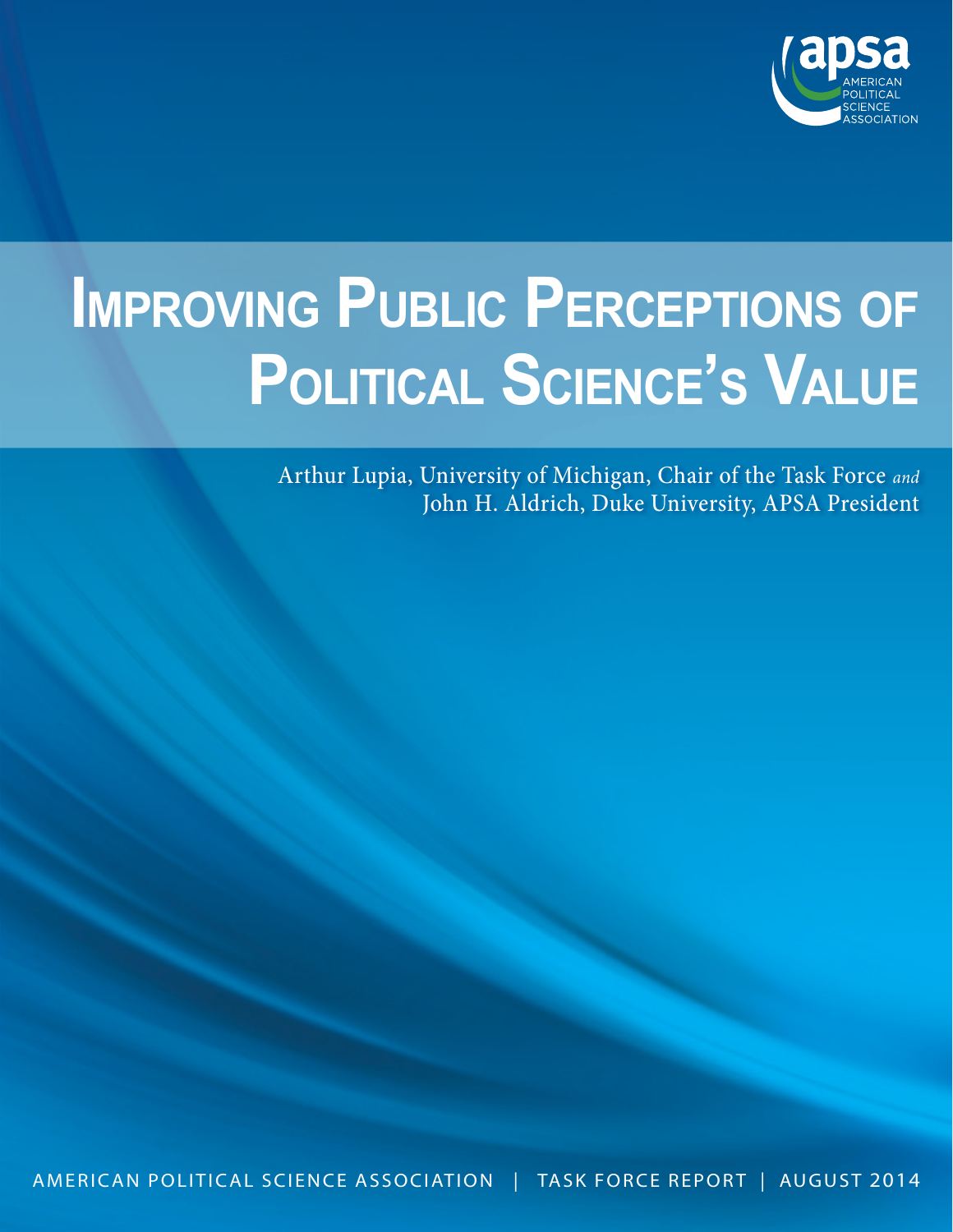# Improving Public Perceptions of Political Science's Value

Report of the Task Force on Improving Public Perceptions of Political Science's Value

Arthur Lupia, University of Michigan, Chair of the Task Force John H. Aldrich, Duke University, APSA President

American Political Science Association 1527 New Hampshire Avenue, NW Washington, DC 20036-1206

Copyright 2014 by the American Political Science Association. All rights reserved.

August 2014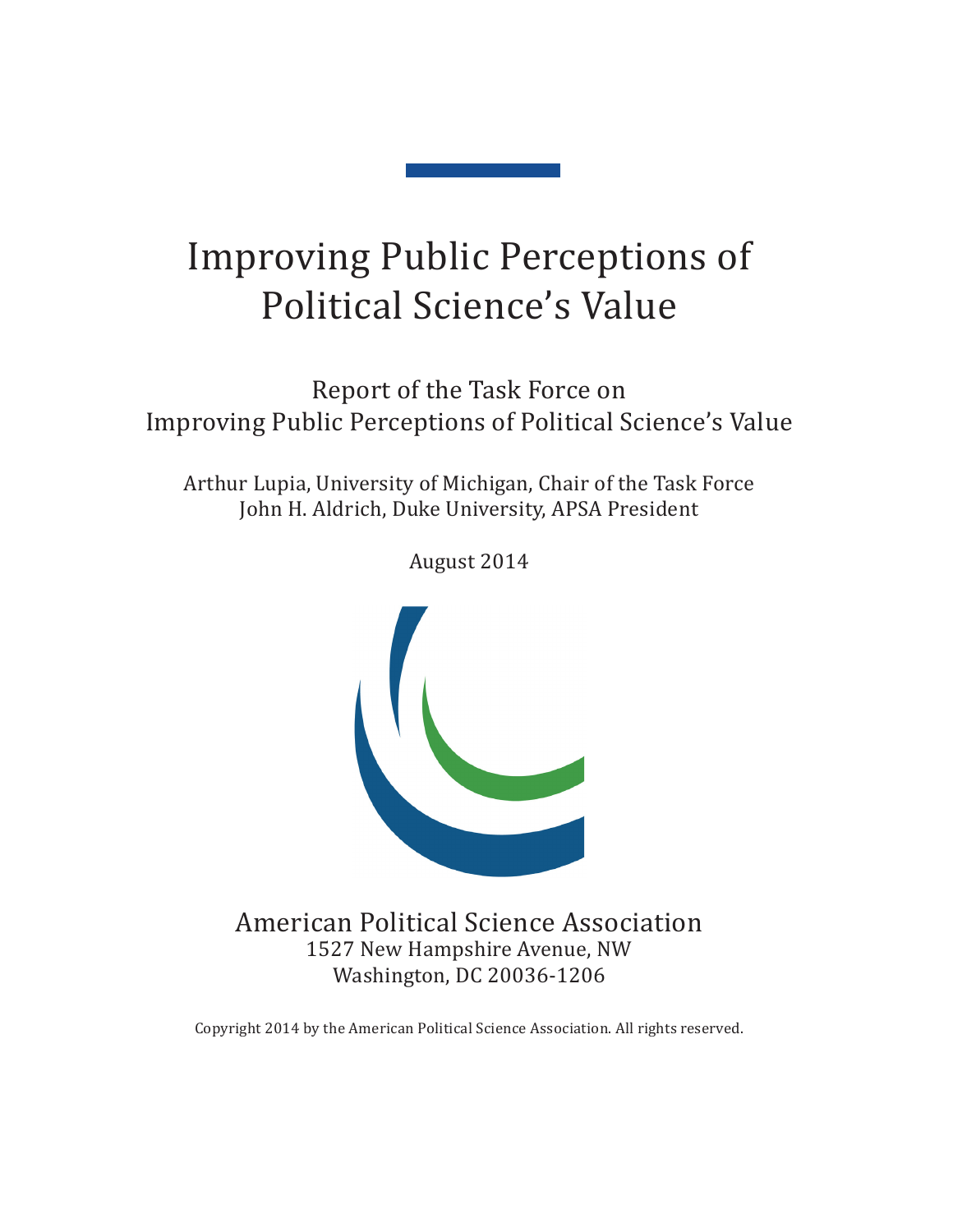# **Table of Contents**

| SUMMARIES OF REPORTS AND INTERVIEWS PREPARED FOR THE TASK FORCE  37 |
|---------------------------------------------------------------------|
|                                                                     |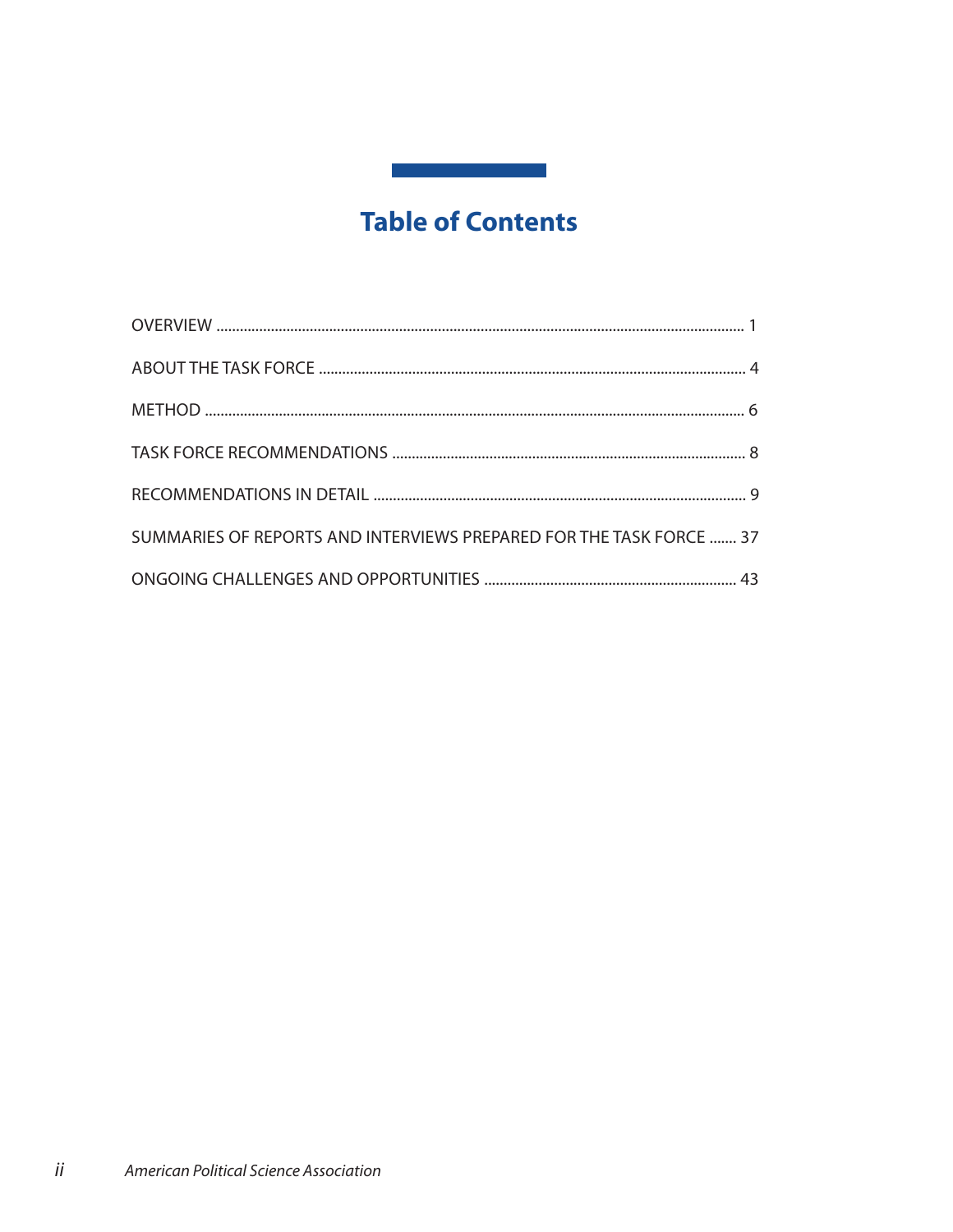# **Overview**

Political Science as a corporate entity engages in two principal tasks – the creation of knowledge and the dissemination of knowledge. Creation of knowledge is, at base, a product of the actions of individual scholars and small scholarly groups. Universities have developed an infrastructure to nurture and reward these activities. This infrastructure gives scholars a direct personal stake in the creation of knowledge and rewards them for conveying knowledge to students and to groups of similarly situated colleagues.

Universities offer fewer incentives for effectively engaging broader audiences. This absence of incentives forces many scholars to choose between actions that produce pay raises and promotions and actions that broaden the value of their expertise. At a time when communication technologies allow many kinds of knowledge to be spread, and a time when governments and private citizens are raising important questions about costs at many colleges and universities, many scholars who could provide value to broad audiences lack professional incentives to do so. Indeed, many scholars who do work to make their findings more accessible do so for reasons other than professional advancement.

At the same time, we live in a world where the ability to communicate effectively is an increasingly valuable skill for political scientists to have. One reason is the potential for broad influence that evolving communication technologies allow. Another is competition emanating from these same technologies. Where in previous generations, large institutions (governments, universities, large multimedia corporations) had monopolies, or at least substantial advantages, in distributing important kinds of information to mass audiences, technology has reduced many of these asymmetries. Today, a broad range of people, including children and relatively poor residents of remote areas, can post information that worldwide audiences can see. Even a generation ago, such distribution possibilities were difficult for most people to imagine.

With these changes has come an explosion in the number of sources from which people can obtain information about many topics. One consequence of this competition is that many traditionally focal providers of information have been forced to transform their communication strategies. Most newspapers and magazines, in quests to maintain former levels of influence, have had to radically restructure their business models.

Many of the ways in which political scientists currently communicate– through their teaching, publication in journals, and conference presentations – were developed in less competitive communicative eras. Strategies for presenting information that were once seen as acceptable, in part because there were few other options, are now seen as slow, unengaging and ineffective. Evolving technologies change individual and cultural expectations about what kinds of information should be available and how information should be presented. As a result, people who want to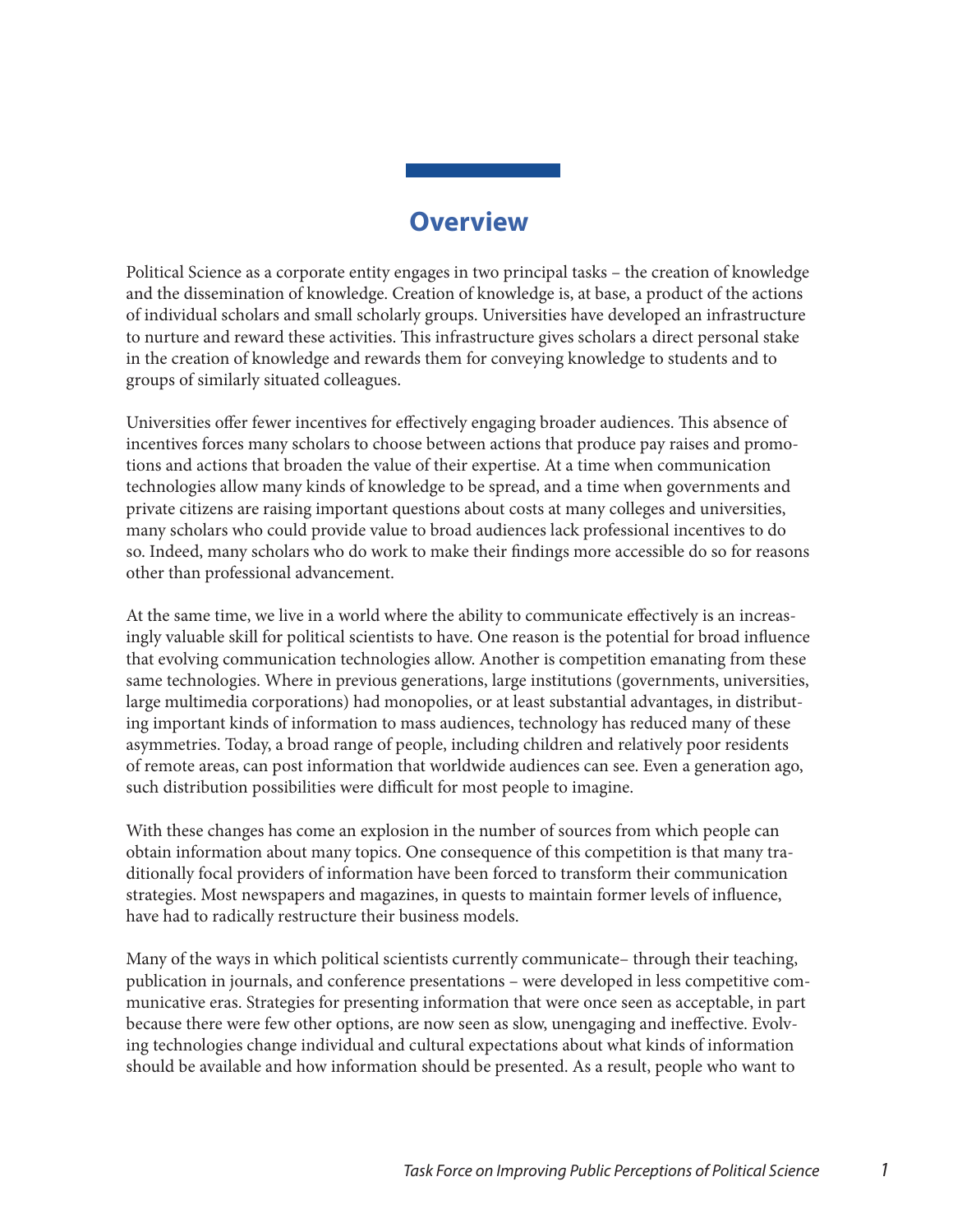communicate effectively cannot expect old strategies to have the same effects. To remain relevant, we must adapt. But how?

Universities provide part of the answer. Universities are also experiencing increasing communicative competition. Changing expectations about what information should be publicly available, and the emergence of numerous entities that produce information similar to that produced by universities, are causing widespread questioning of the traditional university model. Universities, in their quests to remain relevant, socially influential, and well-funded, are pursing many new ways of developing knowledge and distributing information. These are innovations that include widespread use of communication technology in research collaborations and in teaching.

We can count on universities to act aggressively to change their communication strategies because it is in their interest to do so. But we cannot count on universities to make the case for political science and the distinct value that it offers to society. University public relations departments' lack a strong motive, or sufficient subject matter expertise, to draw sustained attention to the insights and discoveries of any particular discipline. University communication offices can also be reticent to highlight a discipline that sometimes examines controversial topics.

Since individual political scientists have incentives to focus on their own research agendas, and since universities tend not to highlight the public benefits of political science in their own outreach, there is an opportunity for other individuals and organizations to recognize changes in communicative opportunities and competition and to improve the manner in which the value of political science is conveyed. At this moment, political science's professional associations have an opportunity, and perhaps an obligation to their members, to take the lead in improving perceptions of political science's public value. If not APSA, who will?

This report, commissioned by the American Political Science Association, identifies means by which individual scholars and professional organizations can make political science's insights and discoveries more accessible, more relevant, and more valuable to more people. Our main finding is that there are many ways in which APSA, and similarly situated professional organizations, can help political science communicate its insights to a wide range of diverse constituencies using a dynamic collection of communicative strategies and technologies. At a time when prominent individuals publicly question the value of our discipline, it is imperative to move aggressively and effectively. The moment to act is now.

A task force wrote this report. Its members were asked to evaluate existing practices and to offer new ideas. A common theme in members' contributions to this report is that for political science to convey valuable insights in increasingly competitive communication environments, it must engage people in ways that can attract their interest and help them advance their aspirations. Each of the members of the task force has already accomplished this goal in distinctive ways. In the coming months, we will release the articles written by task force members, and a series of in-depth interviews that we commissioned, to highlight the communicative challenges facing our discipline and to describe a set of innovative and feasible means for meeting these challenges.

The report offers concrete steps that APSA and its members can take to convince more mem-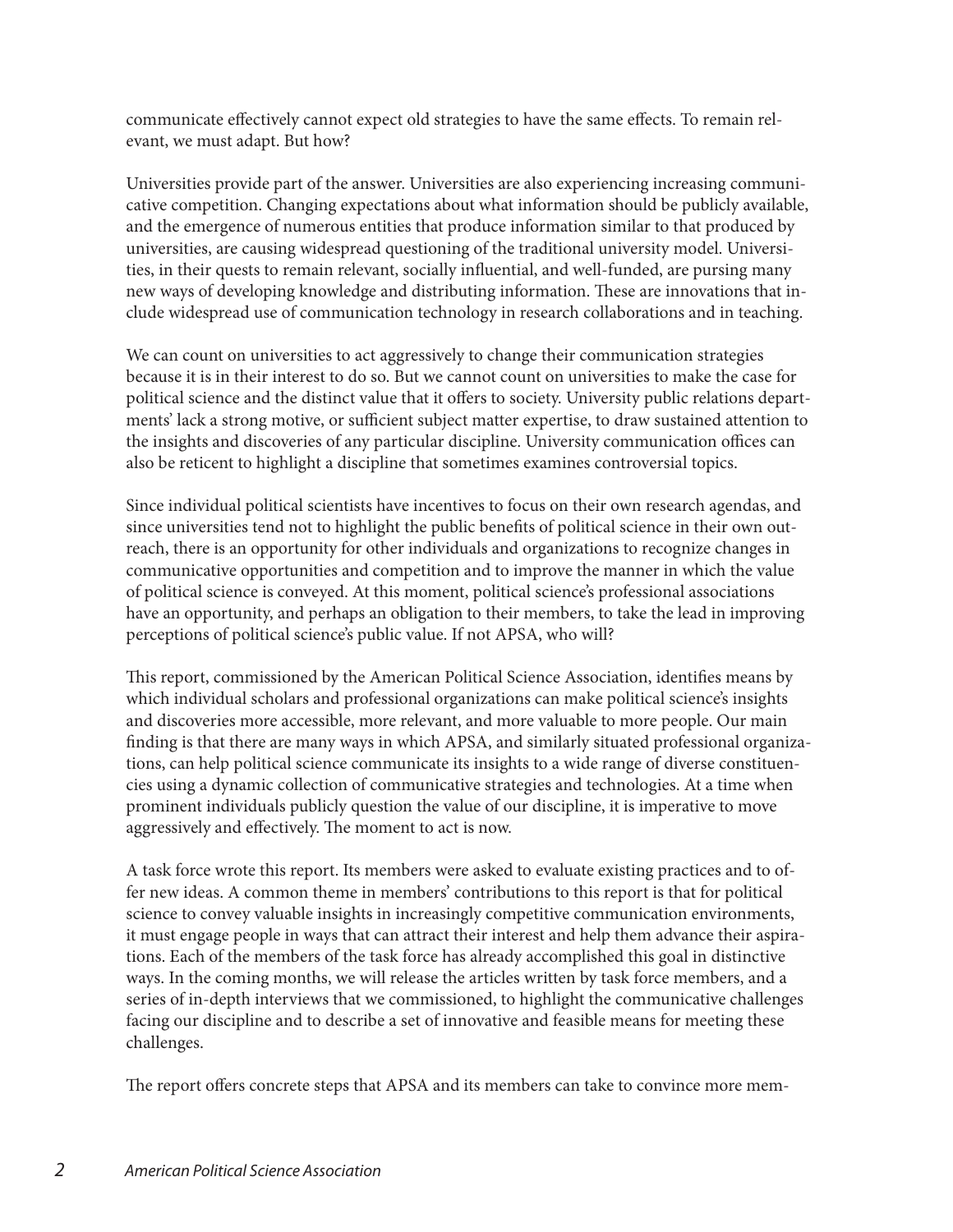bers of the public, the media, policy makers, and other researchers that political science has knowledge of substantial social value. This does not mean that our goal is to substitute style for substance. The substance of political science is the strong foundation from which this report builds. Our goal is to help the discipline convert that foundation into presentations that provide great insight to a larger set of audiences and, by doing so, improve the quality of life for people around the world. It is through such activities that the public value of our collective endeavor can be more effectively realized. In sum, the task force proposes multiple ways for Political Science to convey more insights of greater value to more people.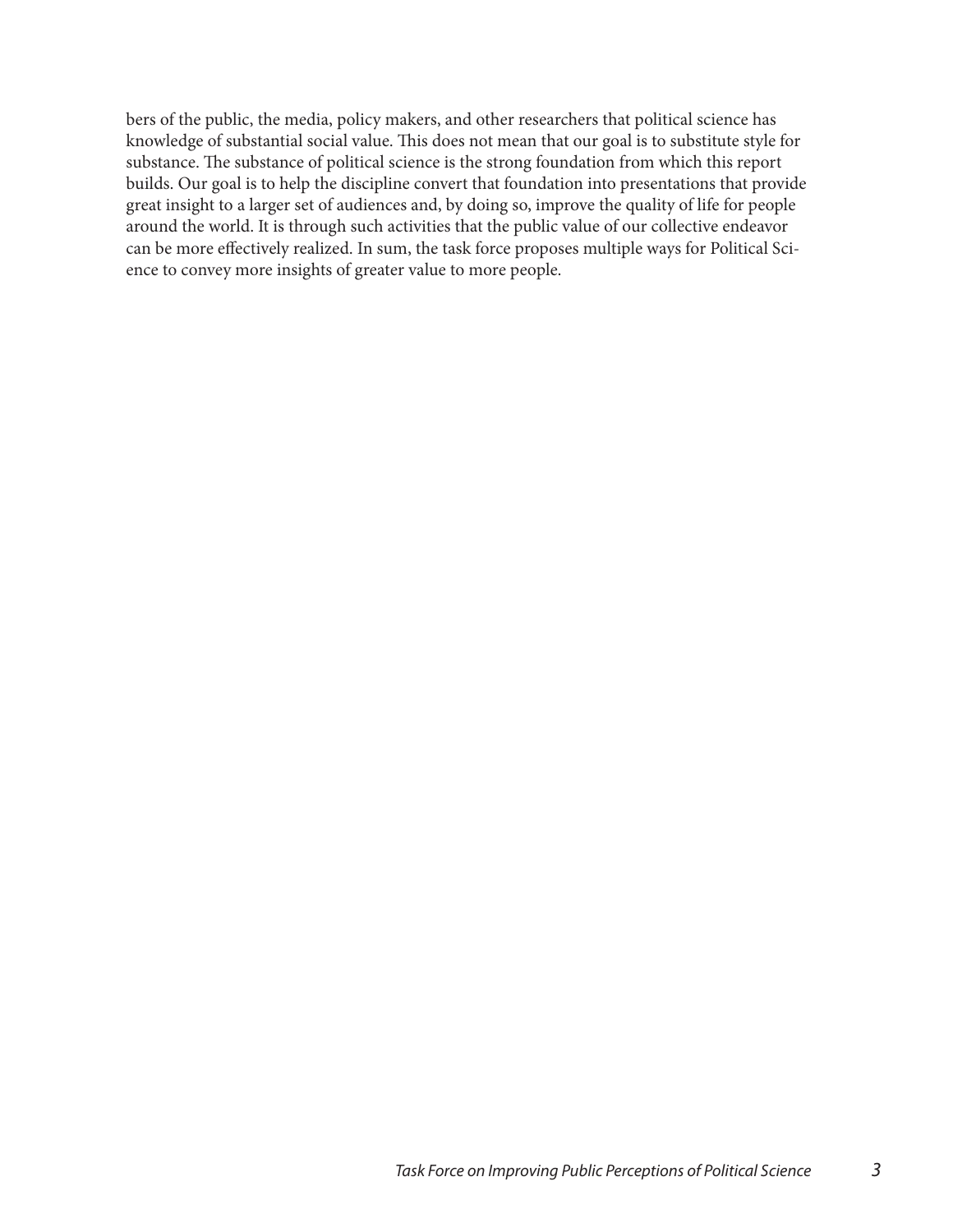# **About the Task Force**

Each task force member is a social scientist who has sought creative and effective ways to bring actionable and beneficial insights to important constituencies. Some do this through their scholarship. Some do this through their innovative teaching methods. Some have done this by serving in Congress or by holding focal positions within presidential campaigns. Some have their own television programs or are regular contributors to leading newspapers. Some participate in more than one of these activities and do much more to engage broad audiences. Simply following the examples of these individuals would increase our discipline's communicative effectiveness in important ways.

What we asked these individuals to do, however, is more challenging than repeating their pasts. We asked each member to evaluate our discipline's current actions and offer the most constructive advice possible about how to convey our discipline's substantial insight more effectively to more people. This report reflects the substantial energy that every member devoted to the task.

It should be noted that all task force members are serving without compensation. Hence, their situation parallels that of many political scientists – we offered them a choice of whether to continue activities that could directly burnish their individual academic portfolios or whether to pursue activities that can produce a public good of broad potential value that might not be rewarded in the typical university structure. We appreciate that every member of this task force chose to advance the public good.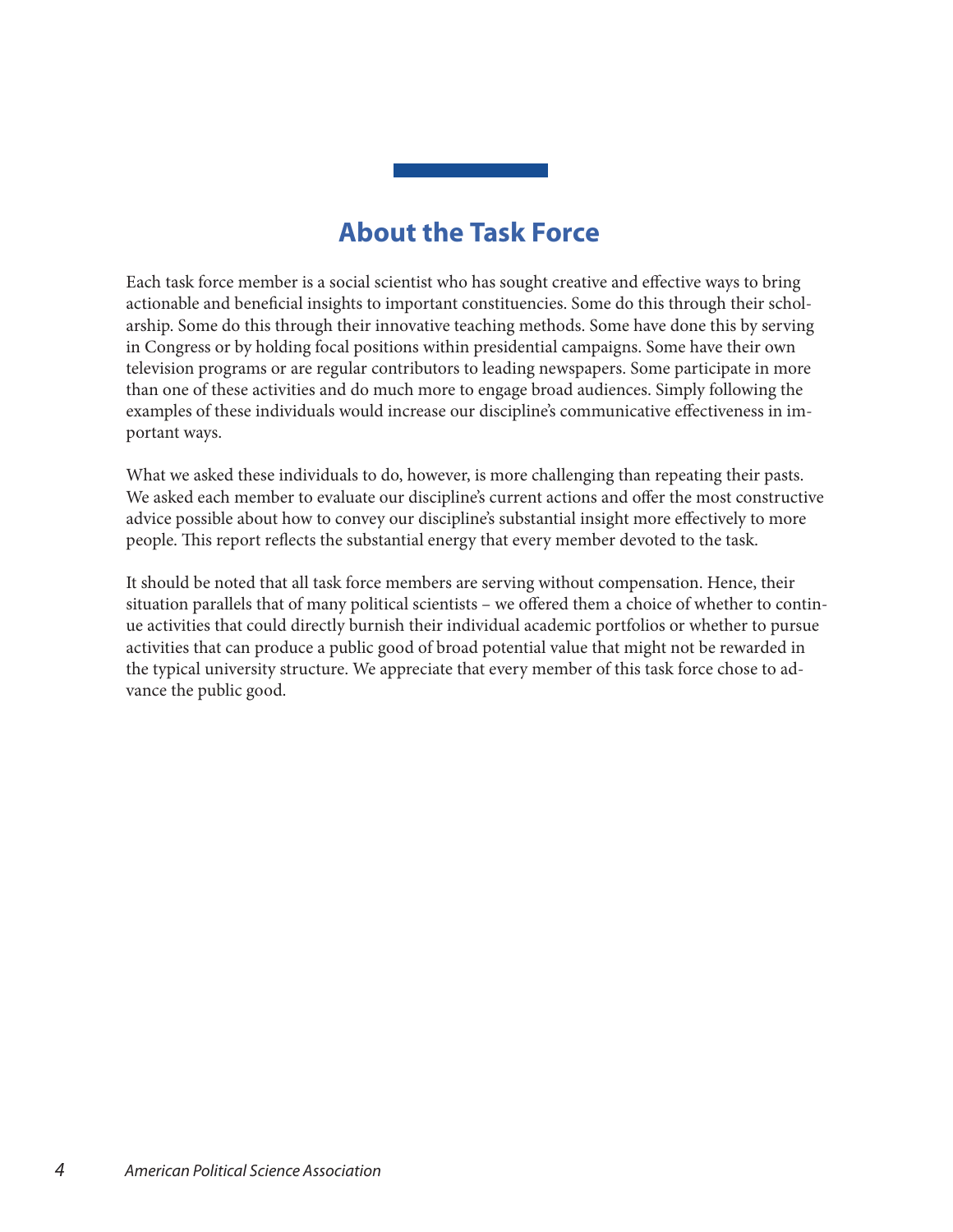# **Task Force Members**

#### *Task Force Chair*

Arthur Lupia, University of Michigan

# *Task Force Members*

Brian Baird, Former Member of Congress & National Academy of Science Behavioral and Social Science Advisory Board

Adam Berinsky, Massachusetts Institute of Technology

Cheryl Boudreau, University of California, Davis

Khalilah Brown-Dean, Quinnipiac University

Victoria DeFrancesco Soto, University of Texas

James Druckman, Northwestern University

Melissa Harris-Perry, Wake Forest University & MSNBC

Sara Binzer Hobolt, London School of **Economics** 

Jennifer Hochschild, Harvard University & Chair of APSA Publications Planning Ad Hoc Committee

Bruce Jentleson, Duke University, Bridging the Gap

Rose McDermott, Brown University

Diana Mutz, University of Pennsylvania

Brendan Nyhan, Dartmouth College and the *New York Times*

Dan Schnur, University of Southern California & Communications Director 2008 McCain presidential campaign

Daron Shaw, University of Texas

John Sides, George Washington University & the *Monkey Cage*

Rogers Smith, University of Pennsylvania

Carol Swain, Vanderbilt University & bethepeople.tv

Joshua Tucker, New York University & the *Monkey Cage*

Lynn Vavreck, University of California Los Angeles & the *New York Times*

# *Task Force Advisors*

John Aldrich, Duke University and APSA President

Kathleen Hall-Jamieson, University of Pennsylvania & Director of the Annenberg Public Policy **Center** 

Mala Htun, The New School for Social Research & recent APSA task force chair

John Ishiyama, University of North Texas and *APSR* lead editor

Howard Silver, Former Executive Director, COSSA

Kaare Strom, UC San Diego & Chair of APSA Committee on Publications

#### *Staff*

Steven Rathgeb Smith, APSA Executive Director

Jennifer Diascro, Senior Director, Program Operations

Liane Piñero-Kluge, Senior Director, Membership and Marketing Operations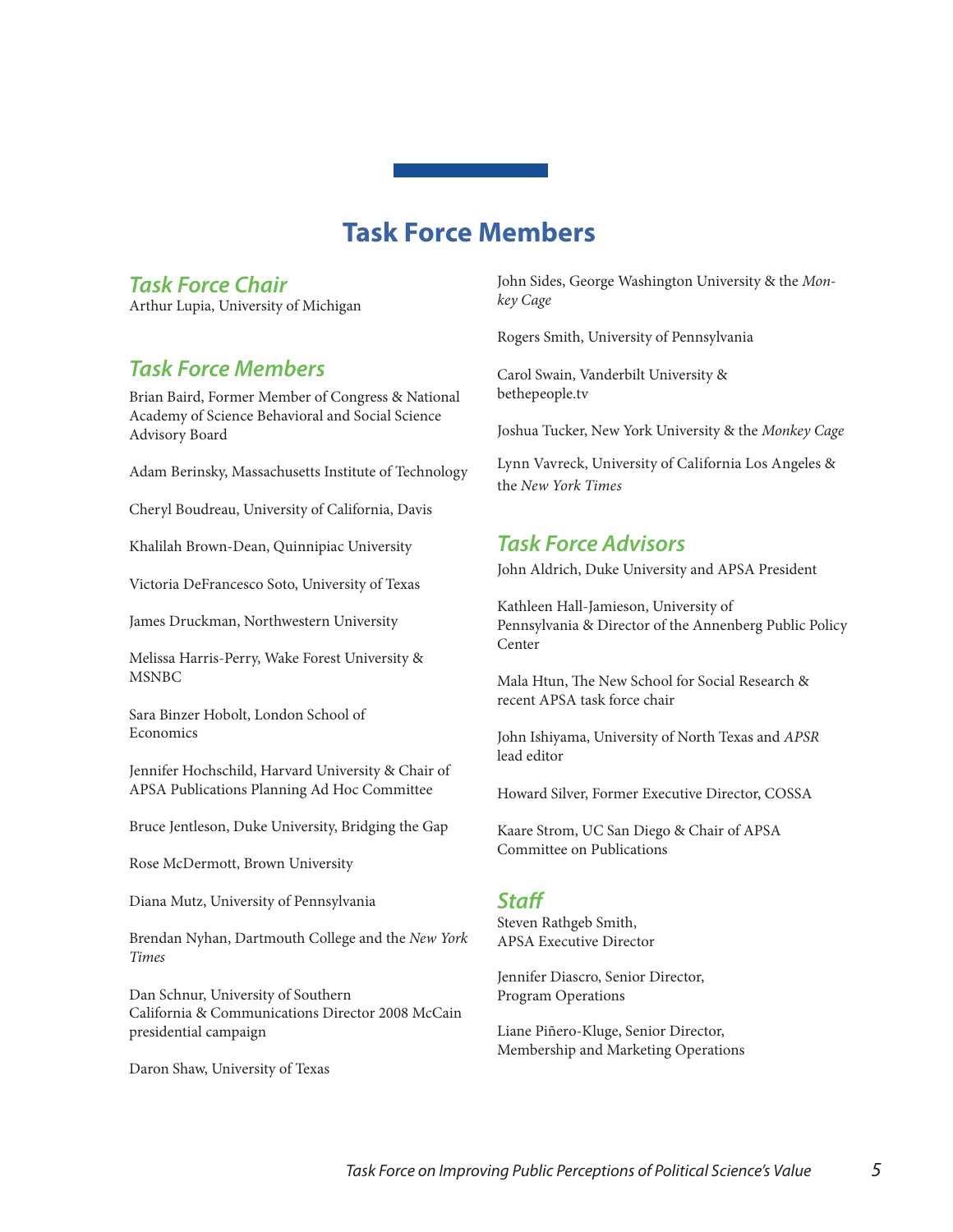# **Method**

The task force worked from the following schedule.

May 2013. Invitations to members.

Summer 2013. A special website was developed using APSA Connect. All members and advisers were invited to join the part of the website devoted to the task force. We used the website to collect reference materials and to coordinate on the topics that each person or small groups would pursue. All drafts, reference materials, and communications were posted to the site.

APSA Annual Meeting 2013. We held three workshops to which all members were invited. In each case, the chair began by giving a 10 minute presentation on the task force's goals and a framework for the group to make progress. Then, task force members pitched, and responded to, ideas about how to improve communicative processes and outcomes in the discipline.

October 1 2013. Each task force member promised to deliver a 10 word version of their proposal.

February 1 2014. Initial drafts of white papers were due. Members were asked to prepare papers of approximately 10 pages in length to describe, develop, and defend proposals for strategies that APSA, similar organizations, or individuals could pursue to increase communicative effectiveness.

March 31 2014. The chair prepared comments and suggested edits on all drafts. All comments were distributed to all task force members so that they could coordinate messages consistent with the drafts and the post-draft comments.

MPSA Annual Meeting 2014. We paired a public session in engagement with a working session of task force members. In the public session, we described the challenges of public engagement and invited members of the Task Force, APSA leadership and others to offer proposals and feedback. At the workshop, participants offered advice about individual contributions and discussed strategies to make proposals more incentive-compatible and valuable for political scientists and their audiences.

June 1, 2014. Revised white papers were due.

June 2014. The chair conducted a search of free-lance reporters for the purpose of conducting in-depth interviews with a number of task force members. After a series of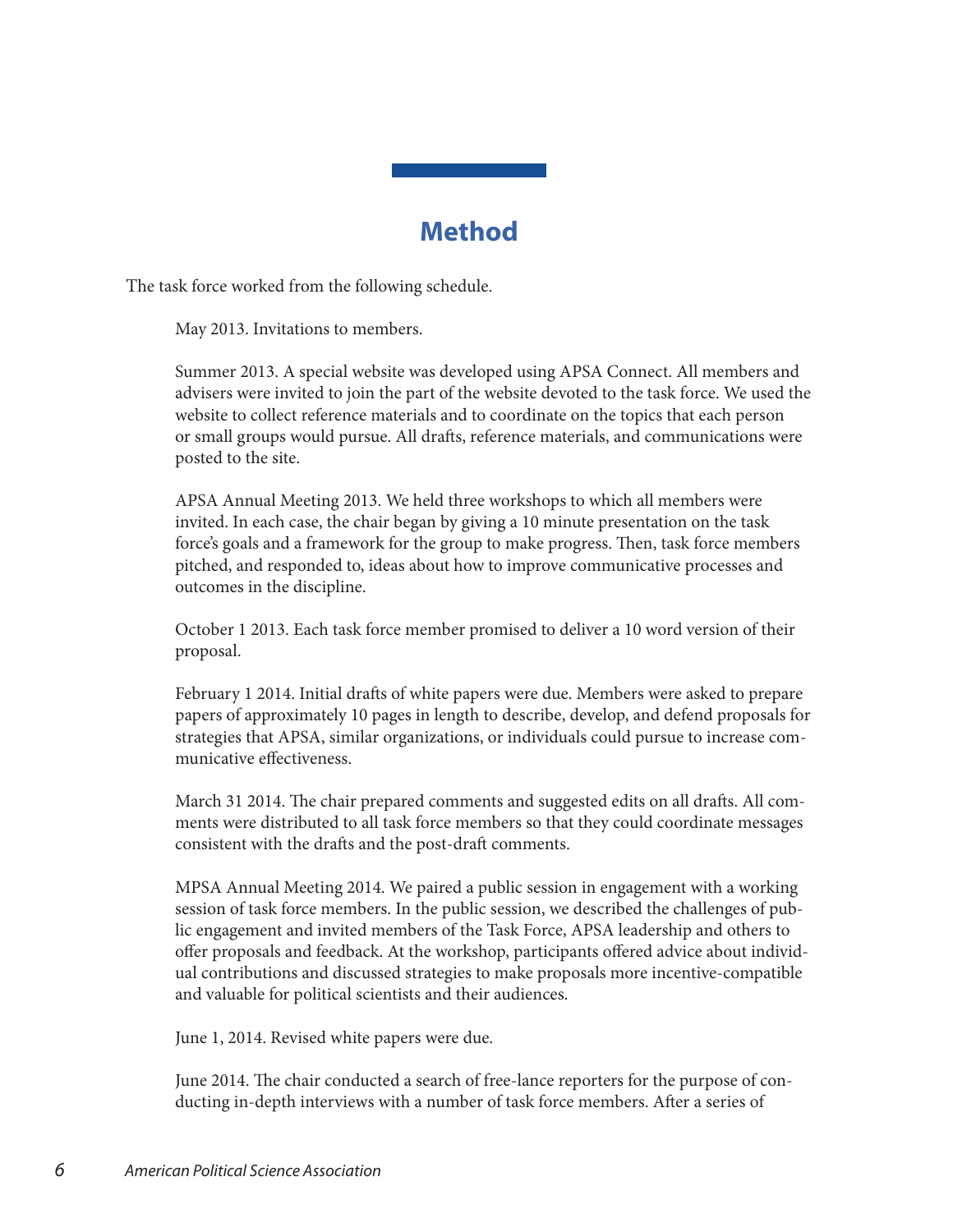inquiries and interviews, the chair hired Steve Freiss, who has written for *Time*, *Politico*, and many other outlets to conduct the interviews. The interviews were completed in the month of June.

August 2014. We delivered a final version of task force report to the APSA council. APSA Annual Meeting 2014. The task force presented its recommendations and solicited participant views at two panels at the annual meeting. One panel focused on developing new opportunities for political scientists to communicate insights and findings of great value to a broad set of audiences. Another panel focused on how to create incentives for more effective public engagement.

After the APSA meeting, we planned to approach several outlets about publishing the series of white papers and interviews that form the basis of this report. At the time of this writing, our preferred outlet is *PS: Political Science and Politics*. Its readership is broad within our discipline and there is a consensus on the task force that this readership is the audience that could make the best use of the content. While we would also welcome the opportunity to feature the content in *Perspectives on Politics* or the *APSR*, we believe that the content of the reports is different than those venues typically publish. If we cannot publish the materials in an APSA-based venue, then we will seek publication with a major university press.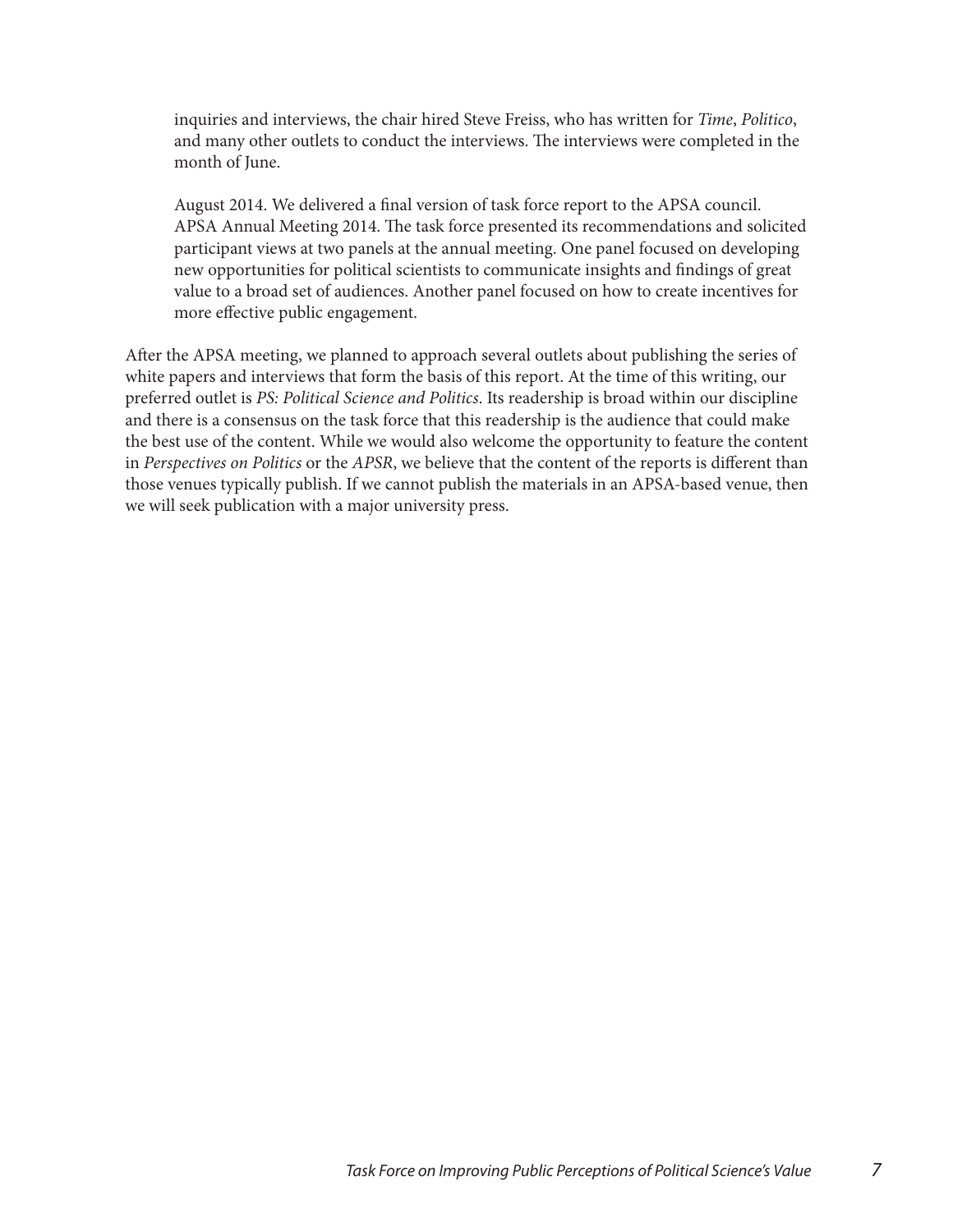# **Task Force Recommendations**

1. APSA should hire a high-level staff person as Outreach Director and reconstitute an Outreach Committee.

2. APSA should commit to a greater program of stakeholder engagement.

3. APSA should develop a video library.

4. APSA should develop a Speaker's Bureau.

5. APSA should have a visible and effective communications-training program.

6. APSA should hire one or more dedicated science writers.

7. APSA and its organized sections should create awards and other incentives to recognize effective outreach.

8. APSA should add new and dynamic electronic journals.

9. APSA journals should allow authors to trigger temporary ungating of newsworthy content.

10. Quality cannot be sacrificed. APSA should internally reorganize peer-review management processes to produce high-quality output more efficiently. This idea includes reviewer incentive systems and voluntary sharing of reviews across journals.

11. Go on offense. Many people don't know what political science is. APSA should make a series of brief, high quality videos on this topic.

12. Rethink the communicative value of conference presentations. Consider altering submitter incentives, panel formats, and the use of technology to improve and expand interaction.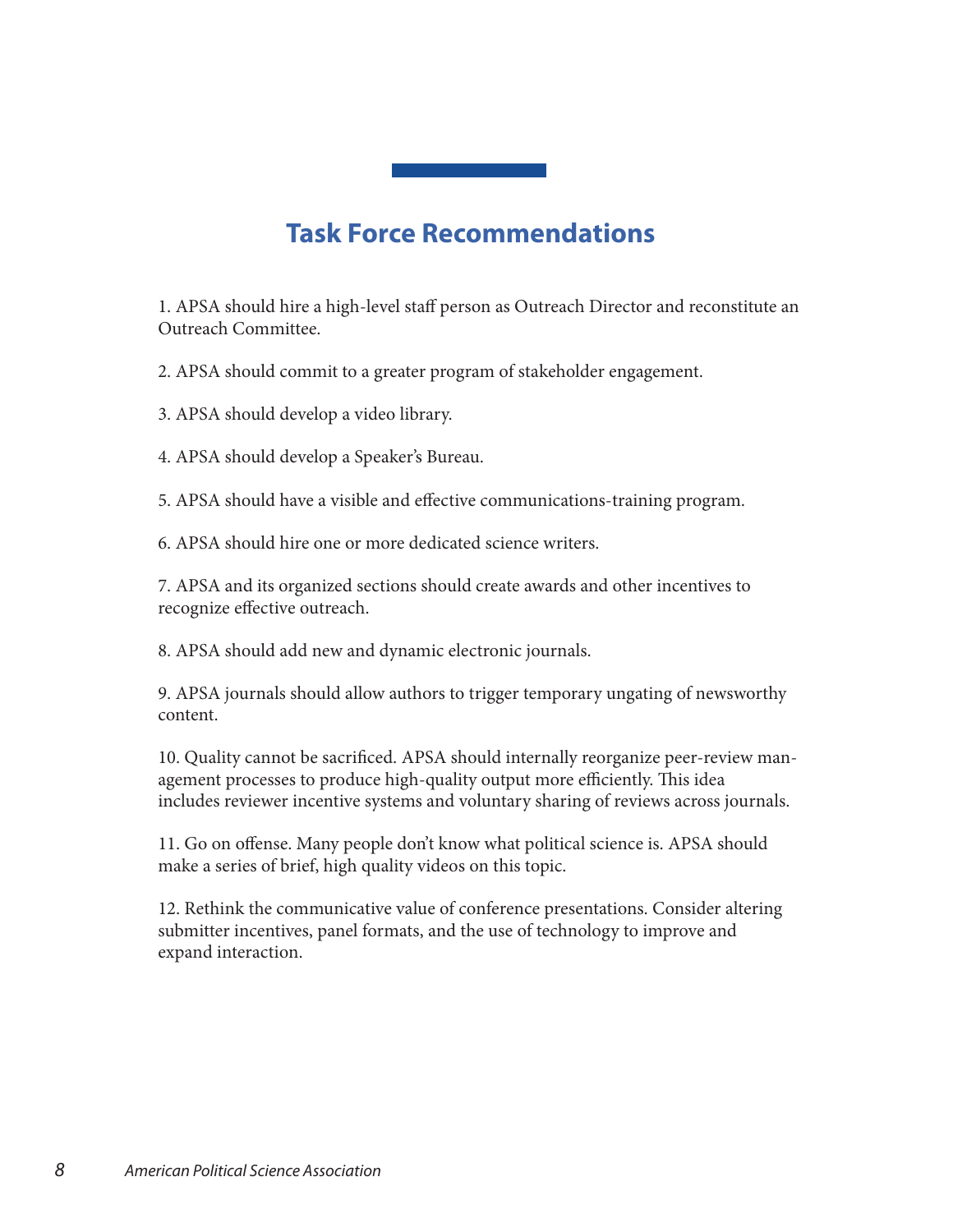# **Recommendations in Detail**

#### **1. APSA should hire a high-level staff person as Outreach Director and reconstitute an Outreach Committee.**

To be effective and efficient in an increasingly competitive communication environment, it is important to have staff that has the time and expertise required to oversee, facilitate, and evaluate high-impact communicative endeavors. The Outreach Director will be charged with implementing and coordinating APSA's Outreach Efforts.

The Outreach Director should be knowledgeable about the practice and diversity of political science. The Outreach Director should have contact with APSA staff, journal editors and staff, conference coordinators, leaders of programs such as the Congressional Fellows Program, and other endeavors for the purpose of helping these individuals more effectively turn APSA members' rich intellectual content into high-value communicative products. The Outreach Director will be responsible for coordinating and organizing the activities of staff that produce such content.

A key part of the Director's job will be evaluation. The Director is expected to demonstrate the extent to which various attempts to engage important constituents produces desired pedagogical outcomes. The Director will also be responsible for preparing semi-annual reports for Council Meetings that not only provide information about APSA's outreach activities, but also provides a series of metrics that will allow APSA staff, its Council, and its membership to evaluate the relative effectiveness of APSA's various communicative endeavors.

It is our belief that a dedicated Outreach Director can and should be charged with implementing all but the e-journal and peer review recommendations that we have made. Such coordination could help APSA and our discipline more effectively manage what many task force members see as a critical challenge: helping a broader population understand what political science is and how it can provide great value to a range of social endeavors. A number of the task force members see APSA as having a unique opportunity to reframe such conversations.

APSA needs a broader and more effective communicative infrastructure. Elements of such an infrastructure are described in greater detail in our subsequent recommendations. Such infrastructure would offer scholars new and unique opportunities to legitimate, publicize, and amplify the valuable and diverse expertise of APSA members. This infracture would help many constituencies make better decisions and give people new reasons to see APSA membership as valuable. With these goals in mind, our hope is that the Outreach Director will be able to establish for APSA an improved set of practices that will help convert the efforts and wisdom of its members into information and outcomes of great value to diverse audiences.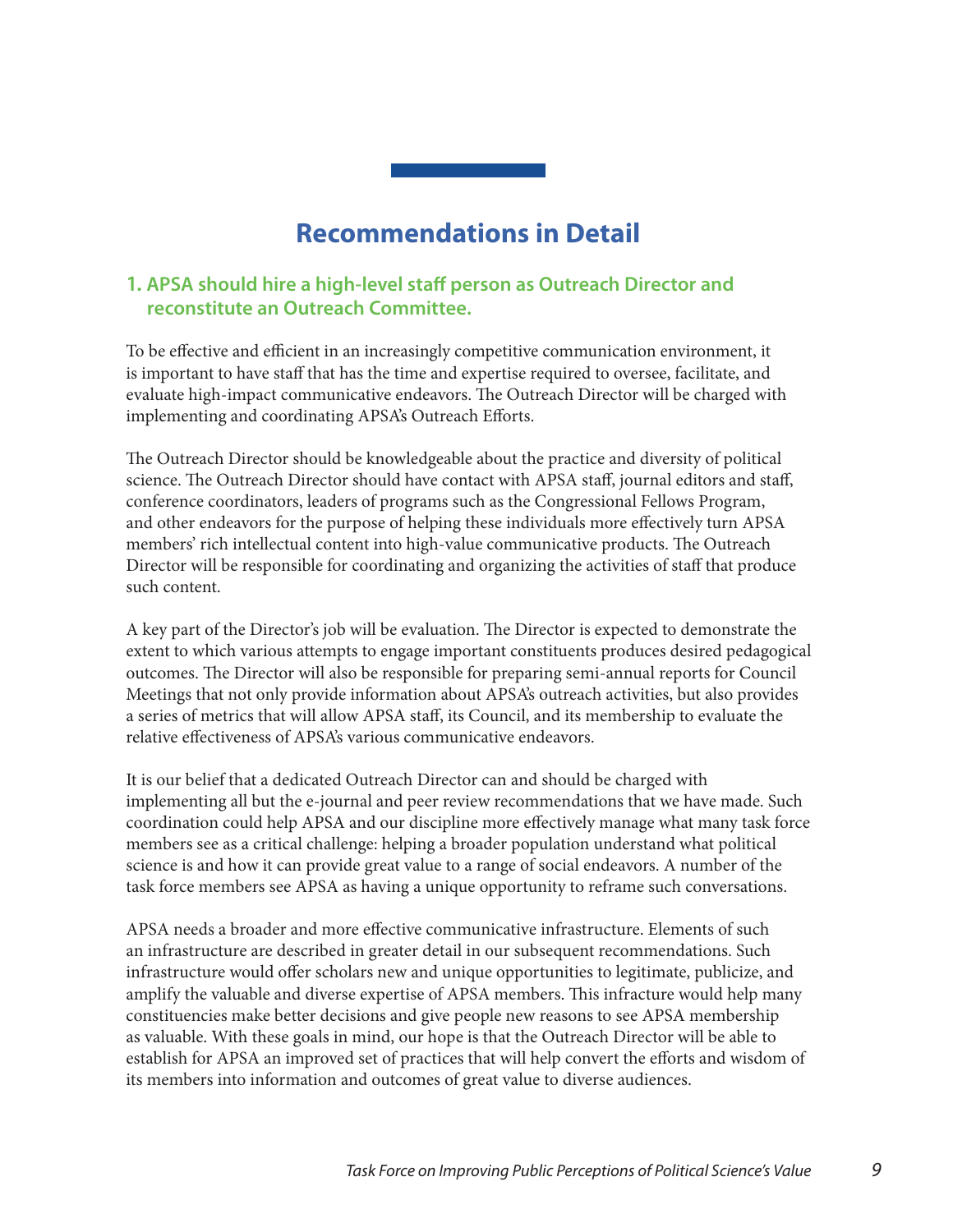The task force further recommends that the Outreach Director communicate regularly with a reconstituted Outreach Committee. Several task force members have drawn our attention to the work of other committees that APSA has assembled on topics such as outreach and publication. Some members were hesitant to join our task force because they believe that APSA had largely or entirely ignored the work of previous engagement-oriented committees. (It should be said that the presence of new leadership and enthusiastic staff at APSA helped us recruit high quality members at such moments.)

To minimize the likelihood that this task force's work meet a similar fate, we propose reconstituting a standing Outreach Committee whose job is to meet regularly with the Outreach Director and to serve as a liaison between APSA's outreach efforts and APSA members. This committee does not replace the Committee on Civic Education and Engagement, which focuses much of its attention on K12 education. We are requesting a committee with a different emphasis. The new committee would be dedicated to helping the Director develop, deliver and evaluate APSA's communicative products. This committee would coordinate with Outreach staff on reports to the members. To convert good intentions into better outcomes, an Outreach Director and a standing Outreach Committee, or similar institutional commitment, increases the likelihood of helping APSA communicate more information more effectively to more constituencies.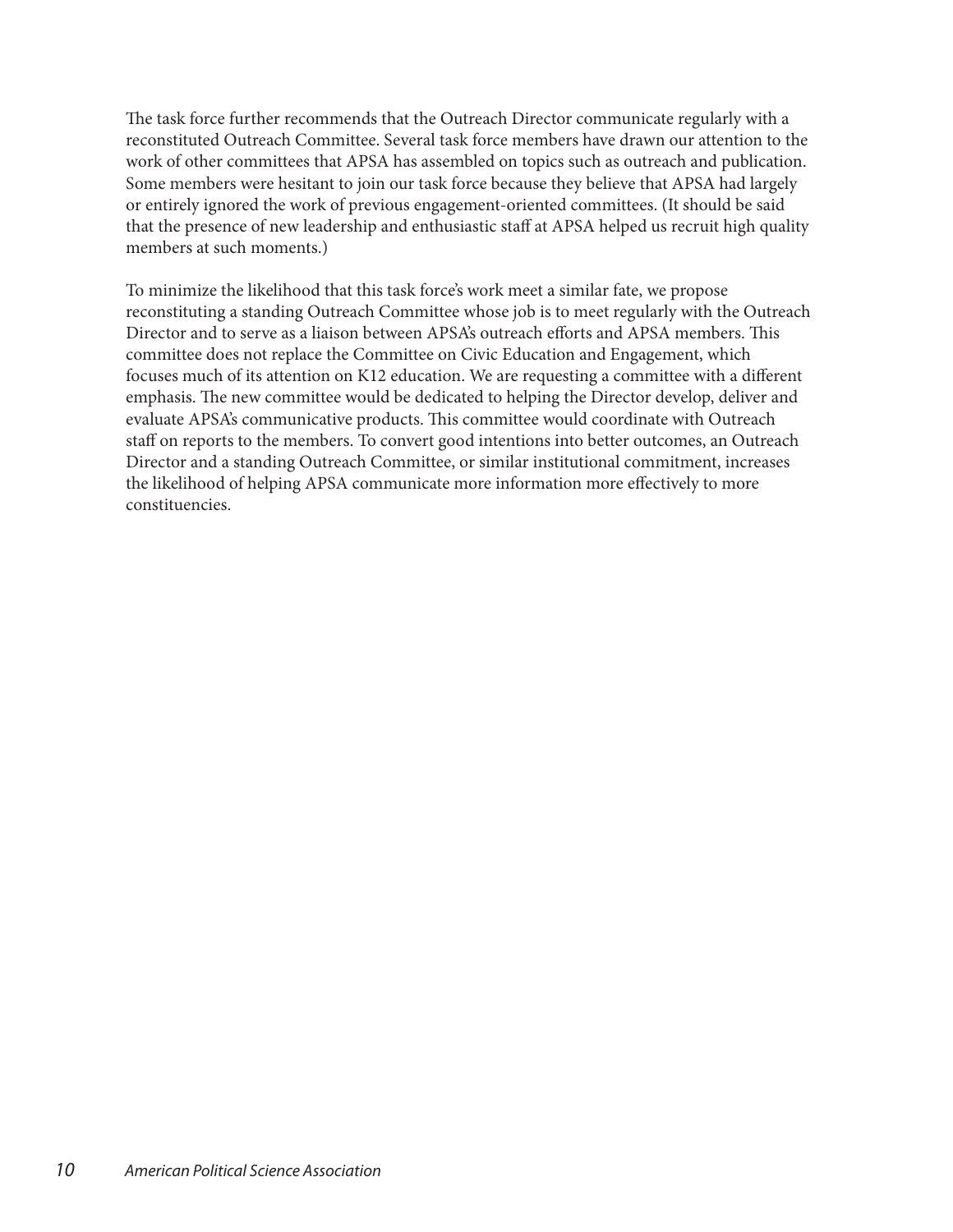#### **2. APSA should commit to a greater program of stakeholder engagement.**

APSA provides many valuable services for its members. APSA staff is skillful and the organization as a whole provides conferences that members enjoy attending, journals that members read, journals to which members want to contribute, opportunities to connect with colleagues in organized sections, and endeavors such as the Congressional Fellowship program that provide valuable learning opportunities. Yet, there is a strong consensus in the task force that scholars are unnecessarily detached from many audiences that want to know more about political science. This includes policymakers, the press, community organizations, and many public and private sector interests. The consensus extended to the proposition that APSA could and should play a more constructive role in bringing scholars and stakeholders together in mutually beneficial ways.

The task force papers and interviews contain several proposals for APSA-centered stakeholder engagement. Regarding the press, for example, changes in scale economies for media organizations mean that many people who are now writing stories for high-visibility outlets are less experienced and have less institutional support than did their predecessors. Where major media organizations once stocked multiple foreign bureaus with support staff and office space, and where they once gave reporters the latitude to integrate into the societies and cultures on which they were writing, reporting is now increasingly produced remotely — far from the places where news is happening, with minimal institutional support, and by free-lancers.

There is an opportunity to increase political science's value and visibility by having APSA develop resources to help this new breed of reporter. While we suggest a number of programs that can supplement such activities below, it is also our experience that engaging stakeholders directly can be a powerful way to learn about their needs, revise their stereotypes about us, and build the types of trust relationships that can benefit stakeholders and APSA members.

In stakeholder engagement is the potential for APSA to act as an "amplifier" for its members. With its Washington location and contacts (existing and potential) with other professional organizations, APSA has a unique ability to bring experts on any number of subjects in contact with people and groups who can benefit from this expertise. One model for such an endeavor is Bridging the Gap. Bridging the Gap develops several complementary programs that bring foreign policy decision makers in close contact with experts in their areas of interest. The National Academy of Science is undertaking similar activities. Last year, they held an event inside the US Capitol building demonstrating how social science saves the government money. The focus was on real applications of social science that make government actions more effective and efficient. Several task force members made presentations at this event, which was attended by over 75 Congressional staff. The task force would like to see APSA do more to link its members to new audiences.

Melissa Harris-Perry, a Wake Forest political scientist with a twice-weekly program on MS-NBC talked extensively to our group about developing relationships with "the translators." Events where members of the press, particularly young and ambitious members, can get to know experts in fields of their interest. Such events can help scholars and reporters develop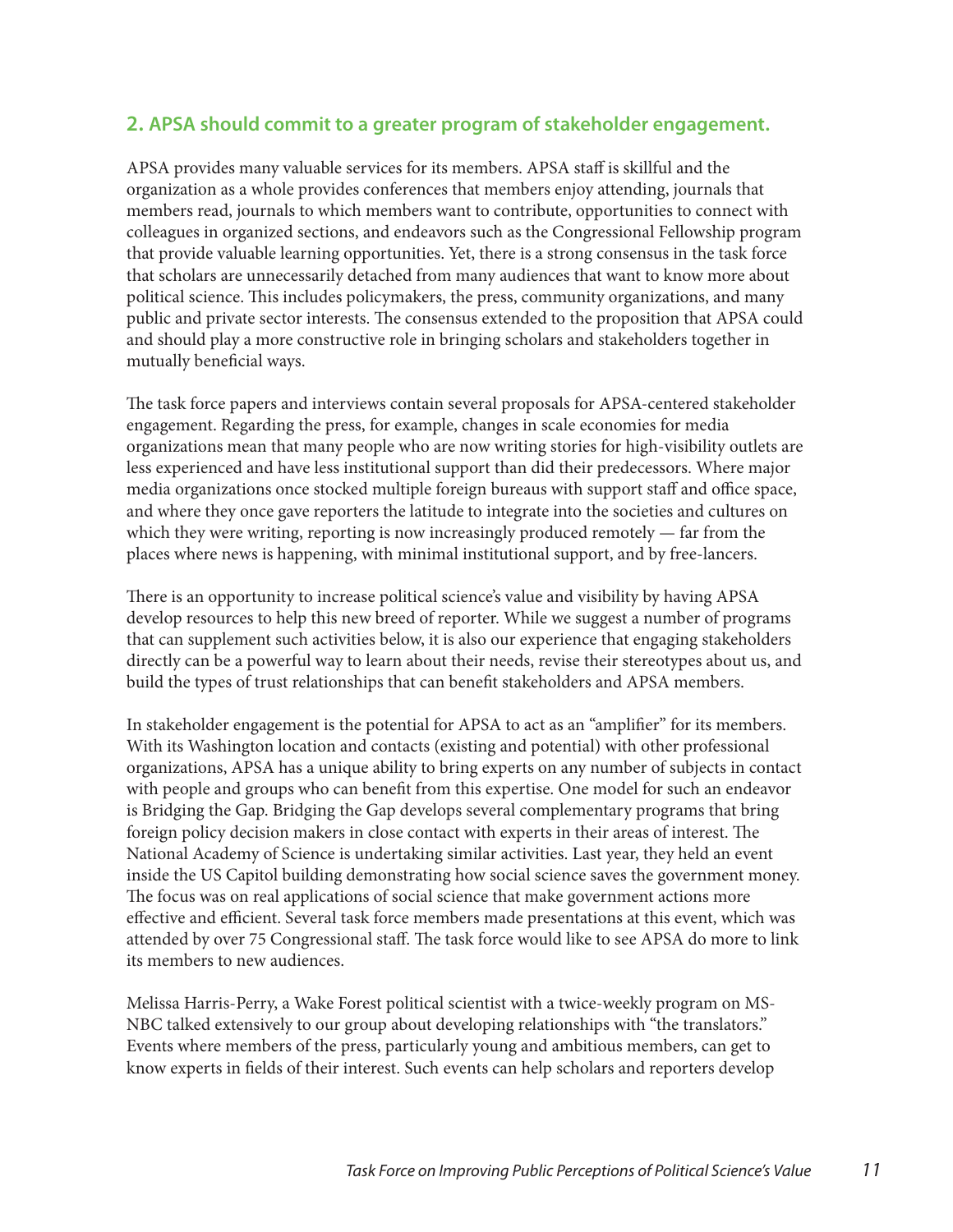relationships that lead to articles more informed by political science and can help scholars better understand how to present their insights in more accessible ways.

We believe that APSA-led stakeholder engagement can provide a large benefit to APSA's many constituencies. All engagement endeavors need not be the same size or scale as the CFP to be effective. One-day workshops, if sufficiently well-organized, can establish or reinforce important relationships. Our main request is that APSA commit to developing expertise within the organization to identify and execute high-value stakeholder engagement on a regular basis.

Greater stakeholder engagement can also help political science in public debates about its value and about whether the federal government should fund it at NSF. While some stakeholders from outside of our discipline argued for continued support, the range of actors doing so is not as broad as it could or should have been. Great Britain provides a helpful analogue to our situation. There, all of the sciences and humanities are facing similar pressures. There university and departmental funding is increasingly tied to evaluations of public impact. Sara Hobolt, of the London School of Economics, described to the task force how many universities in the UK are developing new stakeholder engagement strategies as a way to increase and document the public benefit of government funded research enterprises as a means of demonstrating their public value.

Establishing an infrastructure where we build relationships with stakeholders, learn about their needs, and find ways to bring the tremendous talent of our membership to better meet these needs, can be broadly beneficial. By amplifying and extending our insights APSA can raise the profile of, and appreciation for, the entire discipline.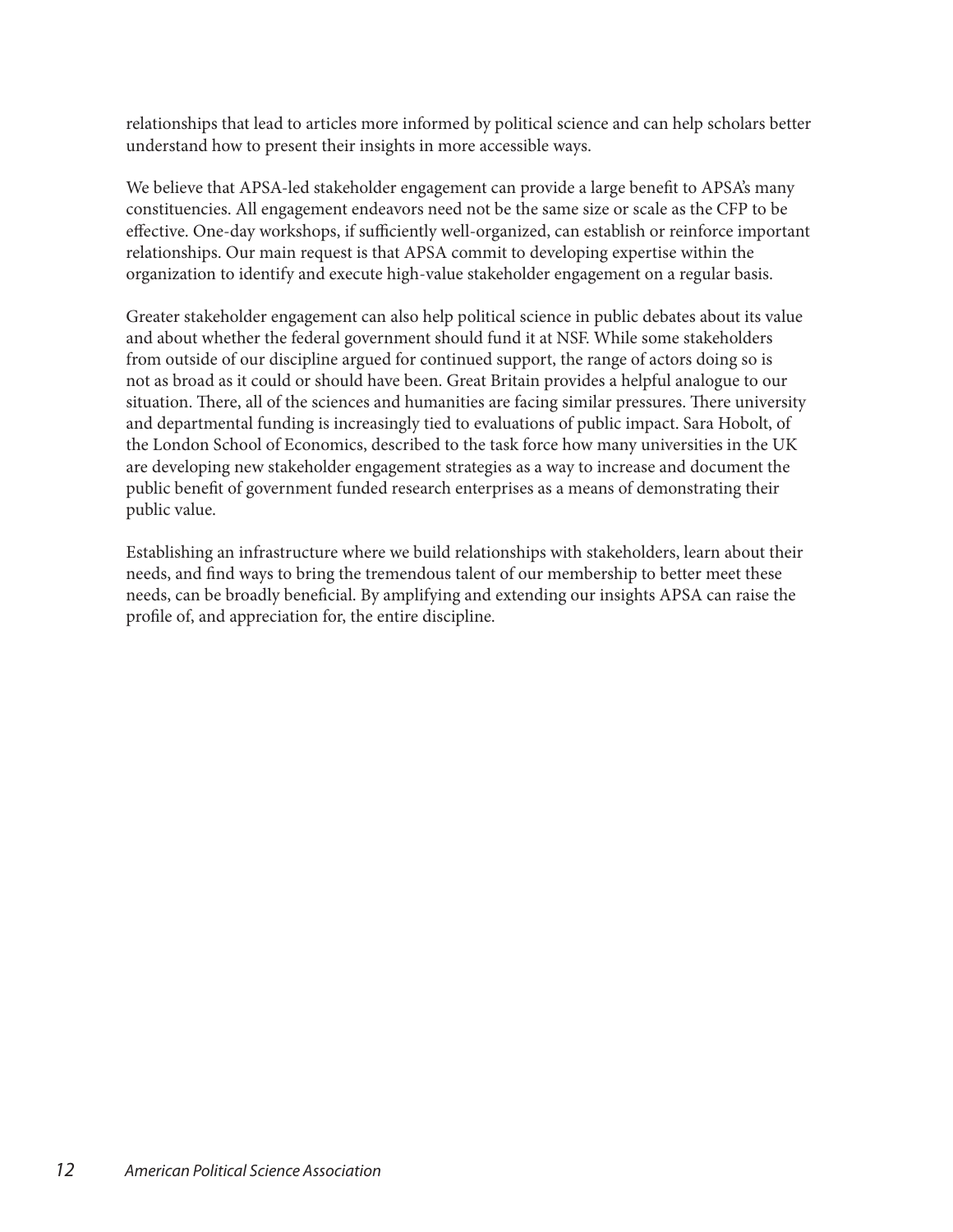# **3. APSA should develop a video library.**

The task force believes that APSA can and should find ways to amplify the work being done by its members in the areas of research, teaching, and public service. We propose two communication programs that will help APSA provide such value to broad and diverse audiences: a video library and a speakers' bureau. Each of these programs will make the insights of APSA members more accessible to more people.

APSA's Video Library features a user-friendly interface that allows visitors to search videos by their content, by speaker, by length and by other desirable attributes. The video library will contain high quality videos that relate political science to a wide range of social and pedagogical concerns.

The ability to post short-form videos online has transformed many communicative domains. From homemade videos becoming worldwide sensations to the Khan Academy and similar educational endeavors, people are using short form videos to increase the vibrancy of many different kinds of information transmission. The Khan Academy, for example, is an educational website that contains 4,000 micro-lectures on a range of science topics and has been viewed close to a quarter-of-a-billion times.

With such successes in mind, the APSA Video Library should include a section called APSA Classroom Video Sources – a set of videos designed to assist teachers at all levels. These videos can be developed at the Teaching and Learning Conference and designed through collaborations with political science teachers and education professionals. They can also include videos prepared by other individuals and organizations that either speak directly to improving teaching effectiveness or include actual materials prepared for classroom use.

The Video Library should contain high quality presentations on substantive topics. These presentations can be developed in-house or submitted by other individuals and organizations. For media and private citizens, the library should feature high quality TED-like public talks on a number of issues. Select conference presentations can also be prepared for the site.

Another possible section for the Video Library is the V-PSR – Video Political Science Review. This site would feature 3-5 minute video abstracts of papers published in the *American Political Science Review*, *Perspectives on Politics*, *PS: Political Science and Politics* and any other APSA publications that emerge. A video abstract introduces a question, highlights its relevance, and describes a means by which new insight is brought to the question. Key findings and implications are put into an accessible and captivating visual format. Such abstracts can be compiled on the APSA website or made a regular part of articles published by APSA. APSA could release such videos simultaneously with the articles to which they are attached. In this domain, production value affects the extent to which viewers will be drawn to the content. Therefore, evaluation of impact is critical to understanding the situations in which such efforts constitute effective investments of time and money. Our task force urges APSA to consider video-fueled strategies that can expand the audience for political science research.

Administratively, the Outreach Director would coordinate this effort. The Outreach Director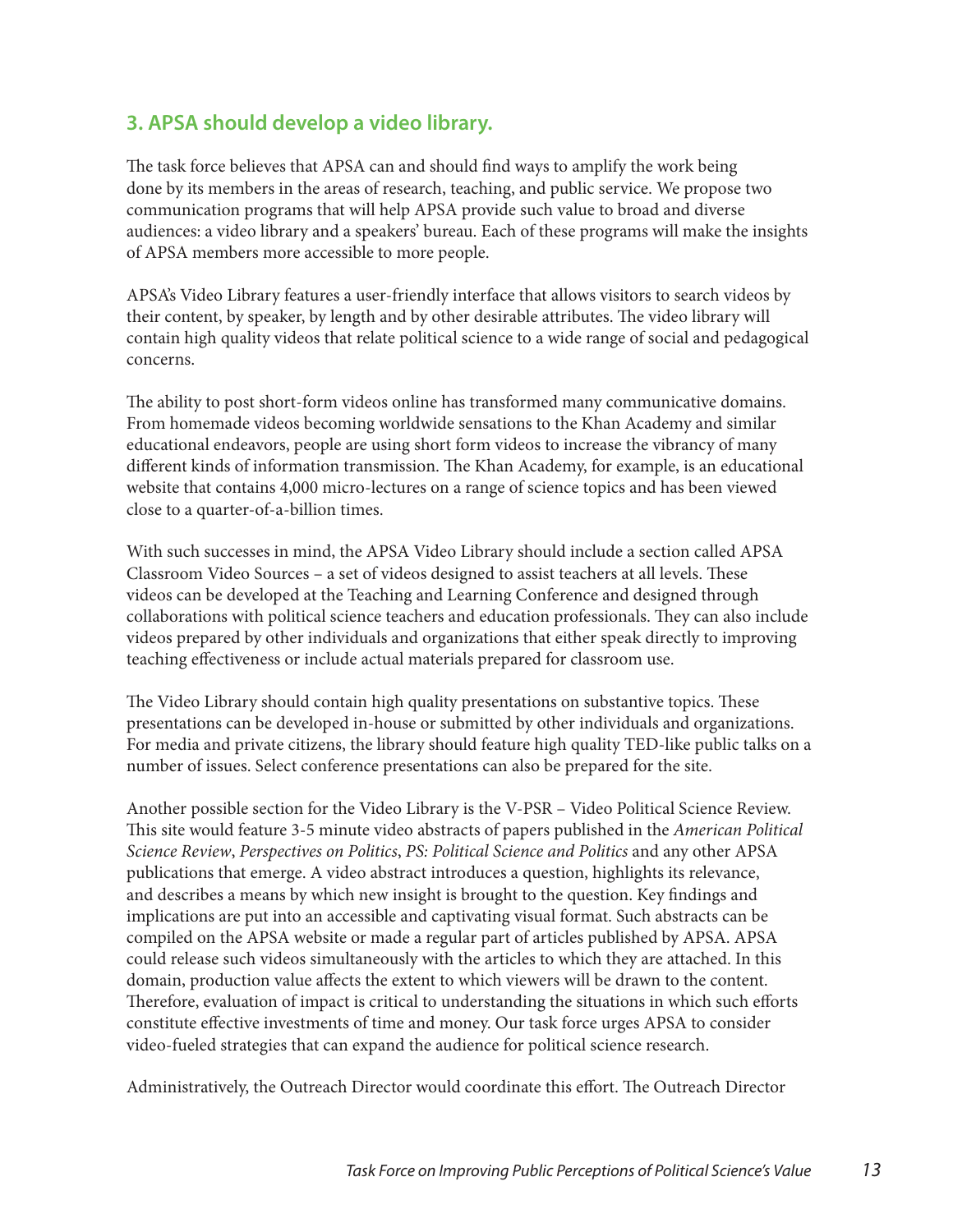would work with science writers (described below) on scripts and staging for the videos. In all cases, the originating author would retain full editorial rights. Journal editors would suggest articles for this treatment, and an article's inclusion of the series would require the consent of all authors. A related idea is to add to this archive video abstracts of older classic articles from APSA publications. Here, teams of younger scholars could energetically convey the result and its relevance to broader or modern audiences.

A key component of the library is quality and length. For the library to draw and sustain an audience, image, sound and presentation quality must be professional quality. Developing such a library could make the APSA website the "go to" destination for teachers, citizens, and media organizations who want accessible and dynamic presentations of political science's valuable insights and practices. A template for the video library is Climate Central's video component. The task force chair worked on the design and strategy for this website. Many classrooms, media organizations and civic groups now turn to Climate Central's video library to improve their understanding of, and ability to convey, important information about the topic. A number of task force members believe that APSA has the potential to create a similar product that can bring needed insights to important constituencies. There are multiple ways to evaluate quality. Users of the site and stakeholders should be queried. Like journal articles, the videos should be peer-reviewed for presentational quality before being posted.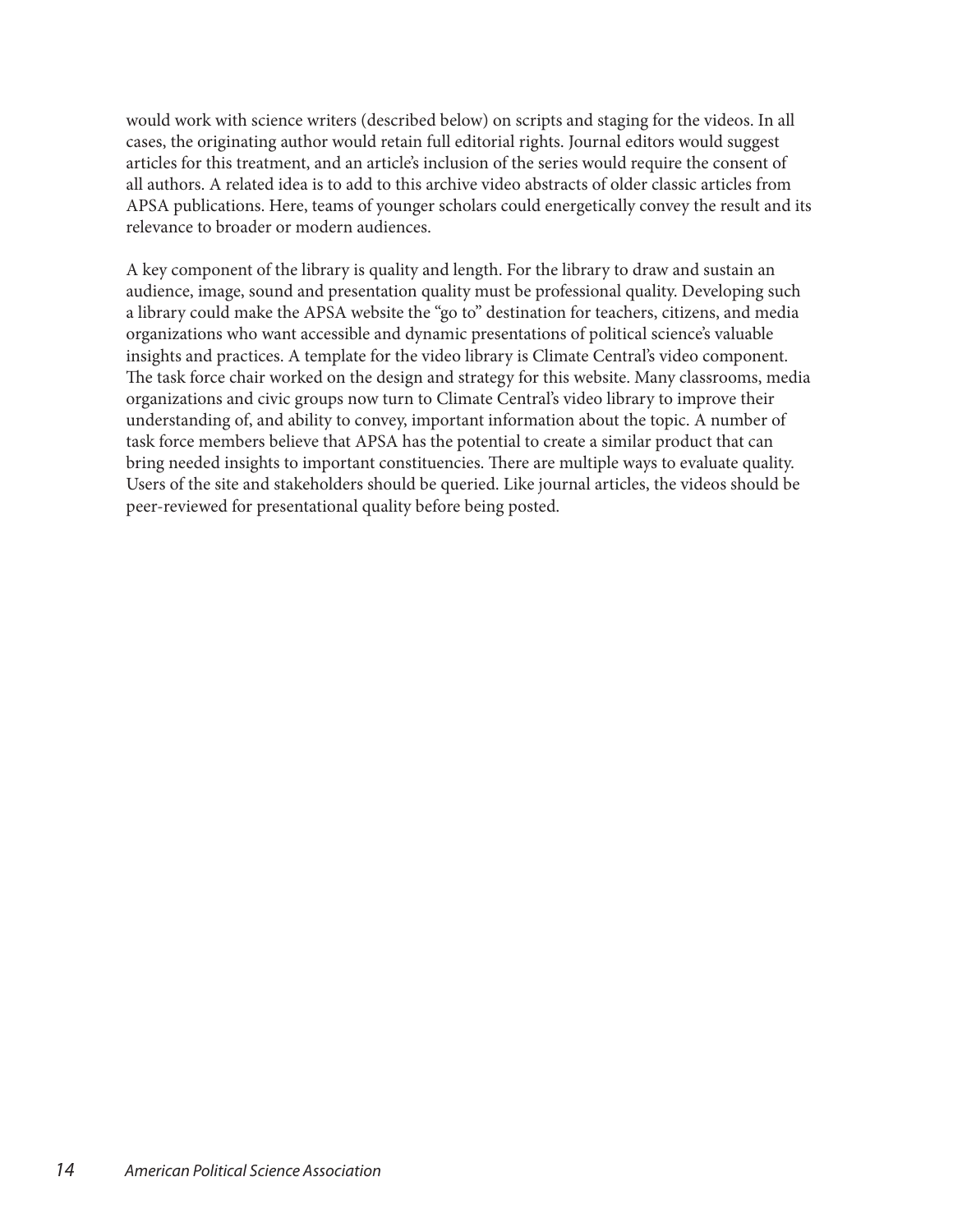# **4. APSA should develop a Speaker's Bureau.**

A parallel proposal is APSA's Speakers Bureau. Contributions by John Sides and Rogers Smith describe variations of this idea. The basic idea is for APSA to develop the capacity to match high quality speakers to a wide range of organizations who want to bring expertise to their gathering. Whether the topic is historical, about educational pedagogy, about a particular domestic political issue, or an event happening on the other side of the planet, APSA can develop a database and a means for these groups to contact experts who can bring high quality information to a range of valuable civic endeavors.

A critical challenge for any such effort is quality control. In one version of the speakers' bureau, APSA's involvement is minimal. It develops a database of experts and uses this information to provide referrals to interested parties. Its involvement stops there. Rogers Smith's version of the proposal goes further. It is an APSA branded project with quality control and oversight. Here, APSA plays a more active role in screening potential speakers and clients. An emphasis is placed on effective presentation skills and an ability to manage Q&A sessions in a constructive and professional manner. APSA would make decisions about the kinds of events to which it would, and would not, send speakers.

Together, these proposals can address at least four challenges facing our discipline:

• The wider public does not seem to view political science as a useful resource for a better understanding of politics or as an aid to solving public problems

• There is a demand among the public for initiatives that promote and build public debates that are inclusive of different viewpoints and that present them in a courteous, thoughtful and informative way

• To the extent that the American knows what political science is, they know it more as something that is taught at universities rather than something that has more widespread use.

• Most libraries, museums, and civil groups operate as 'bustling community centres." They take pride in offering the public high-quality educational material or speakers that can address important issues in a civil, accessible, reasonably entertaining, and a manner that is representative of different viewpoints.

Both the APSA Video Library and the APSA Speakers Bureau provide ways for APSA to bring to life for important audiences its members' great work. These activities can provide new benefits for members and organizations that affiliate with APSA.

Of such enterprises, Rogers Smith has argued that "Over time, public perceptions of political science might improve if political scientists came to be regarded in many locales throughout the country as convenient, cooperative sources of interesting, informative, and diverse perspectives on important public matters." To the extent that the Video Library and Speakers Bureau help APSA establish a "track record" or reputation for being a reliable source for high-quality and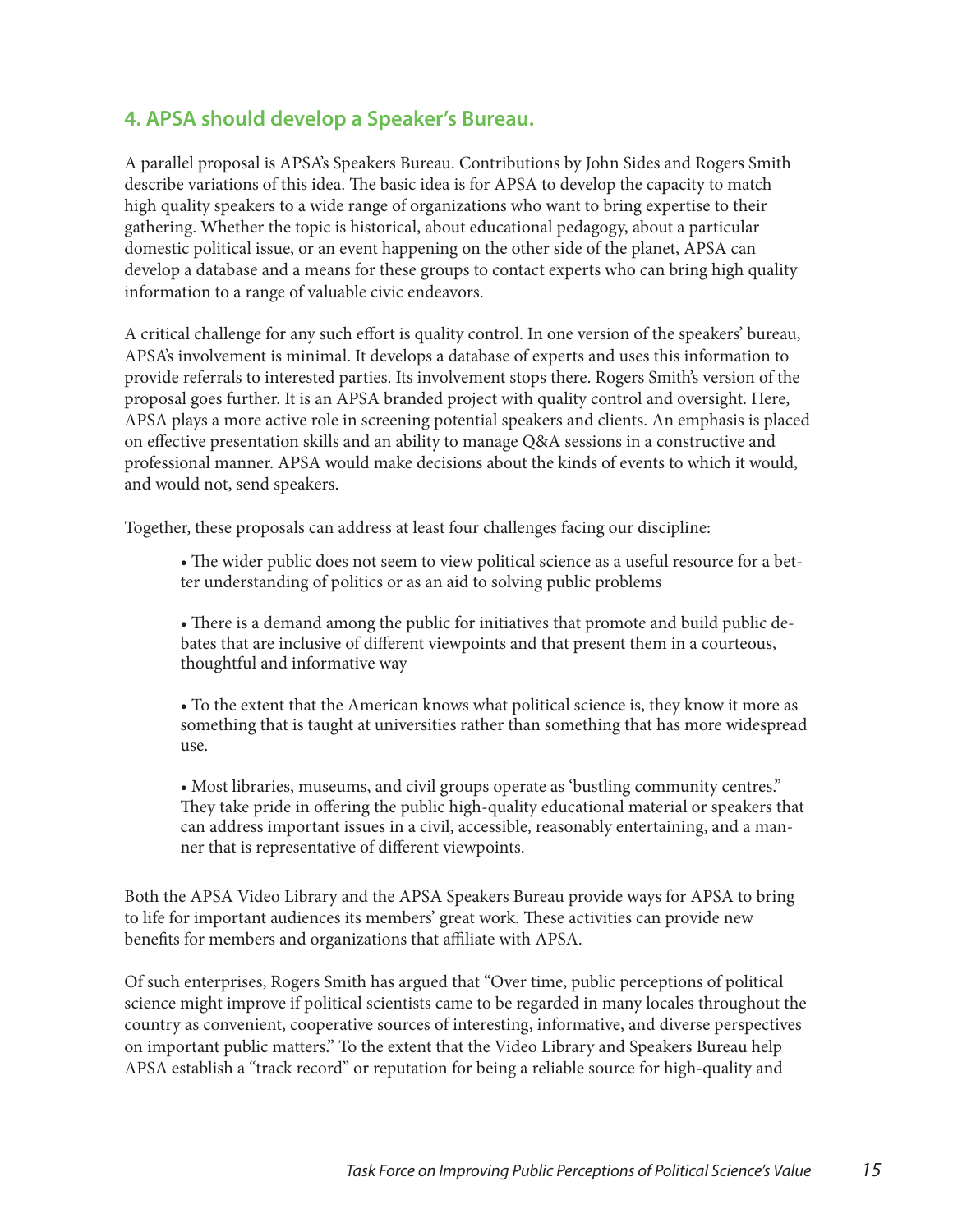accessible presentations of political science research, teaching, and public service, they can add value to the APSA brand, to membership in the organization while increasing public understanding of political science.

If APSA's Outreach Director is coordinating these efforts, it will be easier for them to coordinate with stakeholders and social media who can benefit from these programs. To the extent that APSA members are featured in these enterprises, these programs can increase the value of membership as well. They can allow APSA to offer services that their colleges and universities will not. Indeed, if APSA does not pursue these programs, it is difficult to imagine who will. Yet the benefit to members, diverse constituencies, and the general public is likely to be substantial.

John Sides' contribution to this Task Force report describes large audiences that we do not serve well. These audiences include civics teachers, Political Science PhDs who work in policy or the private sector rather than academia, and political science undergraduates who then go on to contribute to society in diverse ways. The task force recommends greater commitment to learning about the types of products these audiences might want from us, whether and how APSA and individual members can serve these needs effectively, and whether APSA can generate new opportunities for potential consumers and producers of such content. The AAAS is contemplating such a move, with products that offer value to "citizen scientists" and a new low-price membership level for a potentially large audience that would be interested in having better access to dynamic and effective science-based tools. Does APSA have parallel opportunities?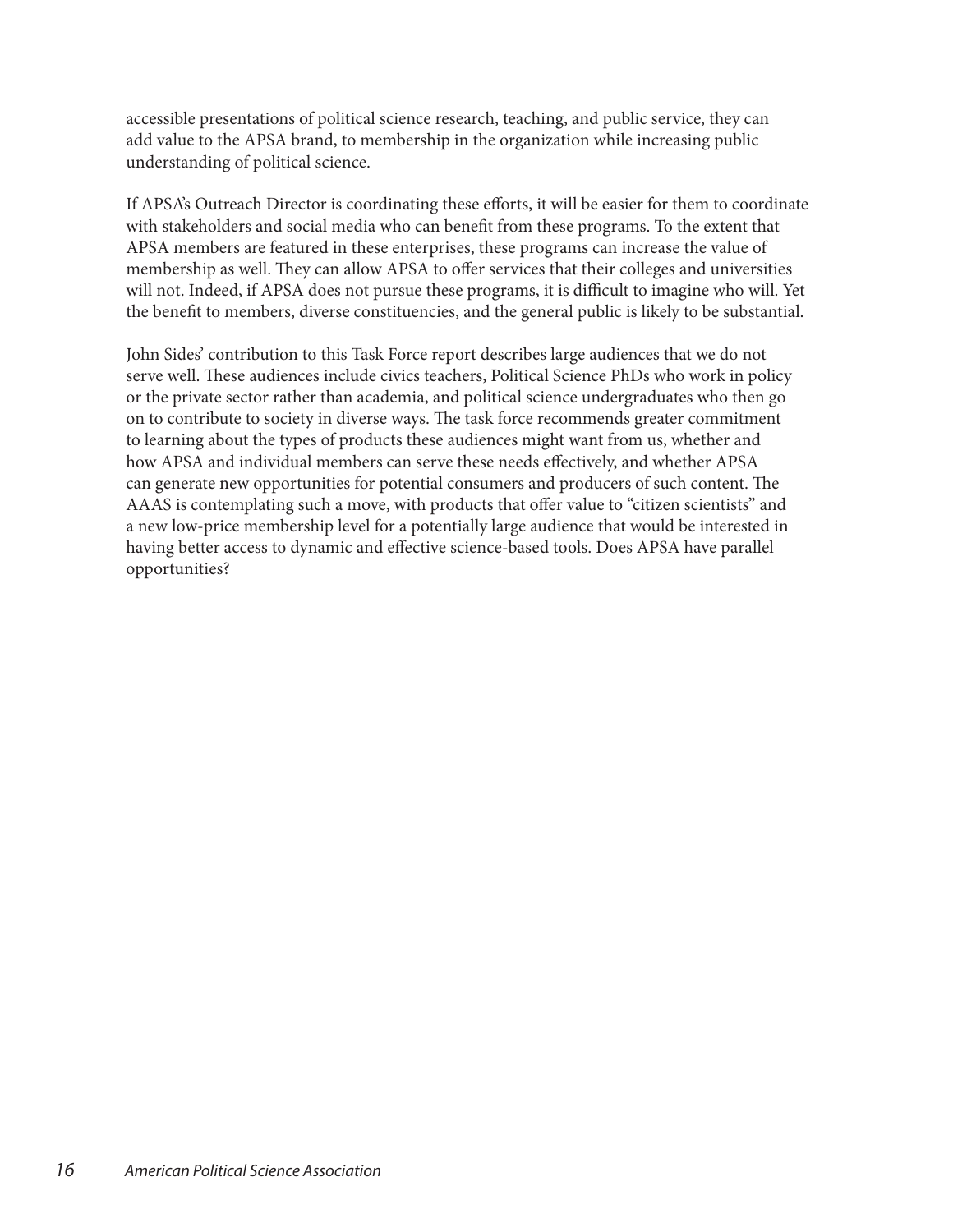# **5. APSA should have a visible and measurably effective communication training program.**

Political scientists are trained to do many valuable things. They are trained to collect data and observations and to analyze a wide range of materials. Like other social scientists, political scientists are trained to produce deductions, inferences and demonstrations of a range of important phenomena. A less common, or at least less formal, part of our training is in effective communication. Many scholars learn presentational skills by informal means or by trial-anderror. To the extent that there are rewards for effective communication in our discipline, they often accrue to individuals who can master speaking to relatively small audiences of likeminded individuals.

Many political scientists would value opportunities to improve their communicative effectiveness and efficiency. This is especially true for younger scholars, scholars who seek to be heard in increasingly competitive communicative environments, and scholars who seek to broaden their audiences by writing for other disciplines, non-academics or the media.

In various ways, nearly all task force members have proposed that APSA increase its commitment to communication training. This increase can manifest as instructional materials on the website and increased training opportunities at every conference. On the website, APSA could feature a section for teachers offering advice for improved delivery. For young scholars, it could feature short videos on effective writing – with videos tailored to meet the diverse needs of scholars who study certain areas using particular methods. APSA could also include short videos and tutorials for how to speak to different kinds of media organizations. For younger scholars interested in communicative effectiveness, APSA could establish a Peer Mentors program. For this program, small groups of similarly situated young faculty could be paired with leading practitioners for a lunchtime gathering at an annual meeting. If a number of such meetings could be held at the same time and paired with a keynote address on effective communication, the event could be especially influential.

A template for this type of commitment exists at the American Association for the Advancement of Science. While this organization is known for publishing *Science*, which by many measures is the most influential scientific journal in the world, it also engages in continuing, visible and effective communication programs. These programs feature advice by leading scholars and communication professionals. Multiple sessions on the topic are now offered at every AAAS Annual Meeting and are amongst the most-well attended events on the program. In 2013, a task force member appeared on one such panel that was attended by over 800 persons. A similar event held at the Annual Meeting of the American Evaluation Association drew over 1500 participants.

In multiple fields of study, effective communication skills are increasingly seen as a very valuable way to establish a presence in competitive communicative environments. APSA has a unique opportunity to tailor such training to political science's distinctive needs.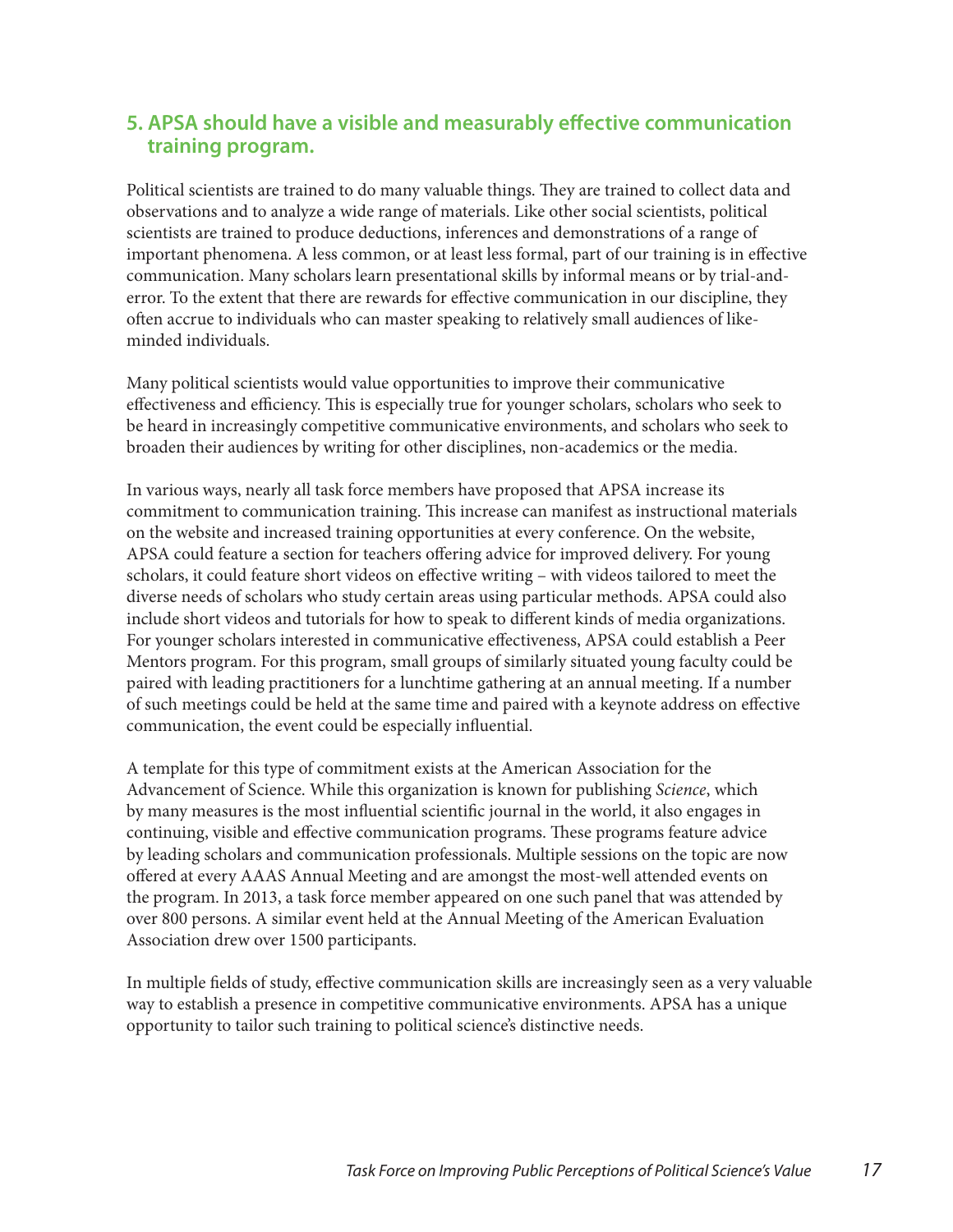With such an emphasis, we believe, APSA can help its members and outside constituents better answer questions such as: How do political scientists go about being the people to whom reporters and analysts turn, and turn first? What skills and opportunities can APSA and other organizations offer to scholars so that they are better positioned to have an impact such as that of Steve Levitt or Dan Ariely? Are there ways to persuade broader audiences that political science creates knowledge of such value? The Monkey Cage's position at *The Washington Post* and the addition of Task Force members Brendan Nyhan and Lynn Vavreck as *New York Times* columnists suggests a demand in high-traffic outlets for the type of content that political scientists can provide. APSA and similarly situated organizations are in a position where, by improving communication training, and facilitating high-quality video presentations of members' work, they can simultaneously increase the value proposition associated with APSA membership, help to provide iconic images that can strengthen the "political science" brand in the public sphere, and provide content that makes more political science insights and discoveries more accessible and more meaningful to more people.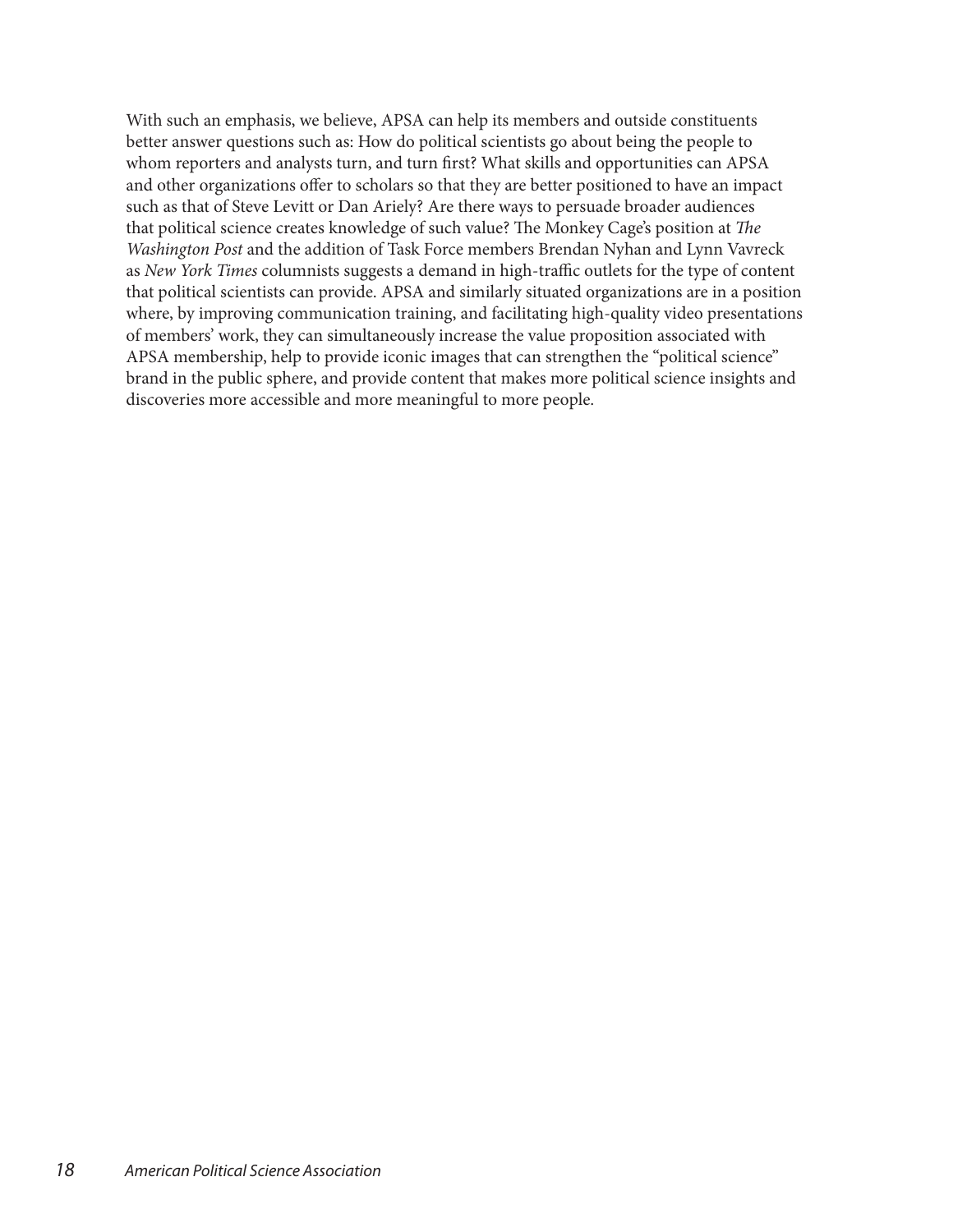# **6. APSA should hire one or more dedicated Science Writers.**

The Science Writer(s) will report to the Outreach Director. The Science Writer's primary responsibility is to scour APSA publications and conferences for newsworthy content and then work with authors and other staff to create cogent and timely press releases or similar products. The science writers can also write scripts for internally-produced videos and can participate in advance work for the Speakers Bureau described above.

An ideal candidate for the job will have an understanding of what political science is, the value of its methodological diversity, and the topical range of its inquiries. The candidate will also understand the importance of teaching and public service within the discipline and will cultivate opportunities to use these efforts as the basis of communicative products that can benefit still broader audiences.

The Science Writer(s) can also be responsible for preparing a quarterly "public engagement spotlight" to appear in *PS* or in a visible place on the website. This spotlight would demonstrate an example of how political science is producing visible and concrete benefits in classrooms and communities or to broader institutions or populations.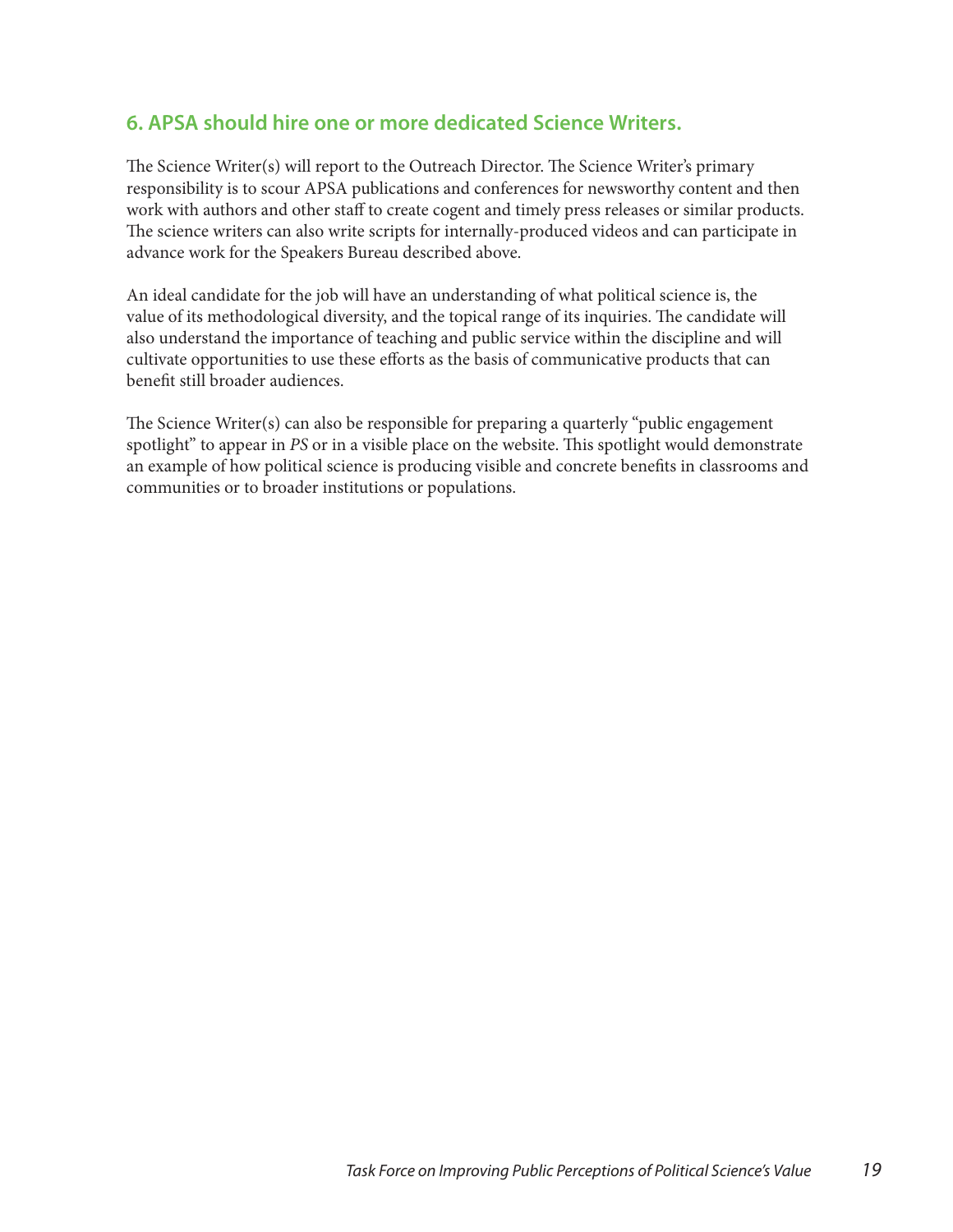### **7. APSA and its organized sections should create awards and other incentives to recognize effective outreach.**

A number of task force members examined the relationship between tenure, promotion, and the ability to develop a body of work that contains both scientifically defensible findings and publicly accessible and valuable materials. Many scholars want to both conduct valuable analyses and convey them to audiences that can make good use of the information. Many younger scholars not only have advanced research skills but are also comfortable writing short and accessible summaries of their arguments for various electronic communication mediums such as blogs. Yet a number of scholars believe that seeking to engage in both kinds of activities prior to a tenure review will hurt their chances for promotion.

The task force places a strong emphasis on conducting research in a manner that is legitimate from a scientific perspective. Yet, given the ongoing questions about political science's public value and the need of colleges, universities, and funding agencies to defend investments in the discipline, increasing the number of scholars who can effectively articulate their findings to broader populations can benefit not just the scholars in question, but the discipline as a whole.

For this reason, it is important to develop opportunities and incentives for making implications of high quality work publicly accessible. The proposals listed above, such as greater stakeholder engagement, a speakers' bureau, a video library, and an Outreach Director can increase the number of outreach opportunities. But incentives are also needed.

One idea is to provide fellowships for scholars who seek to engage more effectively. Khalilah Brown-Dean proposes a *Public Voices Fellowship*. This fellowship shares attributes of the Congressional Fellows Program and provides training and funding for members to engage in public scholarship. Participants in this program would then serve as public ambassadors for the profession, and as peer mentors for other members newly entering the public sphere. A working template for this proposal exists as Demos' *Emerging Voices Initiative* (www.demos.org/fellows).

A number of task force members, including some of our more junior members (Khalilah Brown-Dean, Cheryl Boudreau, Brendan Nyhan, and Victoria DeFrancesco Soto) have proposed that APSA and its organized sections establish annual awards for effective public engagement. Boudreau's and Brown-Dean's contributions focus our attention on the significant disincentives facing junior scholars who seek to engage broader audiences. Each shows how such disincentives can have lasting effects – as scholars who do not learn how to communicate effectively with broader audiences when young may find fewer opportunities to learn these skills later in their careers (as other responsibilities expand). Each, in a different way, sees APSA support, through organized section-based awards for effective engagement with some of these awards focused on junior scholars, as a way of encouraging more effective participation. An appeal of supporting such activities at the section-level is that it allows scholarly communities that emphasize certain topics or methods to encourage more effective engagement while staying true to their knowledge base and source of legitimacy. To the extent that promotion and tenure committees see such awards as quality signals, these awards provide a means for incentivizing effective engagement.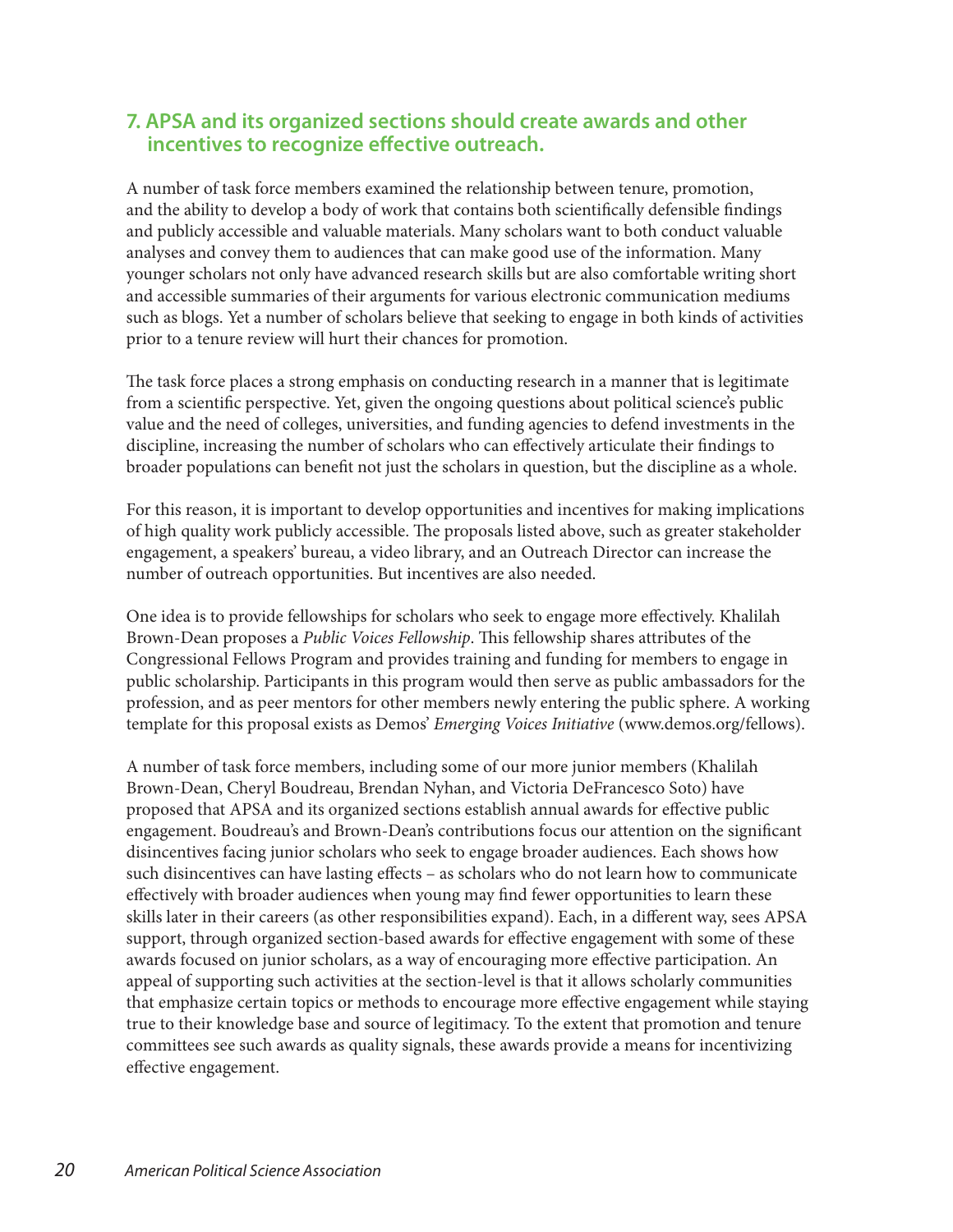On this point, universities are also in a changing communicative environment. Their job is to convey valuable information. They find actionable insight valuable and are increasingly looking for ways to remain communicative leaders in increasingly competitive informational environments. While professional associations lack the kind of leverage that would cause university tenure and promotion committees to alter their evaluative standards, APSA and its organized sections can send strong signals that we recognize and value effective outreach. Universities who see such endeavors as advancing their mission would have incentives to look favorably upon such awards at tenure and promotion time.

As stated above, we think that it is very important that any such awards not be seen as rewarding style without substance. As Lynn Vavreck, who writes for both university presses and the New York Times, has argued "What I worry about is sending the signal to young professors… that you can build a career by having a collection of miscellaneous, small findings, and that what you should be doing to get fast publication is to be looking for small questions where you can make an impact right now. In the long term, that's bad for the discipline…"

With such concerns in mind, our goal is to focus awards and other incentives on people who are doing teaching, research, and public service using methods that are legitimate from a political science perspective (with the understanding that political science's diverse research communities view legitimacy in different ways) and who are effectively employing strategies that convey the value of their work to broader audiences. A model for such awards may be found in the new evaluative metrics being developed in the United Kingdom. As mentioned above, these metrics are increasingly influential in university funding decisions. A criterion for public engagement to be counted in a department's value metric is that it can be linked to research activities. In other words, a voting scholar who gets media coverage for her writing or appearances speaking about elections can earn credit for her department and university. The same scholar discussing a different hobby or avocation does not earn such credit. Similarly, awards committees can state as a requirement for consideration, that the engagement be based on the research or pedagogical interests of their sections.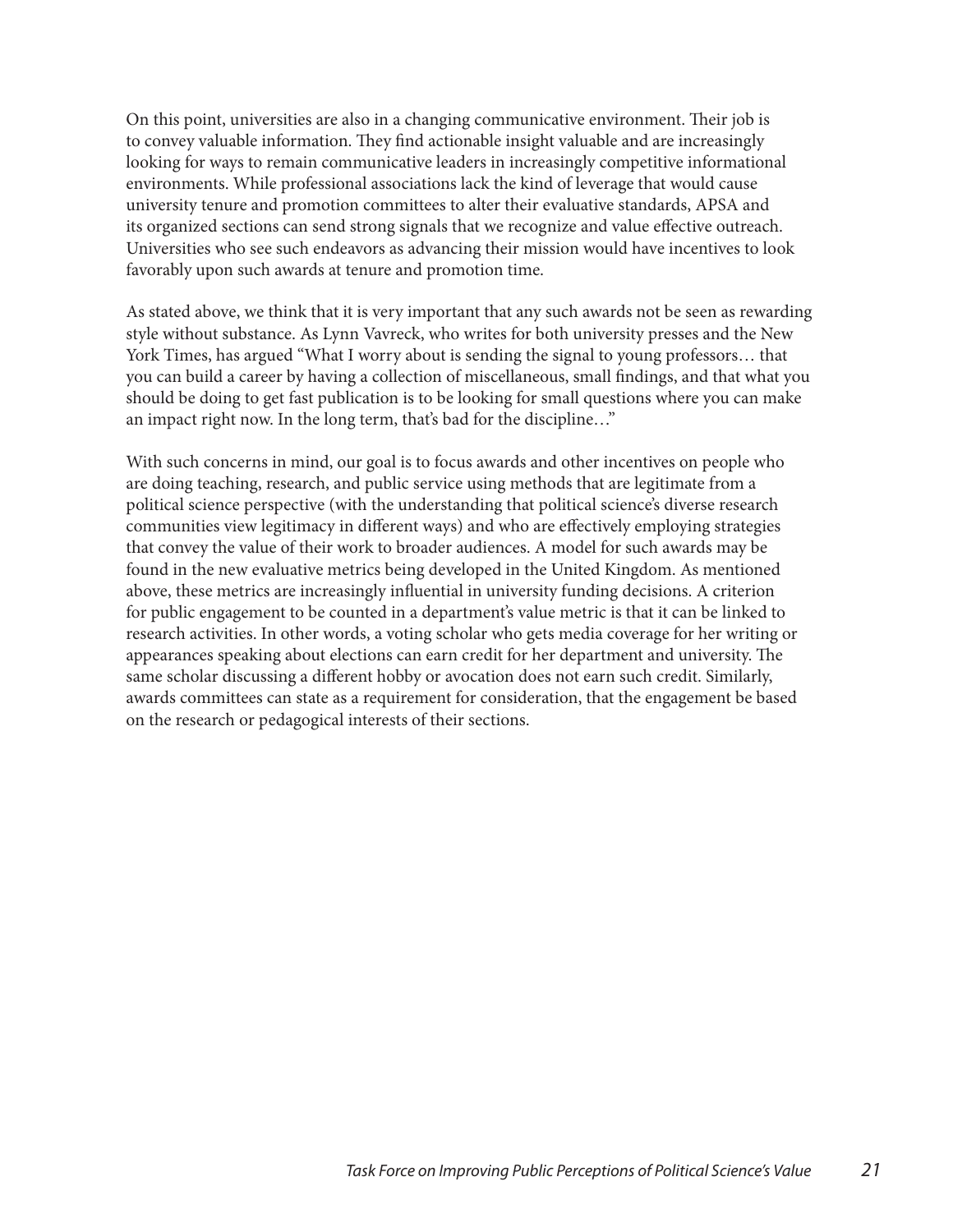# **8. APSA should add new and dynamic electronic journals.**

Most political scientists have a love-hate relationship with its journals. On the positive side, journals offer a source of publicity and legitimacy for scholars who publish in them. Journals have the potential to expose their readers to the research that they might not otherwise encounter. Journal review systems offer peer review services that can help scholars understand the types of insights and presentations that others are seeking. For younger scholars, publishing in major journals has an additional benefit -- it is a form of accreditation. Success at journal publishing is often a positive factor in tenure and other promotion decisions.

The journals also draw many complaints. At Political Science's top journals, acceptance rates are low – often below ten percent. Many journals have very slow turnaround times for reviews. A common result is that the temporal gap between when an article is first submitted to a journal and when it is published can be several years in length. Such delays slow information transmission. They also provide perverse incentives for junior scholars. Junior scholars who are doing high-quality work can find themselves choosing to send their work to low-traffic outlets as a way to increase the likelihood of getting published rather than writing for and sending the work to venues that attract broader readership.

Should the journals be changed? With respect to the current practices and business models of our leading journals, it is arguable that they once constituted an optimal solution for scholarly communication. Before the internet, faxes, and the removal of government regulated pricing of long-distance telephone calls and domestic airfares, quarterly journals provided a cost effective way for scholars to learn about the work of geographically dispersed others. The world is different now. Technological advances affect communicative opportunities, competition, and outcomes. As innovative communicative venues arise, communicative expectations can change. Evolving communication technologies can cause fast and dramatic shifts in peoples' beliefs about the best and most effective ways to obtain important information (Lupia and Sin 2003, Lupia and Philpot 2005). When communication technologies and opportunities change, formerly successful communicative mediums can become slow and plodding by comparison. These changes have led to the failure of many formerly focal magazines and newspapers, as well as the rapid descent of Blockbuster Video.

In increasingly competitive communicative domains, thousands of stimuli compete for every individual's attention. If we in political science do not recognize this competition and adapt to it, we should not be surprised when others pay less attention to our work than we might want. As one example, many of our potential audiences inside and outside of the academy ignore our leading journals because they do not see them as an effective way to obtain the kinds of information that they value.

We asked the task force to examine ways of running journals that better leverage evolving technologies and adapt to changing communicative expectations while preserving the beneficial attributes of current journal models. Task force members have reported on a number of alternate ways of thinking about journal management as well as building more effective relationships between journals and more dynamic venues such as blogs. Our task force includes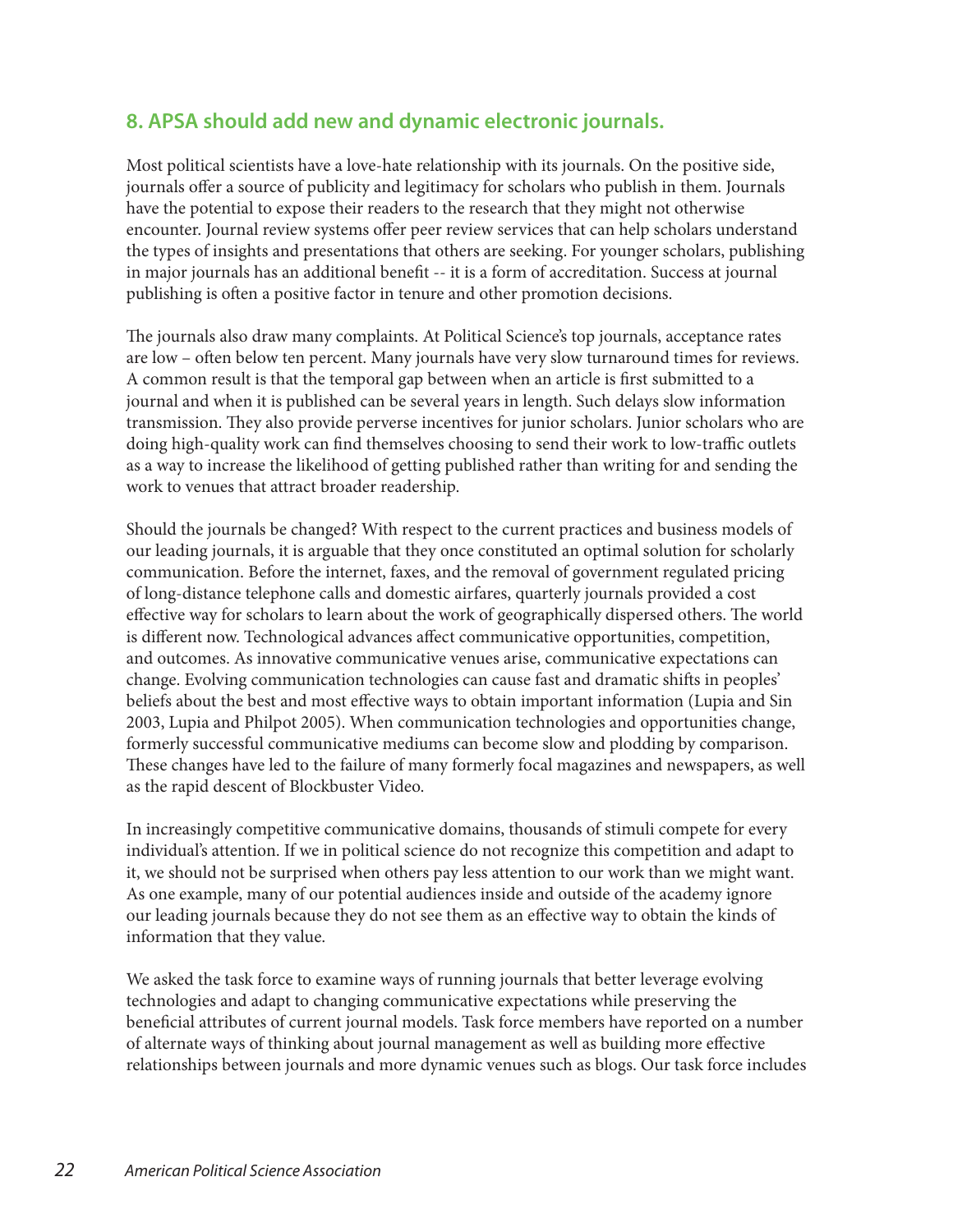some of the most prominent political science bloggers, each of whom have very creative ideas about how to better engage broader audiences (see, e.g., Brendan Nyhan and John Sides, 2011 "How Political Science Can Help Journalism (and Still Let Journalists Be Journalists)" The Forum DOI: 10.2202/1540-8884.1426).

The traditional academic journal models are being affected by changing communication technologies and expectations in many ways. Some publishers have increased the number of venues in which published materials can be seen (e.g., creating electronic parallels to print publications). Others have created new ways to communicate scholarly work (e.g., combining short accessible articles with links to extended online appendices). Others, with the support of professional associations, have created new journals.

One of our task force members, Adam Berinsky, reported on the value of e-journals to our discipline. Many scientific communities are developing electronic-based journal formats that are more dynamic and accessible than existing print-based journals. E-journals allow text to be more fully integrated with video, simulations, and other dynamic content. E-journals can also be linked directly to real-time discussion utilities, which can allow groups of interested individuals around the world to hold e-seminars about journal content. For these and other reasons, dynamic e-journals can be used to convey information more effectively than even electronic versions of traditional print-based journals.

The American Association for the Advancement of Science (AAAS) in 2014 announced a major new initiative in this direction. The AAAS produces Science, the most cited and read US based science journal. In a February 14 *Science* editorial, Editor-in-Chief Marcia McNutt and AAAS CEO Alan Leshner discussed an important challenge that motivated the AAAS to move aggressively into the e-journal domain:

"The research enterprise has grown dramatically in the past few decades in the number of high-quality practitioners and results, but the capacity for *Science* to accommodate those works in our journal has not kept pace. Its editors turn away papers that are potentially important, well written, of broad interest, and technically well executed. Although other journals provide publishing venues for more papers, many authors still desire to be published in *Science*, a journal known for its selectivity, high standards, rapid publication, and high visibility."

The AAAS is adapting to this new reality, by launching a new digital-only journal called *Science Advances*. *Science Advances* will publish more articles more quickly than it ever has before while also implementing an editorial model that maintains *Science*'s high standards.

Political scientists are also examining such options. For several years, Berinsky has worked with other scholars and multiple APSA committees on one such idea. His contribution to the task force report conveys this and other ideas in the e-journal space. APSA itself has been debating whether or not it wants to enter this space. APSA's Committee on Publications, building on Berinsky's proposal, presented to the APSA Council a more developed version in 2013 (https:// www.apsanet.org/media/PDFs/Publications/Publications%20CommitteeReport\_e-Journal. pdf). Unfortunately, the Council did not move forward with either e-journal proposal. In the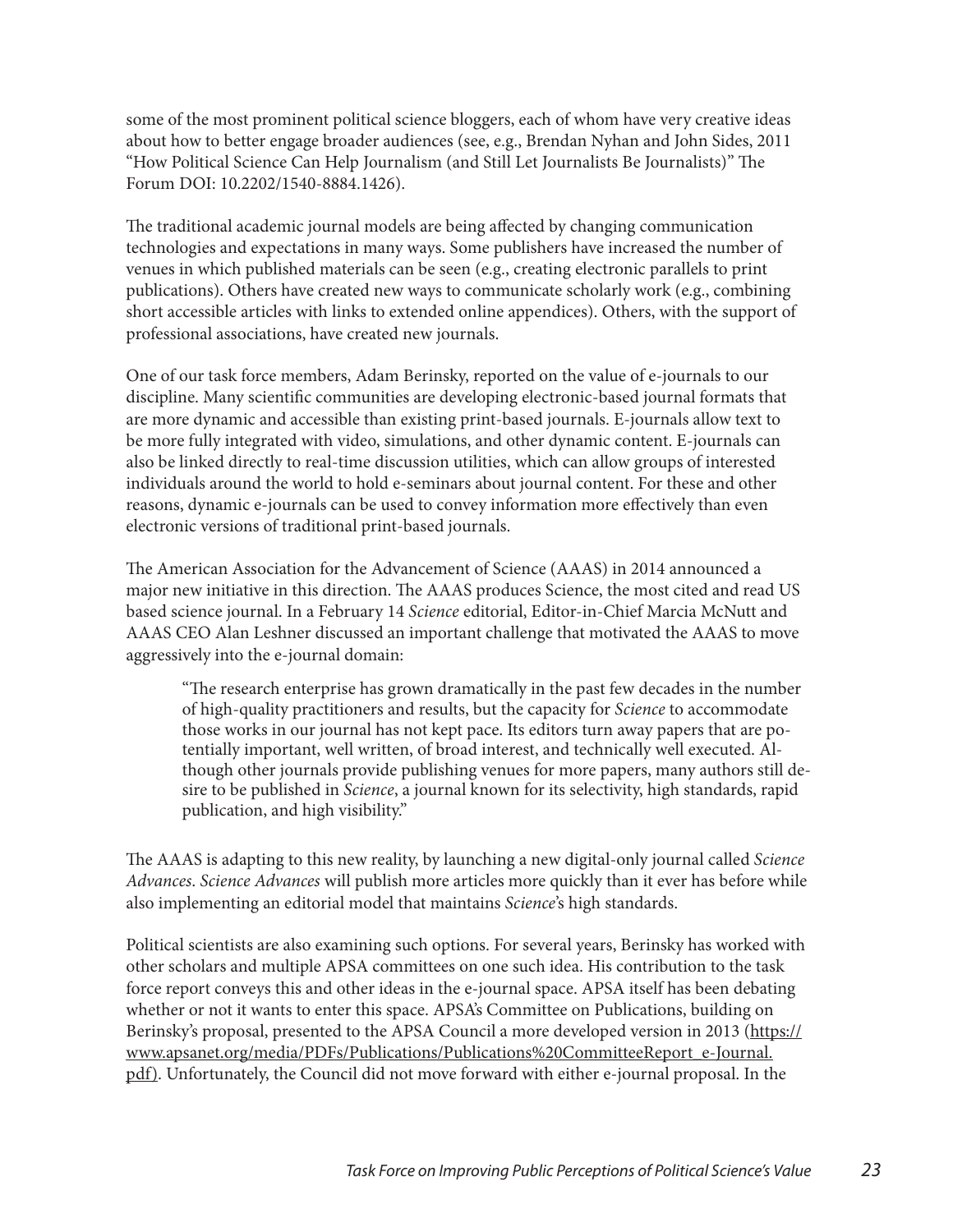#### meantime, other political scientists (with the aid of Sage Publications) have decided to move ahead on their own. *Research and Politics* (http://www.uk.sagepub.com/researchandpolitics/#. Uy3kH\_ldVz6)

"provides a venue for scholars to communicate rapidly and succinctly important new insights to the broadest possible audience while maintaining the highest standards of quality control. To meet this goal *Research & Politics* publishes short, accessible articles that present novel findings or insights, or fresh views on current disputes or classic papers. The Journal is published online only and uses an open access model to enhance readership and impact. Articles are published simultaneously with technical research reports and appendices, with an emphasis on the highest standards of research ethics and, where applicable, replicability."

It remains possible that APSA can acquire a focal leadership position in the e-journal space, given its relative visibility in the discipline. However, as other organizations develop dynamic new ways to convey important information through e-journals, APSA's window of opportunity for relevance in this space will not remain open for long. E-journals are occupying an increasingly central position in scientific communication. Professional organizations that do not pursue effective strategies in e-journal space are likely to be left behind in increasingly competitive battles for scholarly and public attention. Their potential for speed and presentational flexibility means that they can be organized in ways that provide valuable information to diverse audiences. In this sense, they complement existing journals and can be used to drive greater traffic to them.

In the domain of journals that have paper-based origins, our sister organizations in economics and psychology have sought other innovations. Instead of publishing a single quarterly journal such as the *APSR*, they are serving their members diverse interests by adding a range of subfield journals. One question that this report raises is whether APSA should follow suit. In other words, can APSA provide more value to its members and to more public audiences by altering or expanding its offerings? One possible way forward is to augment the quarterly *APSR*, *PS*, and *Perspectives* offerings with a more diverse set of electronic-first offerings in multiple fields. Possible candidates for such offerings include outlets that focus on teaching pedagogies, outlets that focus on longer-form articles, such as the 60 to 100 page articles that populate prestigious law journals. There are also opportunities to develop outlets that better serve major subfields, that encourage certain kinds of interdisciplinarity, that focus on concepts such as intersectionality, or on particular levels of government or regions of the world. We recommend that APSA seek information from its sister organizations about how the value of such services are measured, whether they have brought communicative outcomes of greater value to broader audiences, and how these organizations have provided these services cost effectively. The APSA brand has great potential to facilitate new and rich kinds of communication. Technology makes such outcomes easier to achieve. We encourage APSA to pursue journal reforms that deliver more information to more people.

For years to come, traditional journals will maintain an important role in scientific communication. The process by which articles are evaluated and improved is not without criticism but does provide substantial value added to scientific communication. But the business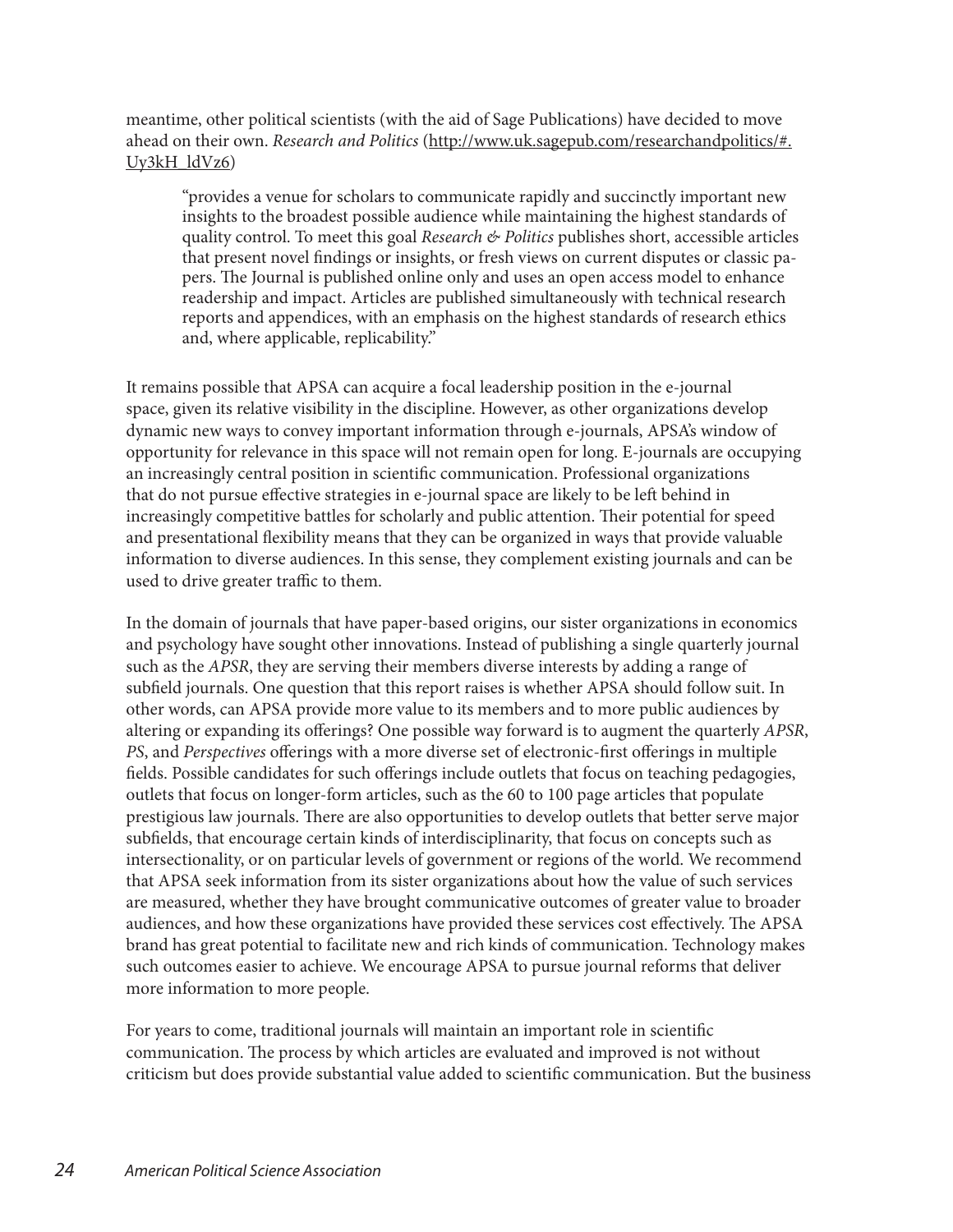models for these journals reflect the communicative capacities and expectations of a now distant era. Readers who want insights about topics are not prepared to wait years to find the information they want, and given the larger number of people who can write about any given topic, have less desire to wade through jargon-laden explanations of important phenomena. So the task force recommends that APSA be more diverse in its journal offerings. The *APSR*'s mission should not change, nor should that of *Perspectives on Politics*. But these two offerings can and should be complemented by electronic and dynamic communicative outlets that are dedicated to quality while also reflecting changing opportunities and challenges of an increasingly competitive communicative environment.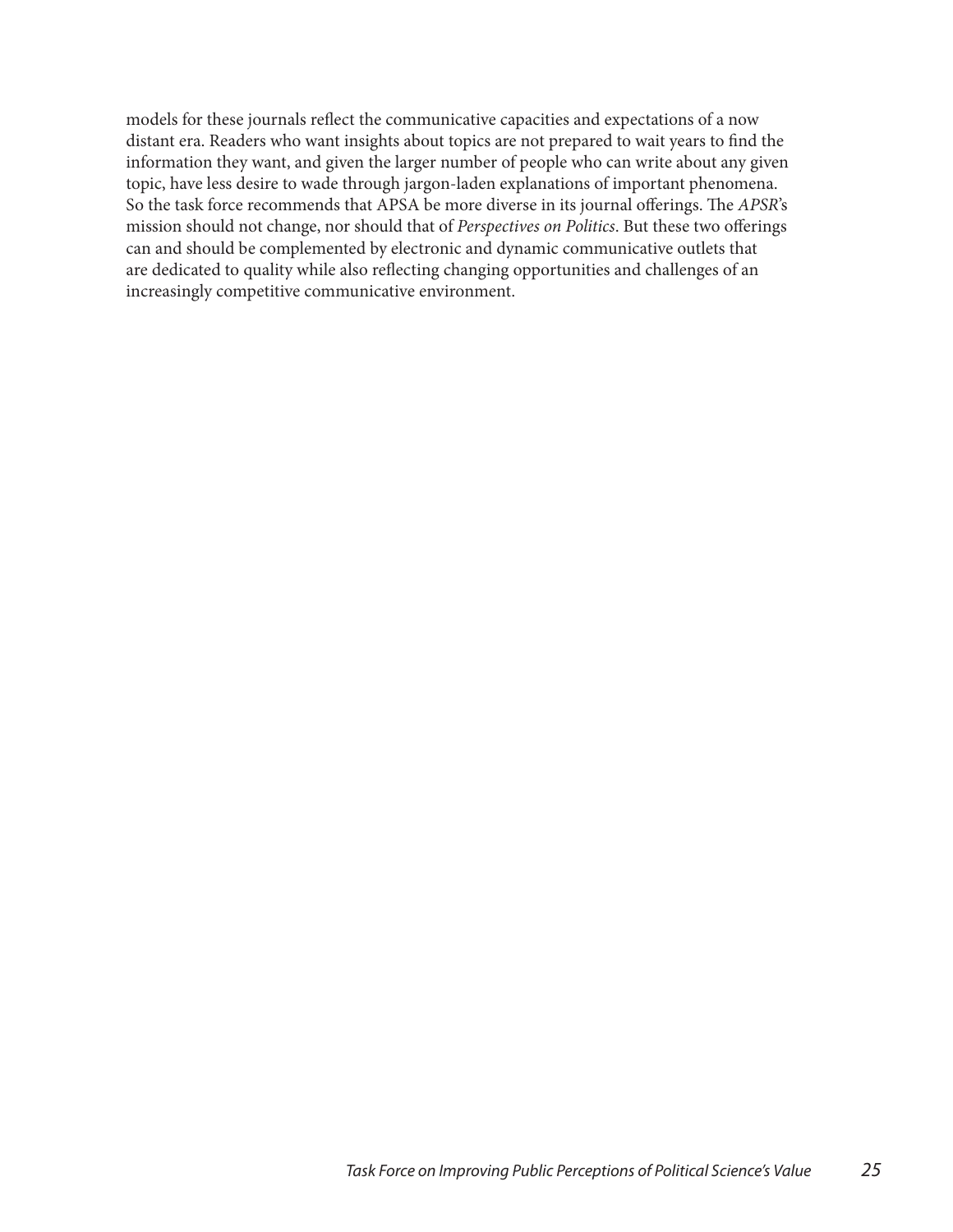### **9. APSA journals should allow authors to trigger temporary ungating of newsworthy content.**

Changes in communication technologies allow more and different kinds of people to post politics-related content online. The increasing number of political bloggers and columnists is one example. While the bloggers and columnists vary in their quality, there is a noticeable increase in the number of such persons who want to incorporate political science research into their products. *The Washington Post*'s acquisition of the Monkey Cage, the *New York Times*' hiring of Brendan Nyhan and Lynn Vavreck as regular contributors, and Thomas Edsall's numerous long-form articles that are built from academic research are examples of a leading edge of broadly accessible political science writing. As a discipline, we can benefit when skilled communicators take the time to understand our methods and finding. If recent trends continue, we could see many more writers employ similar methods to convey important points to large, non-academic audiences.

Many nascent and existing communication efforts could be made more credible, reliable, and (in some cases) viable if their authors were allowed to use recently published peer reviewed articles as source materials and if their audiences could inspect the peer reviewed research themselves. Yet most research of this kind is locked behind paywalls. For reporters, citizens, and other interested persons, these paywalls can be very expensive to scale, and many decide to do without the peer-reviewed research. A number of task force members have recommended that APSA journals establish a mechanism that allows fast and easy temporary ungating for newsworthy content. Task force members John Sides, Brendan Nyhan, and Joshua Tucker (each of whom publishes high profile peer review articles and books as well as regular blog posts for leading newspapers) ask APSA "Create an easy way to temporarily ungate any APSA journal article about which a blogger is writing." They "discourage the idea of certifying existing blogs as "official", but ask APSA to "work with publishers to secure ungating." If ungating can be done in a way that gives peer reviewed research more exposure and conveys the value of such work to broader audiences, these changes could drive increased traffic to APSA websites and lead to increased appreciation of the value of APSA members' diverse intellectual products.

At the same time, we recognize the changing financial pressures on publishers. We know that there are compelling reasons for professional associations and publishers to store some content behind paid firewalls.

In academic venues and the public sphere, there are growing questions about the ethics associated with storing results of government funded work behind publishers' pay walls. Changing technology and associated changes in communicative expectations are fueling the conversation. There are numerous sources of quickly available information. Many sources provide information at no or little cost to the user. This is in contrast to most academic journals who often charge hundreds or thousands of dollars per year for access. To the extent that current paywalls inhibit public access to political science insights they may inhibit attempts to increase the public value of political science's insights and discoveries.

Prior to the mid-1970s, alternatives to highly-priced academic journals were few in number.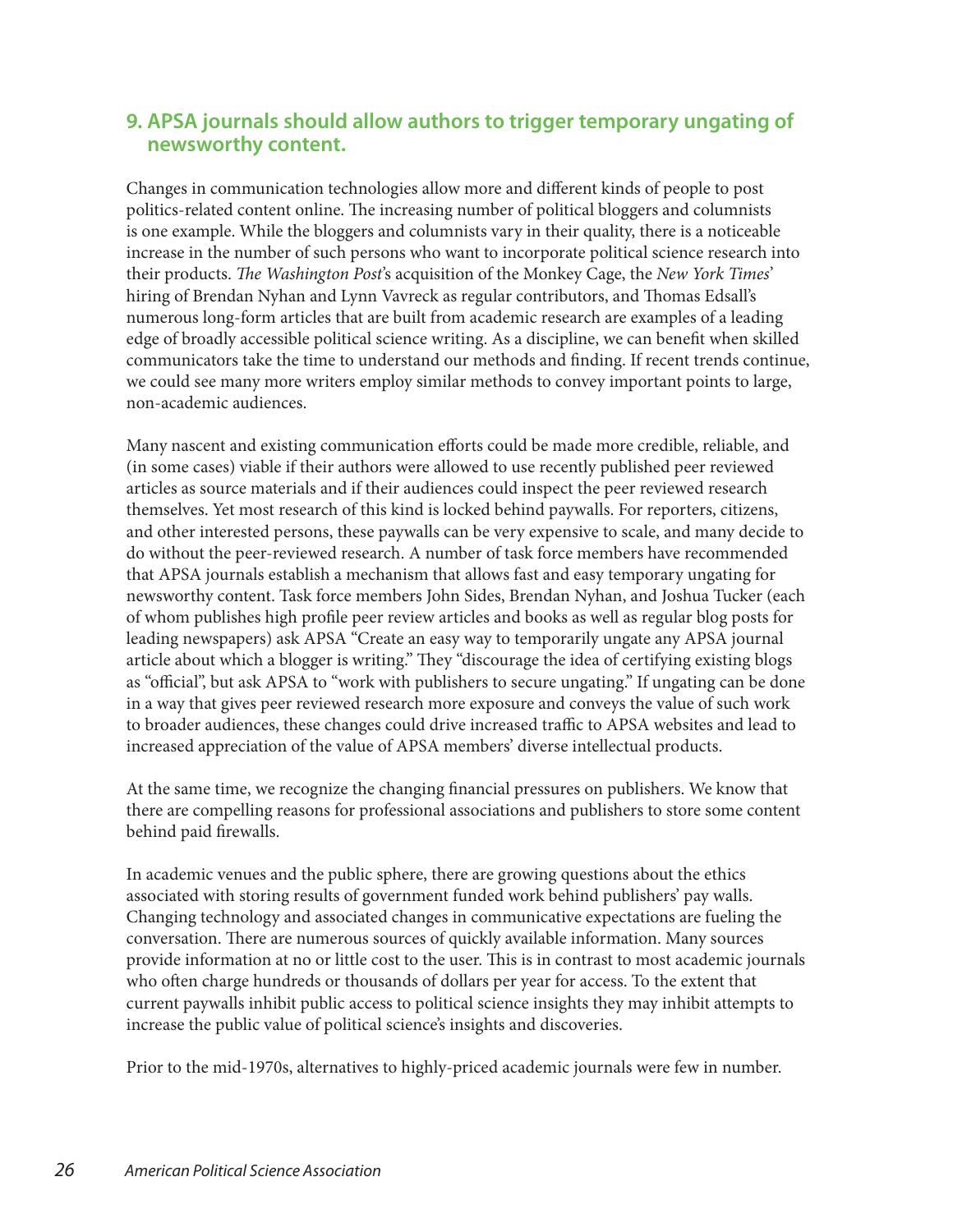Even paper-based copies of articles or books were far more expensive to produce and circulate than is the case today. Asking individuals and institutions to pay for the processes involved in creating, printing, and distributing journals would have been the only way for publishers to produce journals without going broke.

Today there is interest in other pricing models. The AAAS and Sage e-journals mentioned above are adopting open source pricing models. In other words, authors whose articles are accepted pay to have them prepared for publication. The resulting publications are then free to everyone. While this pricing model eliminates the current style of firewall, not all people who produce insights and discoveries that can be of value to others are in a position to pay the costs often associated with open source journals. Across the sciences, publishers are trying different pricing structures that will allow them to generate a suitable return for their efforts while also producing the best available content.

Professional associations face a related challenge. Many leading academic journals, such as the *APSR,* are bundled with membership fees. The fees are an important source of revenue and access to content currently behind firewalls is a strong incentive for individuals to pay the fees. If association journals move to an open source model, individuals will no longer need to pay the association to clear the firewalls. Such changes would challenge many professional associations to develop new ways of providing value to their members. If APSA develops an e-journal and adopts an open source pricing mechanism, it can use membership as a factor in the pricing structure (e.g., offering lower publication prices for members in addition to any need-based tiering that it might develop).

We believe that if managed effectively, a voluntary and easy-to-use temporary ungating trigger can increase interest in APSA members' work, drive traffic to publishers and offers APSA another way to provide value while enhancing public engagement.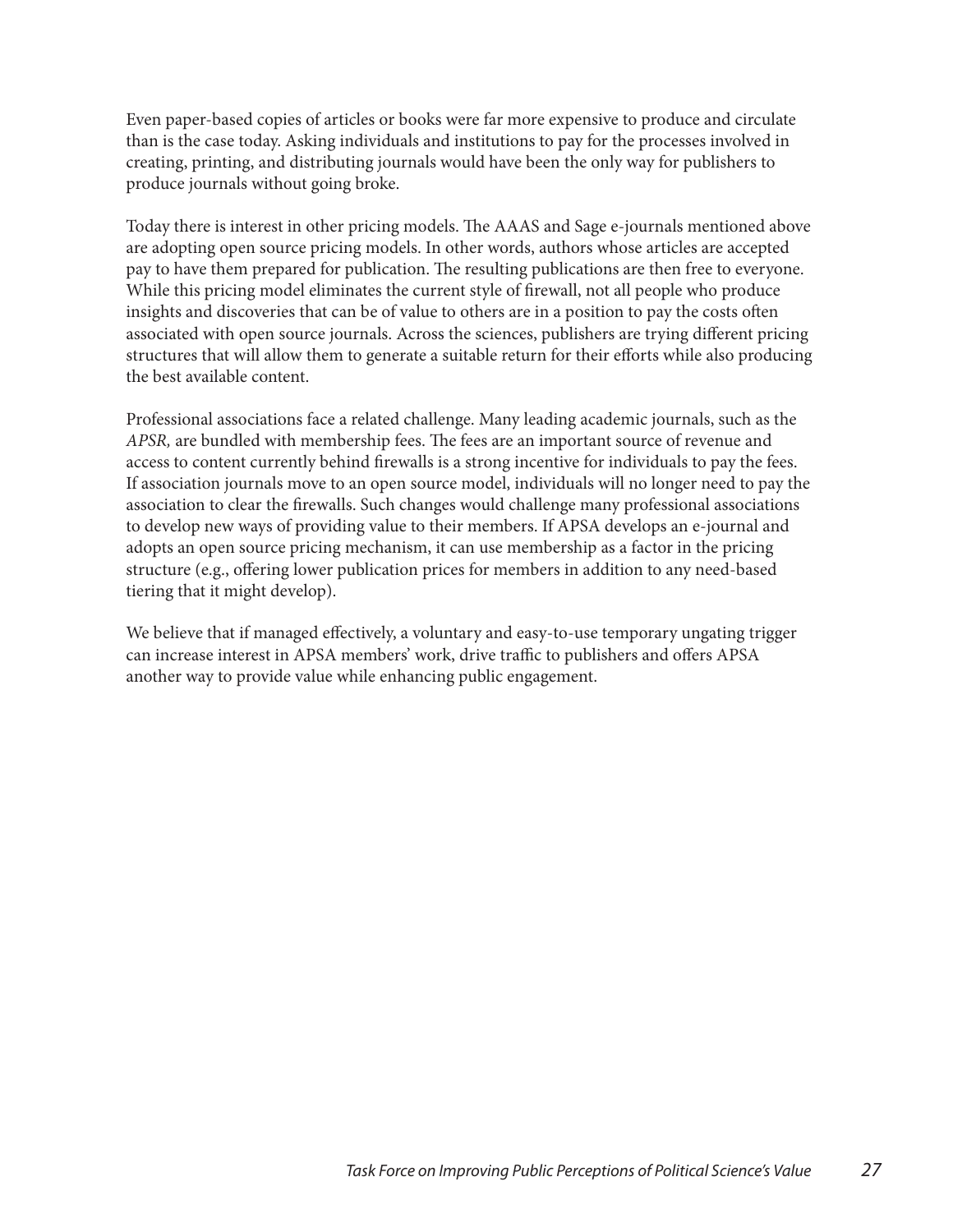### **10. Quality cannot be sacrificed. APSA should internally reorganize peer-review management processes to produce high-quality output more efficiently. This idea includes reviewer incentives systems and voluntary sharing of reviews across journals.**

APSA and similarly situated professional associations operate in a fast-changing communicative environment. These changes mean that standing still is not a viable option for remaining visible and relevant in scholarly communication or communicating more effectively with broader audiences. An expansive number of entities are providing information about topics relevant to political science. For APSA and its members to be focal parts of this conversation, its journal products must have attributes that match or surpass its desired audiences' evolving expectations. APSA journals must provide fast, relevant, and accessible representations of political science's extensive knowledge base.

Quality control is a hallmark of academic research. As APSA ventures into new kinds of communicative products, there will remain a strong desire to maintain quality control. For peer-reviewed research, this means increasing demands on reviewers. Whether APSA acts affirmatively to provide greater incentives for reviewers or not, the increasing number of outlets for scholarly reviewing are producing reviewer fatigue and falling response rates.

As we seek to draw greater attention to the valuable work done by political scientists, we must work to promote its legitimacy and value. The task force recommends that APSA act affirmatively to protect and enhance the quality of its peer review process. Two different reviewer incentive systems have been described – one each by Diana Mutz and Brendan Nyhan. The basic premise of each system is that a scholar earns credits for submitting timely and informative reviews of articles submitted for publication. These credits can then be used when submitting one's own work. In Mutz's proposal, the credits become a requirement to submitting to a journal. In Nyhan's proposal, the credits can be used in a two-track system where one track produces faster turnaround. Both systems allow credits to be transferrable across journals – so that a scholar who reviews for *Perspectives* can use credits for the *APSR* and vice versa. Each proposal also describes the benefits of expanding the set of journals that participate in the reviewer incentive system. If, say, 20 journals were to coordinate on such a system, the system would provide greater flexibility on where credits are earned and spent.

Today, many scholars are overwhelmed by requests to review and declining response rates pose a threat to the quality of peer review. To support the increased volume of communication that our other proposals will create, we recommend that APSA build a supplementary system to support peer review quality. Since our discipline has repeatedly voiced objections to paying reviewers and imposing submission fees to fund the payments, reviewer incentives systems may provide a more effective means of obtaining high quality reviews without introducing disadvantages to people who would not be able to pay. The proposed systems not only provide an incentive system for scholars to enhance the quality and accessibility of one another's' work but also allows journal editors to better coordinate when seeking valuable advice.

A related idea from Nyhan involves "referee report rolldowns." As Nyhan describes, "One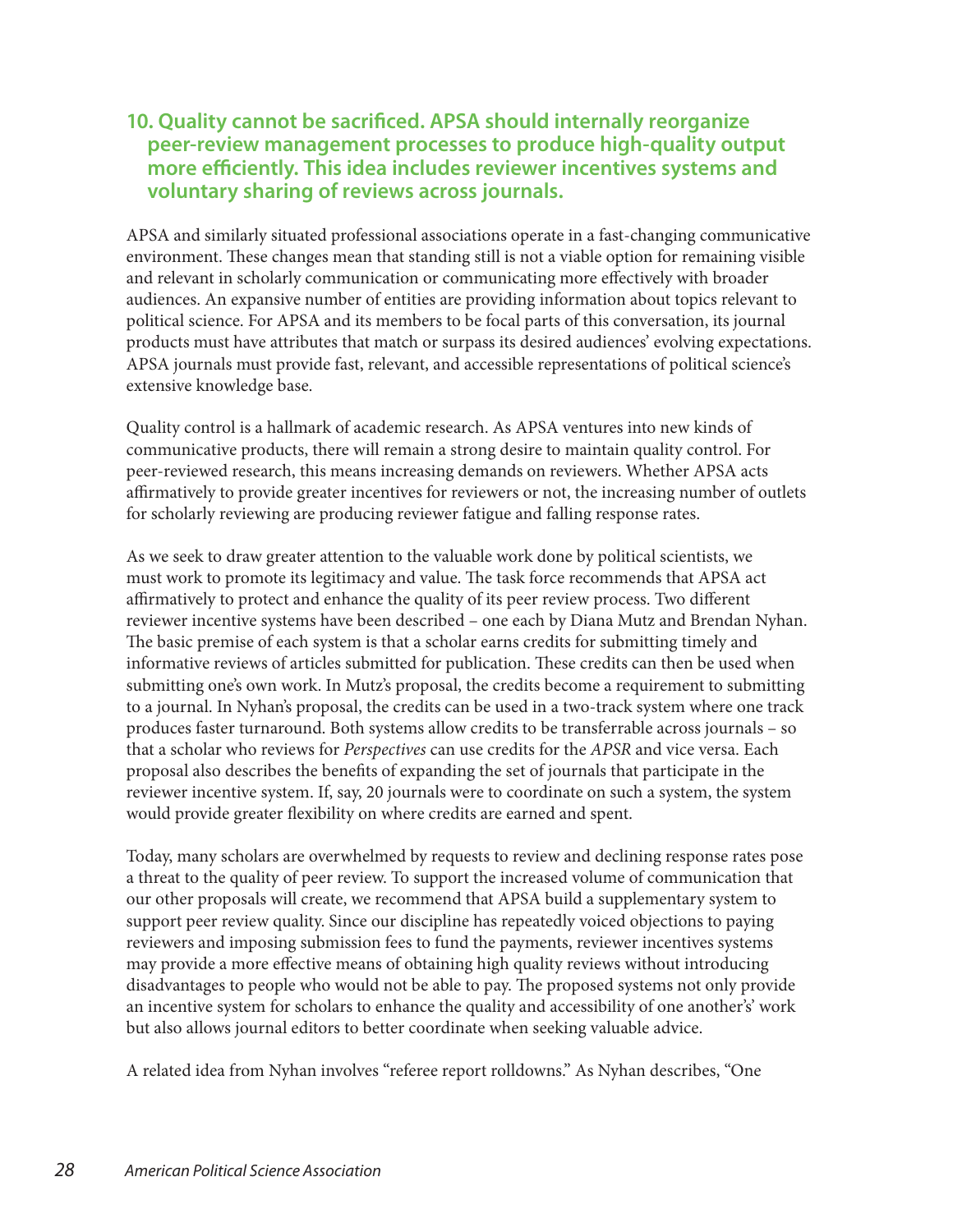impediment to the rapid dissemination of knowledge from political science is the serial nature of the journal submission process. In many cases, it can take 6-12 months or more to receive reviews back from an initial submission to a journal. If that submission is declined, authors must resubmit to a new journal and start the process over again, which can frequently result in duplication of effort by reviewers and unnecessary delays for authors. One way to improve the efficiency of this process would be for APSA to offer authors the option of having their submissions to the *APSR* and the resulting reviews to be forwarded to other APSA or affiliated section journals. Many publications are declined at highly selective journals like the *APSR* with reviews that indicate that the paper should move forward to publication at a field journal. By allowing authors the option to redirect the manuscript and reviews to such a journal directly (a process that should be possible in online publishing systems), authors would be able to move their papers toward print more quickly while reducing the burden on scholars who often review a manuscript two or more times during the journal submission process. The American Economic Association has already implemented such a system for the *American Economic Review* and its affiliated field journals. Authors are provided the option to forward referee reports and correspondence from the *AER* to *AEJ* editors. While APSA does not publish field journals, many of its affiliated sections do (e.g., *Legislative Studies Quarterly*, *Political Analysis*, and *Political Behavior*). The association should consider proposing such a rolldown policy for those journals and explore partnerships with other field journals."

Task force members who are concerned about maintaining and building the integrity of political science research at the same time that we seek to bring it to new audiences, proposed other journal management changes. Brendan Nyhan's contribution to this report provides a series of proposals that can increase the credibility of political science research. These proposals are designed to mitigate against publication bias (a focus on statistically significant claims over claims with greater substantive importance) and to increase replication capacity (which is often useful for understanding whether a specific result generalizes to other cases). Specifically, Nyhan proposes:

• **Pre-accepted articles** – "Articles would be accepted in principle after a first-stage review to prevent editors and reviewers from backing out of publishing an article due to a null or mixed finding. The authors would then conduct the study and populate the results section based on a prespecified analysis plan." To incentivize scholars to use this format, *APSR* or other journals could offer to fast-track the review process or publishing the articles as the lead in each issue.

• **Results-blind peer review** – "Reviewers would have to assess the theory and research design of a manuscript and make an initial decision without access to the statistical findings, which would be initially withheld." To avoid adverse selection, journals could randomize which manuscripts would go through this process.

• **Post-publication replication audits** – "Every APSA journal should… require authors of quantitative studies to provide a full replication archive before publication. …[A] mandatory journal replication policy would improve the incentives for scholars to engage in careful and systematic research practices."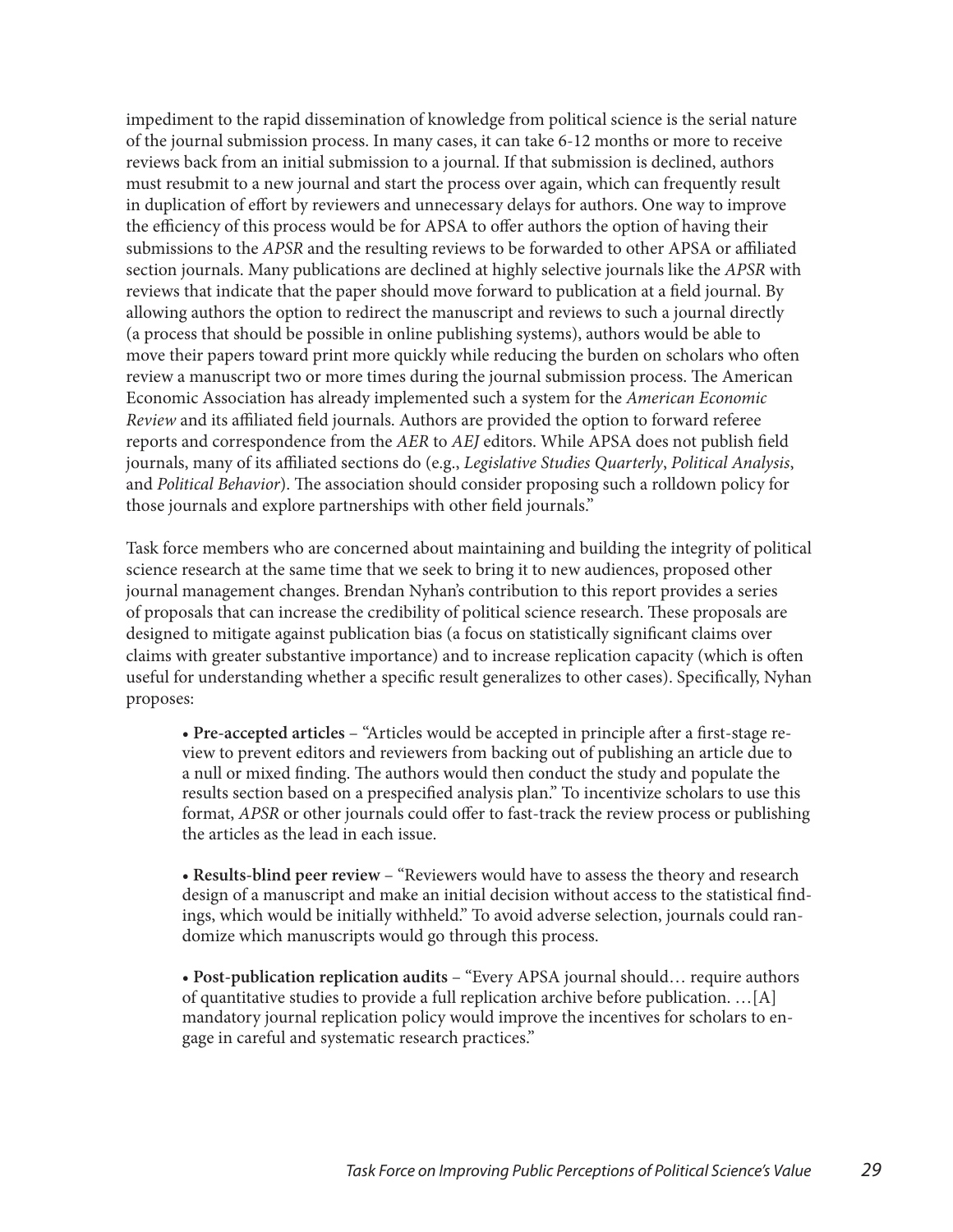These proposals can help political science improve the quality and meaning of the information that it provides to others. Through effective and forward-looking changes to peer review processes, journal editors can help APSA make more content more accessible to more people while also using our reviewer pool to make the content more valuable to those who access this information.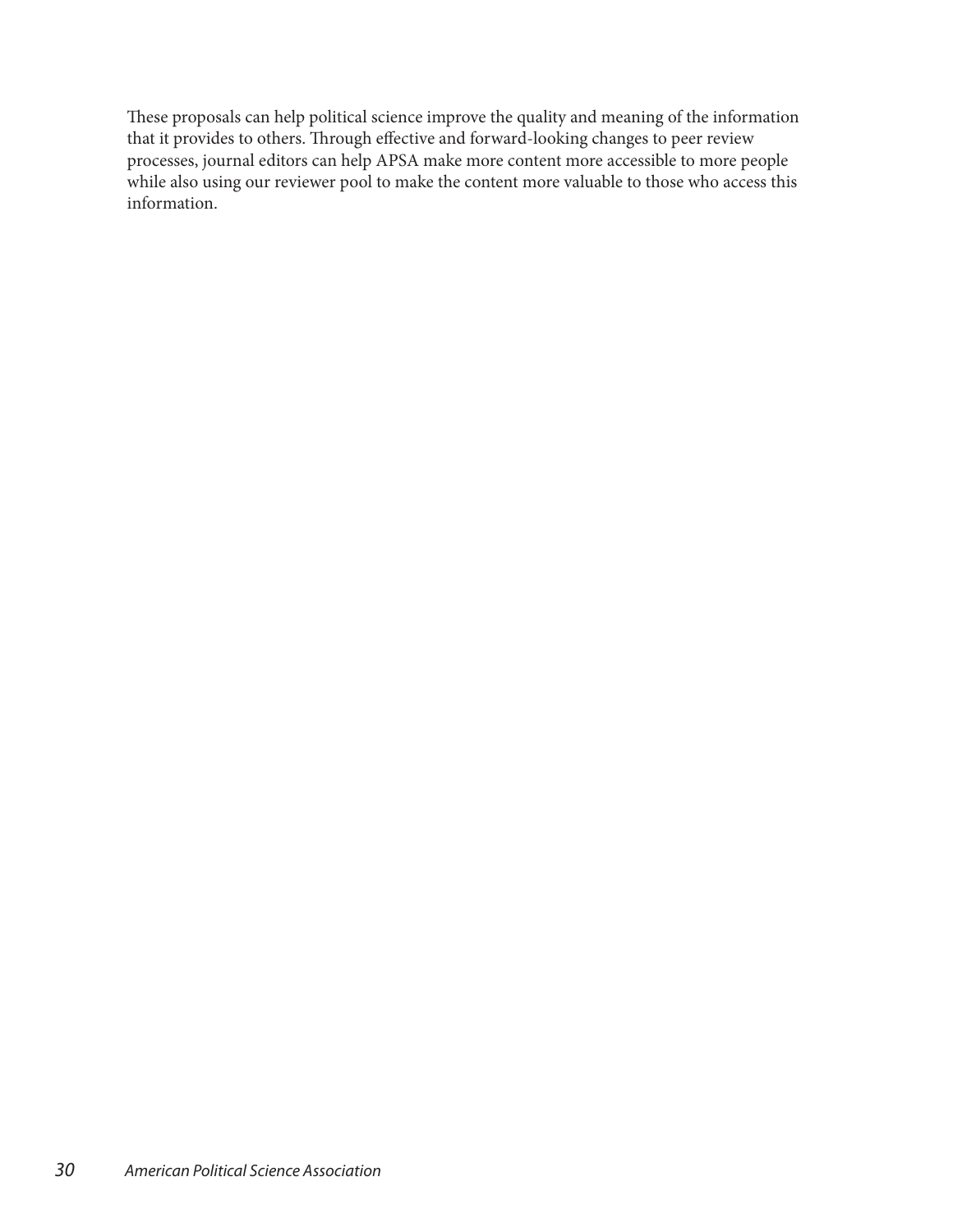### **11. Go on offense. Many people don't know what political science is. APSA should make a series of brief, high quality videos on this topic.**

Political science often occupies an uncomfortable place in the public sphere. As recent events in Washington remind us, partisan participants in policy and government are not obligated to give political science much deference, even if political scientists have valuable expertise and seek to convey it in a non-partisan manner.

While we can debate the merits of divergent public arguments about the value of individual political science studies, or the discipline as a whole, what we cannot debate is that we operate in politicized environments. The value conflicts and power struggles that often accompany political decision making also influence the manner in which our work is received and evaluated. Some entrepreneurs will have an incentive to exaggerate the true content of a political science finding. Others will have an incentive to cast the entire discipline in unfavorable terms.

With such pressures in mind, this recommendation follows comments made by a wide range of task force members. A shared view is that most people outside of our discipline do not know what political science is. For many people, including constituencies that can benefit from our insights, this lack of awareness is unfortunate – for us and for them. One of our task force members, Brian Baird a social science PhD who served in Congress for 12 years, put matters bluntly. He argued that political scientists need to "embrace the legitimacy" of the questioning of the public value of our research, and then use our own discipline's insights to improve how we communicate that value. He, along with a number of other members of Congress with whom task force members have interacted, has noticed political science's limitations in this domain. Baird describes this situation as "a little bit like watching your boxing instructor get knocked out in a bar fight."

So this proposal entails playing more offense, rather than strictly being defensive when others raise questions about political science or its value. The videos would distinguish political science from politics as it is practiced and from commentary about politics that is not legitimated by scientific norms and practices. The videos would be short and of high production quality. They would offer examples of how political science benefits students, communities, institutions, and nations. Individual videos could highlight classroom training, and real-world applications. Individually and collectively, these videos would send a message that APSA and its members are a resource for a better world. If individual scholars or institutions made similarly themed videos, the APSA Video Library (proposed above) could include them as well. Production quality would be of paramount importance.

Political science and its professional organizations can take concrete actions to improve our public engagement. We can learn more about what our audiences want from us and, in the process, increase their appreciation of us. To communicate more effectively, we need not dumb down what we do but we do need to work harder to translate our discoveries into insights that resonate with the people who we seek to serve (Lupia 2013).

Congressman Baird was the task force member who most forcefully articulated the value to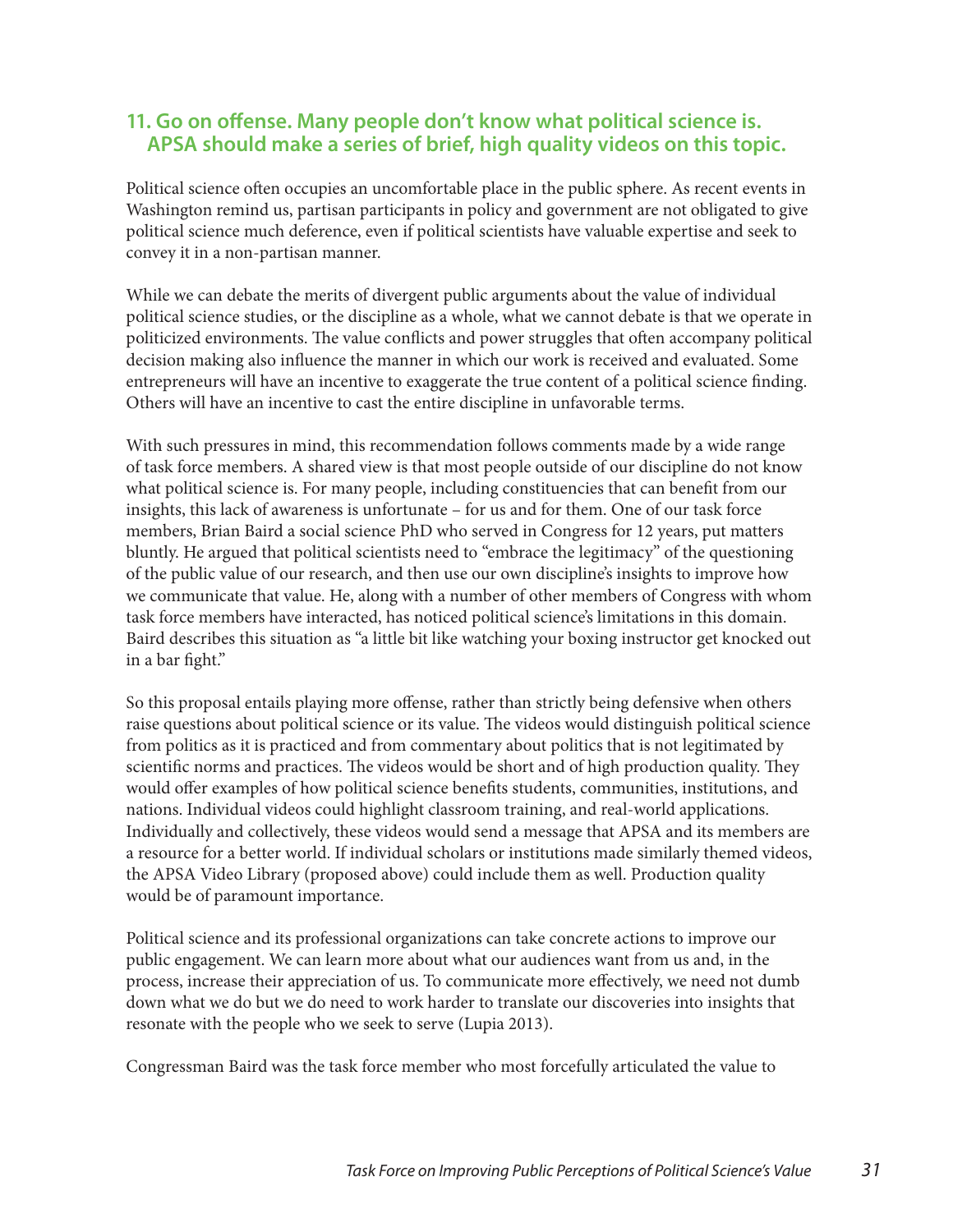political science of a video series that plays offense. To improve communication to policymakers and the public, Baird proposed that political scientists:

- "Recognize that challenging the legitimacy… of elected representatives to question where funding goes is a fool's errand."
- "Apply their own insight into how they approach this problem."
- "Do some serious self-reflection on exactly what we're doing with the people's money, and where the value proposition is for that."

Baird contends that a video campaign that illustrates the concrete value of political science will encourage us to more effectively confront the problem of how to translate our research into real-world value and application, which is "very hard for social scientists, partly because of the nature of the discipline and also because they're not trained to think this way… But, we'll never solve that problem if people don't recognize that it's a valid question."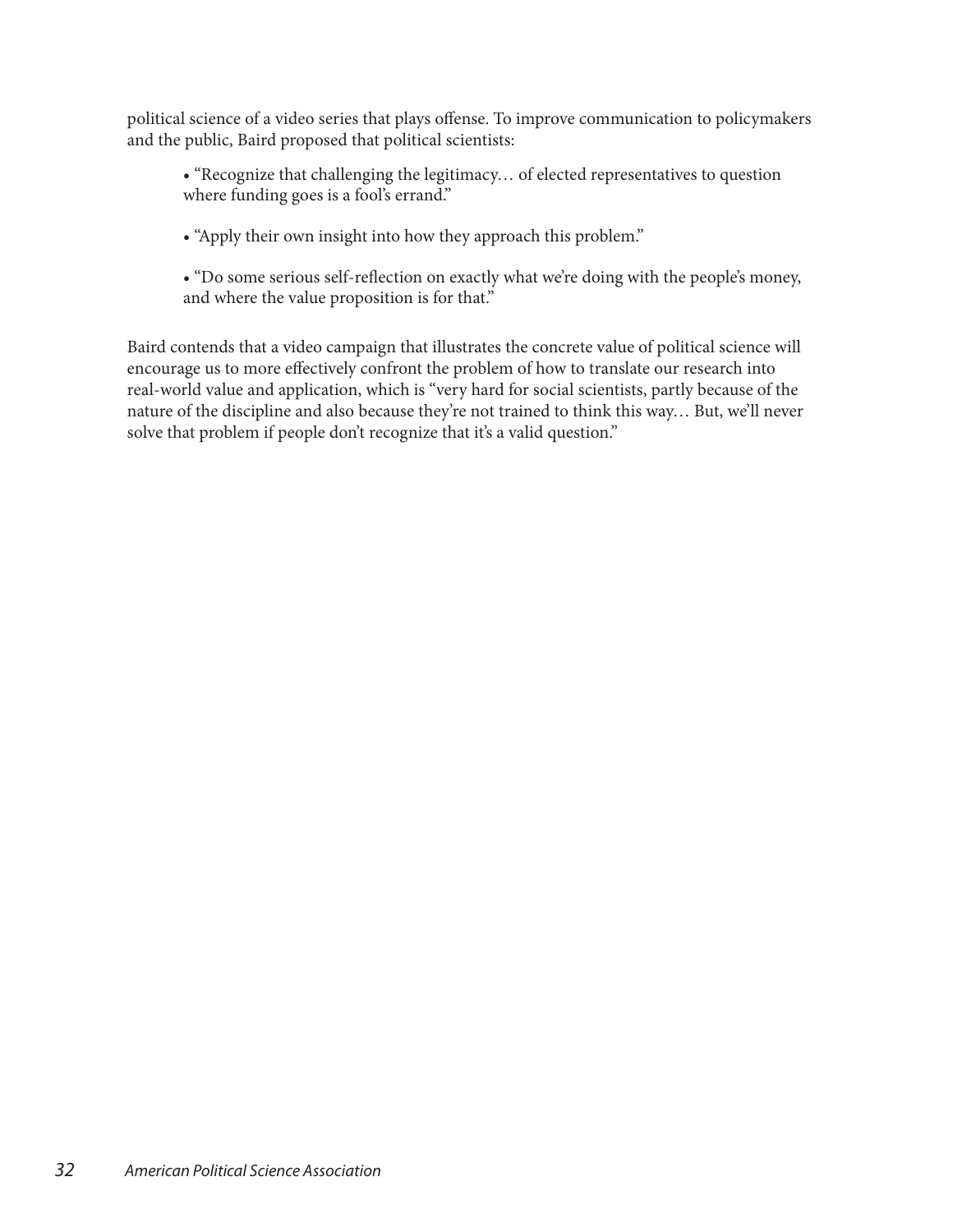### **12. Rethink the communicative value of conference presentations. Consider altering submitter incentives, panel formats, and the use of technology to improve and expand interaction.**

Conferences provide venues for scholars to communicate with one another and, potentially, broader audiences. Many of political science's conferences provide valuable networking opportunities for individuals who are seeking mentoring, collaborators, or jobs. Yet the marquee events at most conferences are the presentations. Panels, roundtables, and keynote addresses are amongst the more common formats for communicating ideas, insights, and discoveries at conferences.

So there is no doubt that conferences provide potentially valuable opportunities for scholars to communicate relevant and innovative ideas to important audiences. In many cases, however, conference presentations are of poor quality. Many, if not most, presentations at major conferences are hastily arranged. In addition, a substantial number of listed conference presenters at larger conferences fail to appear. Young scholars coming to our conferences for the first time or visitors from outside of the discipline see poor quality presentations and a pattern of "no-shows." What impressions of political science do they take with them? Many **learn that high quality presentations are not expected.** Do young scholars come to regard effective presentations as unimportant to the discipline? Indeed, it appears that some have come to see a lack of preparation as a badge of honor rather than a missed opportunity to provide value to others. And what of our visitors? Can we blame them for not taking us seriously when they can't understand what our work means to them or when we don't appear to care about offering content of value to others?

Moreover, it is not clear that our professional organizations have sought ways to convert the considerable talent that gathers at its conferences into information that broader populations can access. Our professional association has offered little to no support for improving or evaluating the quality of presentations. Were such improvements to be made, we would also face the fact that media presence at political science conferences remains minimal. Many participants who might have interesting things to say to broader audiences or to media members have no training and little incentive to speak to those audiences in ways that the latter regard as effective. When members of our discipline ask one another why the discipline does not get more attention or respect, one answer may lie in the fact that when thousands of political scientists gather in a major American city, the event is seldom seen as worth covering – even by organizations that focus on science or politics.

We can and should do better. Professional associations in other disciplines use their conferences as a basis for communicating with broader audiences. The American Association for the Advancement of Science, which is arguably a larger and far more complex organization than any professional association in political science, uses its Annual Meeting not just to provide scientists with opportunities to communicate with one another, but it also uses those occasions to create venues where broader audiences and the media can learn about the special value of scientific activities. When thousands of political scientists are gathered in one place, it is our collective fault if broader audiences see nothing of value in the event. By rethinking the communicative value of its conferences, APSA has an opportunity to produce more value for more people.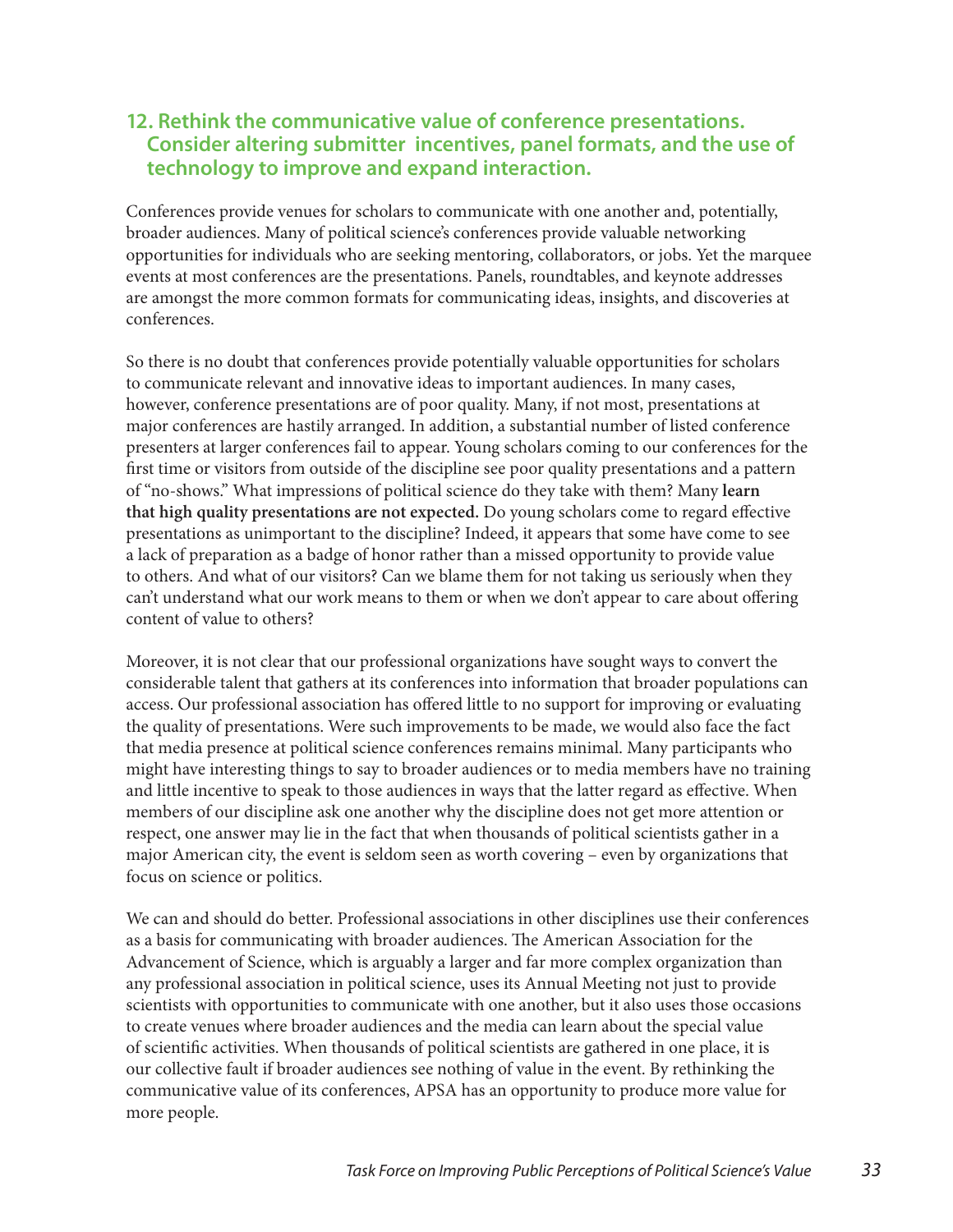We asked the task force to use its various experiences with different audiences to offer concrete proposals about plausible steps that our professional organizations can take to convert our gatherings into content of greater and broader value. Bruce Jentleson's contribution to this task force report describes activities of this kind that a project called Bridging the Gap has developed. These activities both train scholars to communicate more effectively with broader audiences and give them opportunities to do so.

How can we improve the quality of conference presentations – so that they not only provide greater value to other political scientists, but also have the potential to inform broader audiences? While today's conference presentations are often of work-in-progress, such attributes need not imply presentation quality. Many presenters appear not to put much effort into crafting a presentation that provides as much value as possible to those in attendance. **Indeed, many presentations leave audiences with the impression that political scientists are not serious about making the content of their work relevant to other people.** We can do better.

In graduate school and as faculty, young political scientists are rarely trained in how to effectively present their work to broader audiences. To the extent that any scholars seek such outcomes, they are expected to develop relevant skills on their own. In some cases, scholars who learn how to make more accessible presentations are labelled as "selling out" or as acting in ways that are contrary to optimal development as a scholar. There is no doubt that "selling out" and spending time on activities other than research design and analysis can be detrimental to the production of credible and valuable insights and discoveries. But the fact that it can do so does not mean that it always does. The contributions to this task force by Cheryl Boudreau, Khalilah Brown-Dean, Rose McDermott and Carol Swain each articulate such concerns in distinct but important ways. We can do better and each of these contributions offers means for doing so.

Universities in the United States are starting to have more detailed conversations about how more effective public engagement should be correlated with greater rewards within the academy. Universities in Great Britain are having a similar conversation. The contribution to this report by Sara Hobolt describes important aspects of the British experience.

Driving the British version are national assessments of faculty that affect visible departmental rankings and real funding decisions. These assessments assign numerical value to various kinds of public service and compare them to more traditional kinds of scholarly activity. In the evolving evaluative metric, effective public engagement has significant weight. Conversations about NSF funding are trending towards similar objectives. For years, "broader impacts" has been one of two focal evaluative criteria. More recent conversations have sought to extend these evaluative criteria so that legislators and citizens can obtain greater clarity about the types of activities tax dollars are supporting. Conferences are an opportunity to provide vivid concrete demonstrations of the public value of political science. Improving the quality of information transmitted at these gatherings is one step in influencing larger conversations about the value of political science teaching and research.

We ask APSA to examine how changing conference participants' incentives can increase presentation quality. A number of task force members have examined how other organizations use application deadlines and full paper requirements to increase the quality and value of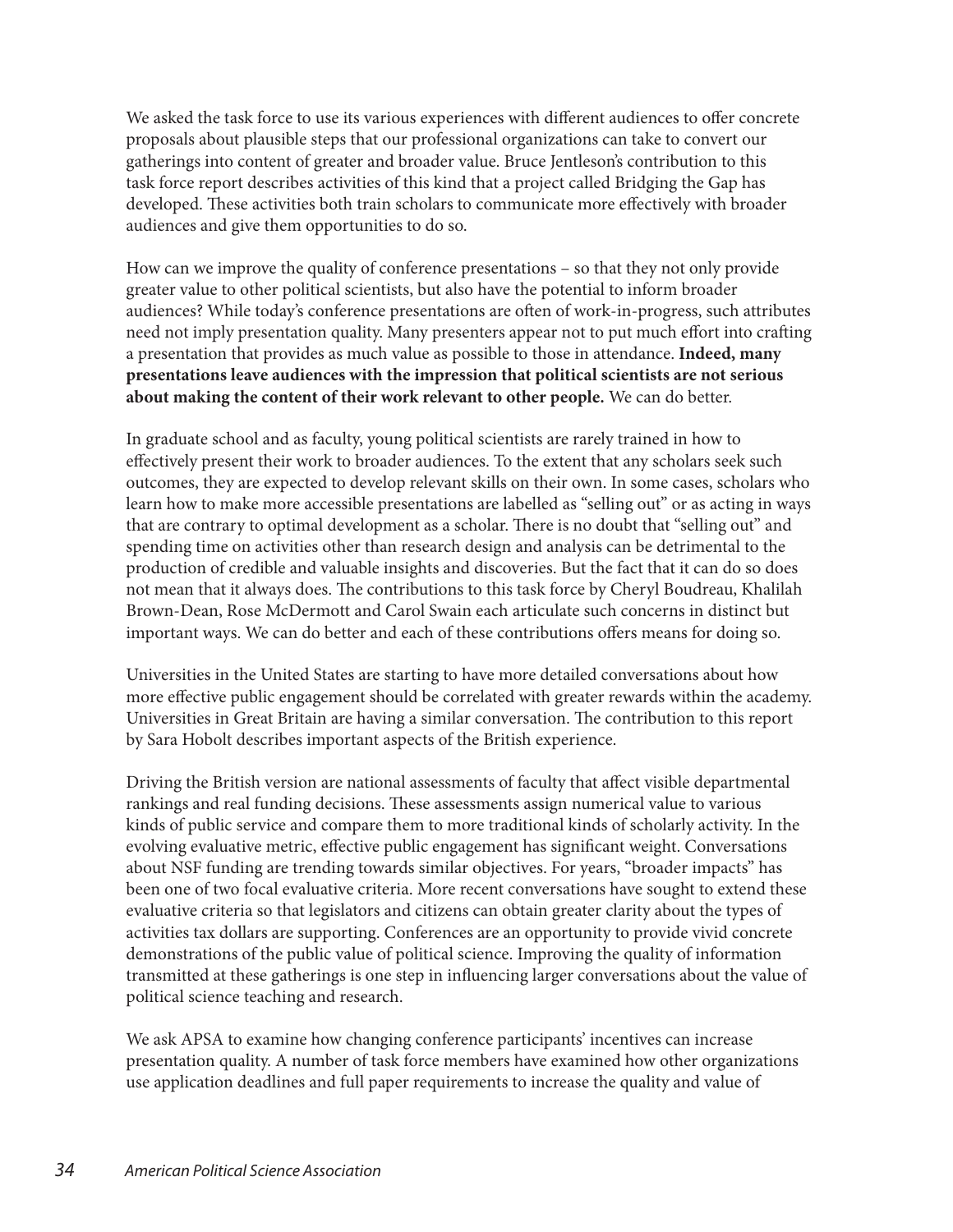conference-based presentations. Today, our largest conferences close application deadlines far in advance of the conference. The typical application, moreover, requires only an abstract rather than something approaching a finished paper. While this set of procedures offers advantages to those who can state new ideas in a brief written format, it is far from clear that these procedures are the best way to achieve informative, high-quality conference presentations (many scholars also believe that such formats discriminate against conference applicants who are not already well-established or at a high-prestige institution). **Numerous other professional associations require something akin to finished papers, or at least well-developed précis.**

We ask APSA to consider whether alternative ways of conceiving of conference panels can help us produce more informative presentations. One alternative to consider **is a conference with a more diverse and dynamic set of panel formats.** Consider, for example, a conference organized around showcase panels, workshop panels, and posters. Workshop panels would be much like the typical panel at our current major conferences. They would entail brief presentations of work in progress. Poster sessions would provide a venue for person-to-person presentations of research at various stages.

*Showcase panels* would feature high-quality presentation of recently published work. Today, there is more research published in more areas than any person can possibly read. Showcase panels can introduce conference attendees to newly published work and combine that opportunity with the ability to glean additional information from the author.

The Empire Series concept, launched by the Midwest Political Science Association in 2014, is an example of this concept and is a product of this kind of argument. In an empire series lecture, there is a 30-minute presentation followed by a 15-30 minute Q&A. For reasons stated below, there is no discussant. The requirements for being on such a panel would be evidence of the speaker's ability to offer a high-quality presentation to a diverse audience. For the Empire Series, a committee was assembled to collect and review video evidence of potential speakers' presentational style and effectiveness. This factor was, along with the quality of the work, used to select the first set of Empire Series speakers. Unfortunately, the MPSA made no effort to publicize this endeavor outside of the MPSA membership. As a result, the broader attention that the event was meant to generate did not have a chance to materialize. If APSA includes higher profile events into its programming it should also develop effective outreach campaigns so that the intended audiences learn about the events in advance.

Whether or not such a structure is adopted, the task force can also consider other ways of improving the conference experience for attendees. Consider, for example, the common format of having a discussant provide commentary on one or more conference papers during a panel. *Of what value are such discussants to the audience?* In many cases, discussants offer advice in public that (a) could have been conveyed just as effectively to the author in private and (b) is largely inaccessible to most of the audience. This latter outcome occurs when the audience has not read the paper, the author's presentation does not convey the paper's content well, and the discussant focuses his or her comment on attributes of the project that are only in the largelyunread paper. In such instances, much of what the discussant says is of no value to the audience. When neither the paper presenter nor the discussant thinks about their presentations in terms of what content would provide the greatest value for the audience, the time taken by the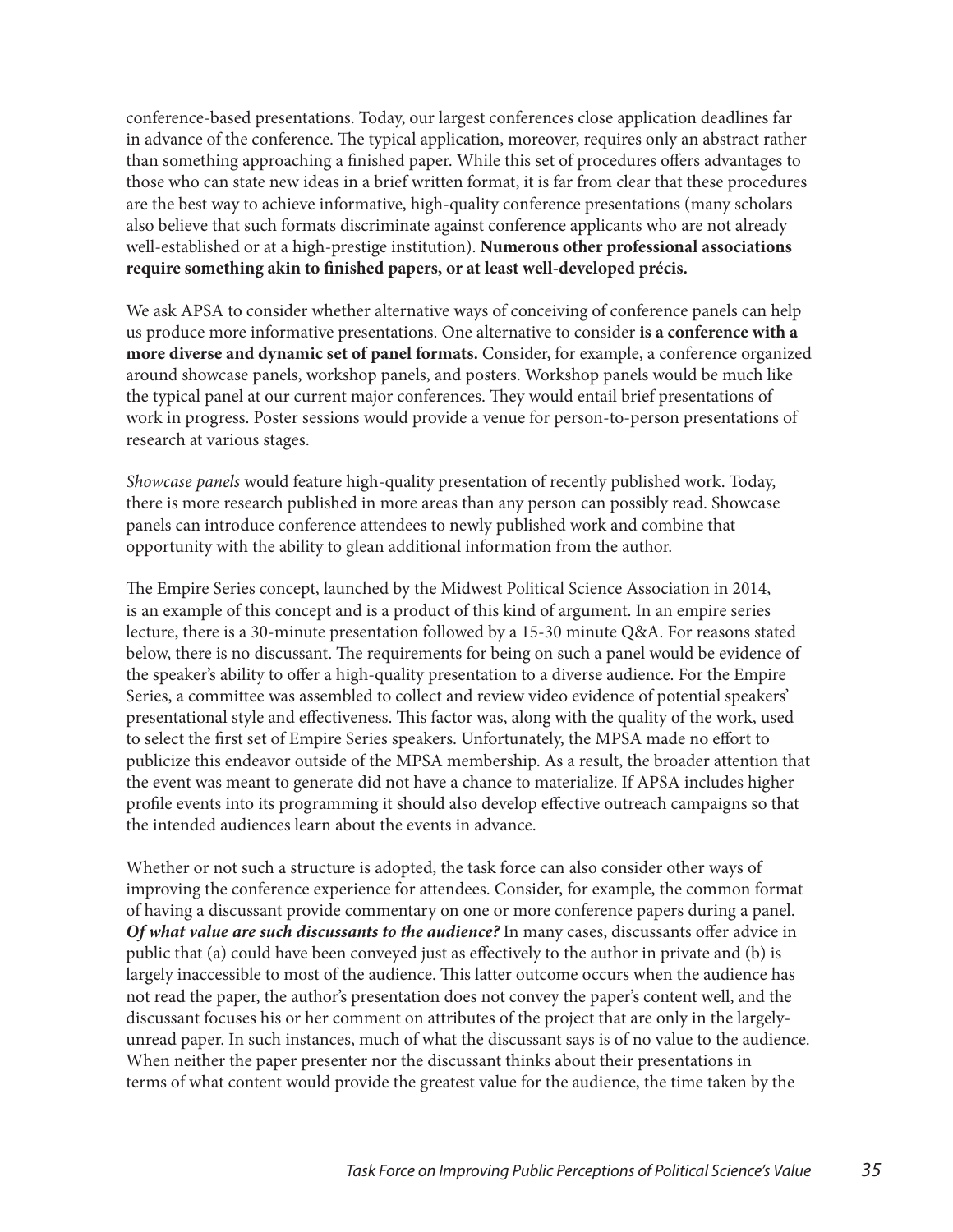discussant prevents the audience from obtaining insights of value.

Other professional associations employ other formats. Some associations have discussants present the papers and have the author's respond in the context of a Q&A with the audience. Some associations have panels with no discussants. Few of our conferences have looked into how to integrate technology into real-time author-audience interactions. Technologies exist that would allow, say, a panel chair to take questions via Twitter and to ask those questions throughout the panel. Task force members have given talks at such conferences in other disciplines. While my experiences in such contexts are of mixed quality, we are open to the idea that there are ways to use such technologies to enhance the conference experience. Other technologies would allow a dynamic messaging feed to be visible to all members of an audience, so during a panel presentation or Q&A the audience could see what others are thinking. We encourage APSA and similarly situated organizations to pursue how parallel organizations are using such technologies and to learn more about the conditions under which they might help us communicate political science more effectively.

**We also ask APSA to consider an increased role for video at conference presentations.** Right now, our major conferences record few conference activities. Other organizations put much more of their conference content online in video format. It may be that political scientists are missing out on ways to effectively communicate their work by underutilizing conferencerelated videos. While professional associations may be concerned about declining conference attendance following a decision to place conference video content online, it is also possible that such content can increase interest in the association and perhaps serve as a revenue source for the association. APSA could sell a video-pass to select streams of conference activity or it could label some video content as "premium" and put it behind a membership firewall as a way to increase the value of association membership.

We have also discussed how our sister organizations **incentivize scholars to participate in poster sessions.** Today, poster sessions are seen by many scholars in political science as a booby prize. To reinforce this perception, attendance at panel sessions is often sparse. In many other professional associations, poster sessions are a focal point and a venue in which large amounts of effective communication occur. Some conferences are organized to minimize competition between poster sessions and keynote events. One possibility for political science to consider is devoting part of one day exclusively to poster presentations – a strategy that could influence norms and ease coordination – two challenges that may be inhibiting the effectiveness of our poster sessions today. Given the unique types of feedback that scholars can receive at poster sessions, APSA and similarly situated organizations should examine the types of incentives that induce people to make better posters and audiences to flock to poster rooms in greater numbers. If properly organized, such experiences may also help presenters learn how to engage effectively under a broader set of circumstances and to a more diverse set of audiences.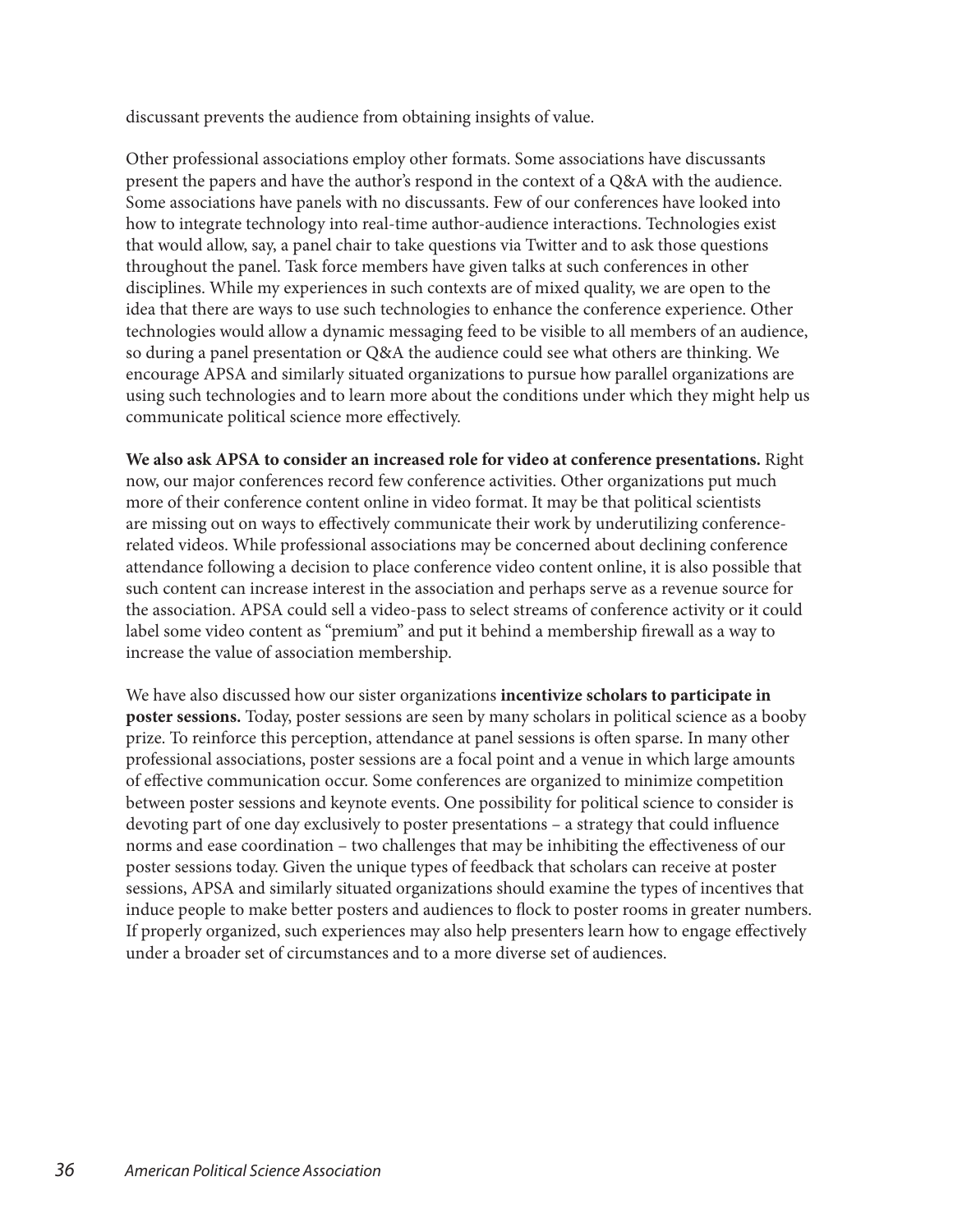# **Summaries of Reports and Interviews Prepared for the Task Force**

*These summaries were prepared by Arthur Lupia, Logan Casey, and Dumitru Minzarari*

# *Journals and Blogs*

#### **J1. Adam Berinsky "A New and Dynamic Outlet for Communicating Innovative Political Science Research"**

Action Item for APSA: Develop e-journals. They can be faster and more accessible.

#### **J2. Diana Mutz "Incentivizing the Manuscript Review System via REX"**

Action Item for APSA: Support a reviewer exchange market. There are more demands on reviewers which inhibits important forms of scholarly communication. In the REX market, scholars get credits for offering reviewers and need to spend them to have your article reviewed.

#### **J3. Brendan Nyhan, John Sides, Joshua Tucker "APSA as Amplifier"**

Action Item for APSA:

- Seek to amplify voices already in the discipline and create incentives to encourage more effective outreach and innovative communication strategies amongst members.
- Support efforts that make it easier for bloggers to ungate research. When a story breaks, journals and professional associations can benefit from the attention. Ungating academic articles, even for a brief period can benefit the public as well as the people who produced the article.
- Provide training and resources for more effective communication.
- Create awards for effective engagement and subsidize section-based efforts to do so.
- Related idea: Can APSA encourage members who speak publicly to identify as "political scientists"? Often speakers have other labels such as "foreign policy expert" or "elections expert."

#### **J4. Brendan Nyhan "A Proposal for Journal Reforms"**

Action Item for APSA: The proposal seeks to improve the credibility of published work. If we are going to get better at communicating, it will help to have better support for the claims that we make.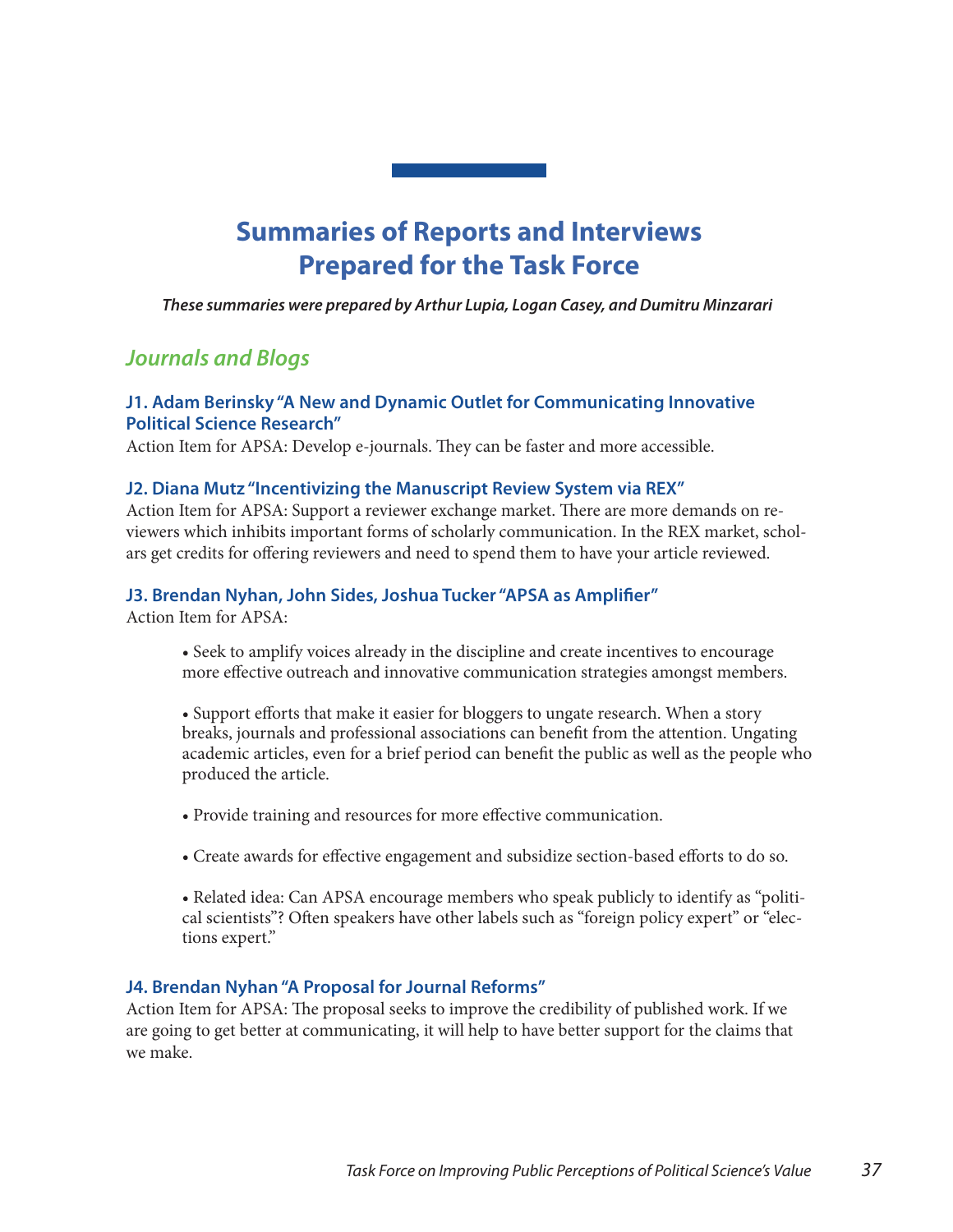• Mitigate publication bias through pre-accepted articles and results-blind peer review – in either case, reviews are based on theory, design, and impact rather than regression coefficients.

- Replication audits. Hire graduate students to demonstrate that published results are replicable.
- Proposes an incentive system for reviewers: do reviews, get credits, use credits to get expedited reviews
- Allow journals to share reviews of a given paper.
- Triple-blind reviewing: not even the editor sees the author's name.

### *Outreach - Strategies for Serving New Audiences*

#### **O1. Bruce Jentleson – Bridging the Gap**

Action Item for APSA: The BtG initiative has developed a number of programs that train people in more effective engagement and offers them opportunities to work with policymakers. This program contains several templates worth considering.

#### **O2. John Sides "Engaging Political Science Alumni Networks"**

Action Item for APSA: Commit to providing value to populations who are familiar with political science but not academics. This includes PhDs who work outside the academy, political science majors who work in government, community college instructors, and high school civics teachers. They are an untapped audience and a potential source of support.

#### **O3. Rogers Smith "Creating a Speakers and Classroom Resources Program"**

Action Item for APSA:

- Create a program to help libraries, museums, community organizations, and teachers find political science speakers and classroom resources articulating different perspectives on important issues in engaging fashion.
- Use these events as the basis of a video library that a wide range of audiences can use for their own purposes.
- Hire a dedicated staff person who could oversee outreach and be responsible for soliciting and reporting effectiveness evaluations.

#### **O4. Carol Swain – Punditry, Politics, and Academia**

Action Item for APSA and scholars: Carol Swain has succeeded in various forms of public engagement. Recently she started her own television program to bring political science insights to audiences and perspectives that most scholarly activities do not serve well. Her example provides inspiration and a template for reaching other underserved audiences. She focuses on problems associated with political correctness and a lack of political and ideological diversity in the discipline. She argues that efforts to suppress ideologically diverse dialogue reduce our discipline's value and credibility in many instances.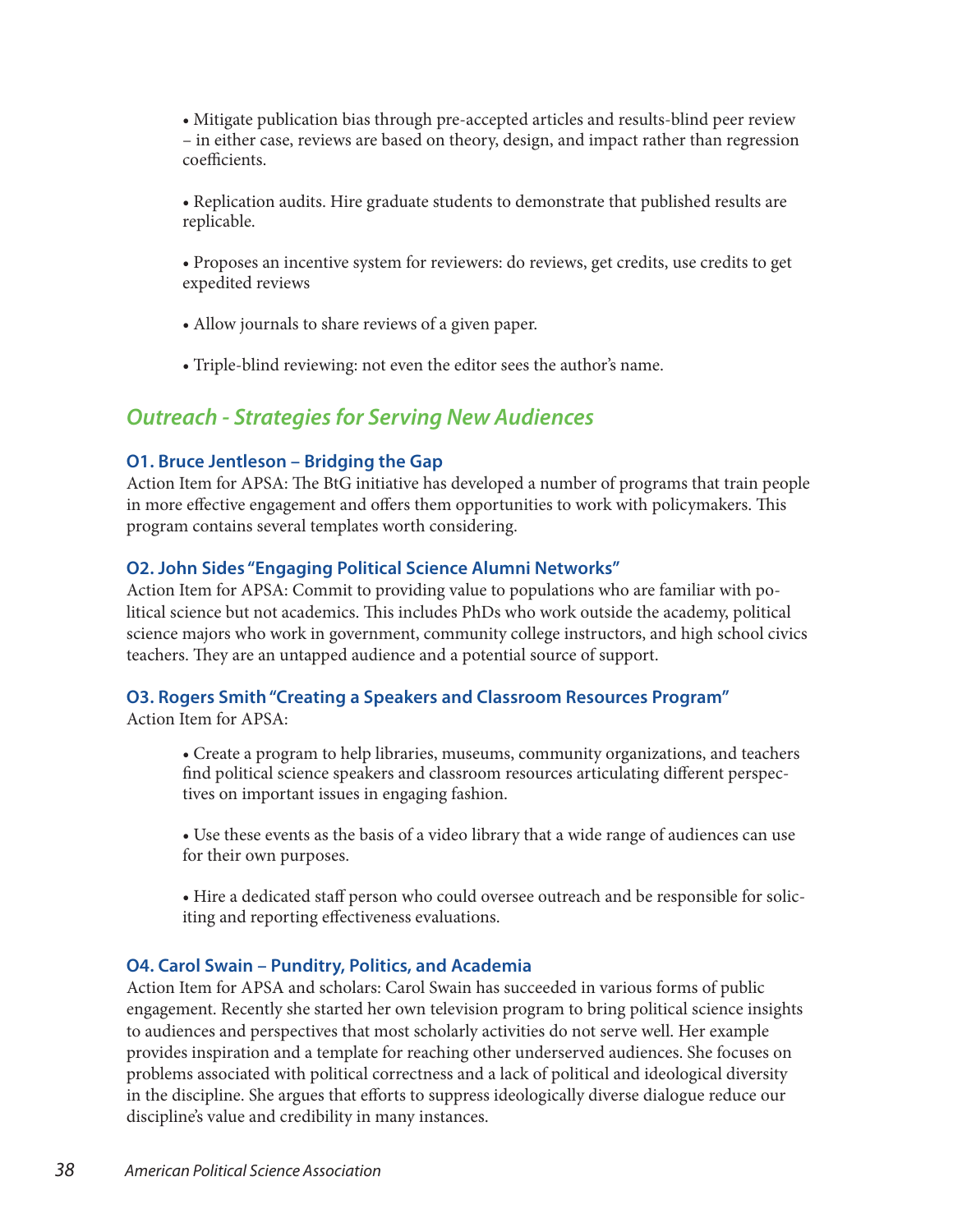# *Incentives and Opportunities for Improved Engagement*

#### **E1. Cheryl Boudreau "Seen but not Heard: Engaging Junior Scholars in Efforts to Make Political Science More Relevant"**

Action Item for APSA: Junior scholars are often discouraged from doing outreach. It is not rewarded in many tenure and promotion proceedings and can also have negative reputational effects in some subfields.

- Establish awards for junior people who do effective outreach. Related idea: subsidize section-specific programs of this kind.
- Sponsor roundtables featuring effective presentations that could draw media attention. Encourage skilled junior people to be focal in such events.
- Create engagement fellowships paralleling the congressional fellowship program.
- Run a survey. Gather systematic evidence of junior and other scholars' perceptions of the costs and benefits of various forms of outreach. Use data as a basis for subsequent action.

#### **E2. Khalilah Brown-Dean "Emphasizing the Scholar in Public Scholarship"**

Action Item for APSA:

- Create the *Public Voices Scholarship*. Provides support and incentives for scholars to more effectively engage.
- Scholars from historically underrepresented groups face additional challenges in this domain. Programs can increase their value by offering concrete means to counter such challenges.
- Collect data on the types of presentations non-academic groups would want political science to hear.
- Hold presentations about public engagement. Sessions with role models can be particularly effective.
- Sponsor TED-like events across the country to offer information on topics of regional or national importance.

#### **E3. James Druckman "Communicating Policy Relevant Science"**

Action item for scholars: This article draws from multiple fields to show why policymakers may resist or mischaracterize policy-relevant research. It offers researchers a number of suggestions for making their work more likely to gain decision makers' attention and respect.

#### **E4. Sara Hobolt. "Assessing and Maximizing the Impact of the Social Sciences"**

Action Item for APSA and Scholars. In the UK, university funding depends, in part, on national assessments. Recent assessments have placed greater weight on the social and economic impact of research. Hobolt describes the metrics that have evolved and raises questions about whether and how we can do something similar.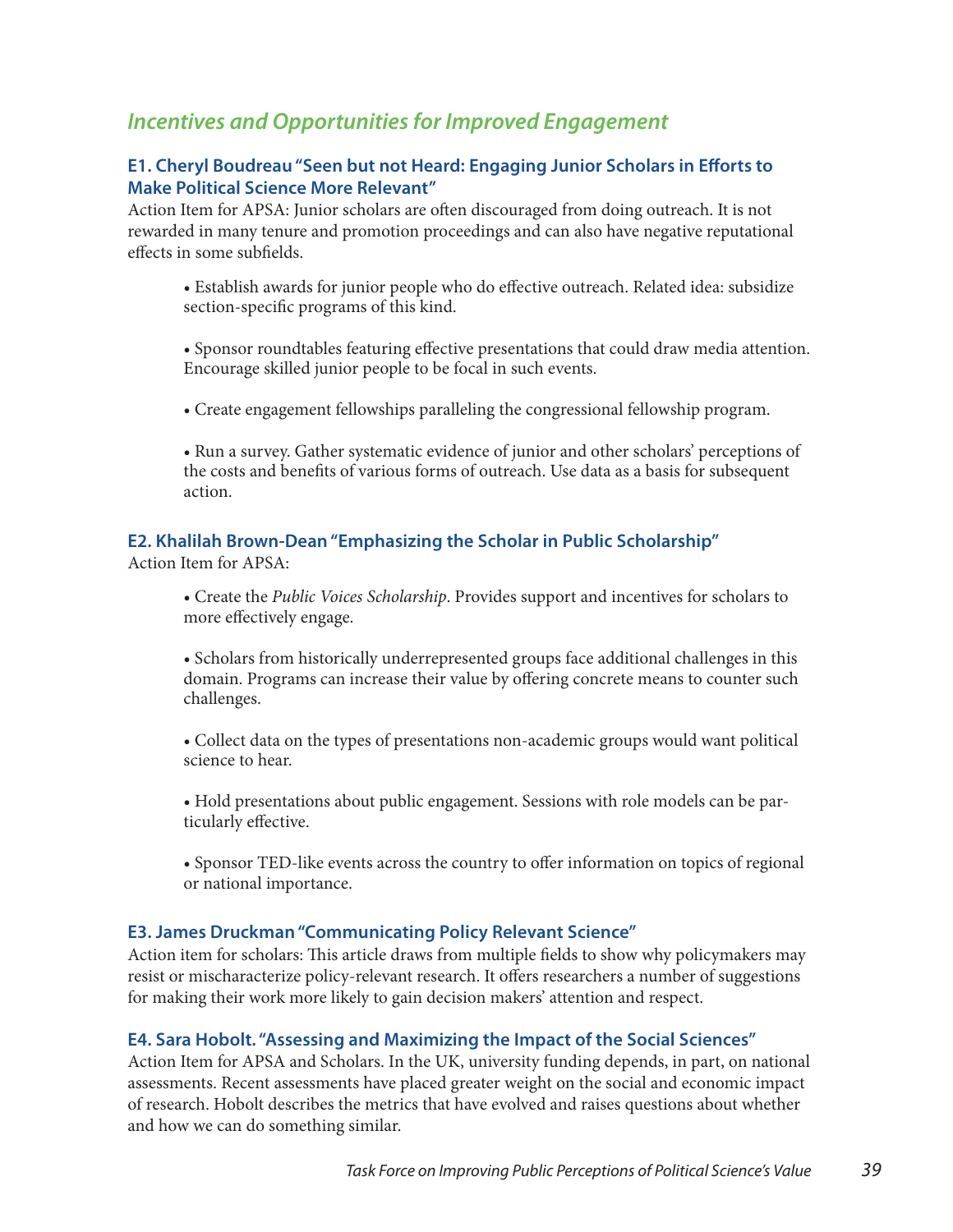#### **E5. Jennifer Hochschild. "Reflections on Improving Public Perceptions of Political Science's Value."**

Hochschild discusses the Task Force's stated goal of identifying the "means by which individual scholars and professional organizations can make political science's insights and discoveries more accessible, more relevant, and more valuable to more people" She finds all three characteristics desirable but not without concern. For example, Hochschild calls our attention to being overly concerned with relevance, because there are many scholars whose work "is difficult to make relevant to political actors or most citizens, in part because the need for precision in order to take advantage of sophisticated techniques often entails a narrow substantive focus." As for access, she raises concerns about how the ideas proposed throughout the Task Force report highlight strategies and skills most available among younger, junior scholars, while the control of disciplinary and institutional resources rests with the older, senior scholars. The Task Force's endeavor, therefore, may prompt a mixed reaction to the Task Force's recommendations.

#### **E6. Rose McDermott: Learning to Communicate Better with the Press and Public**

Action Item for scholars: Few if any of us receive training on how to speak to reporters or large audiences. This contribution describes the incentives, challenges, and opportunities at hand in such domains and offers advice about how to get your point across while staying true to the content of your research.

# *In-Depth Interviews*

From each interview, I have selected a statement that reflects its focal argument for more effective engagement.

#### **V1. Brian Baird**

To improve communication to policymakers and the public, political scientists should:

1: "Recognize that challenging the legitimacy… of elected representatives to question where funding goes is a fool's errand."

2: "Apply their own insight into how they approach this problem."

3: "Do some serious self-reflection on exactly what we're doing with the people's money, and where the value proposition is for that."

#### **V2. Melissa Harris-Perry**

While the media believes that economists and former political staffers "carry great and inherent weight" and expertise, "[p]eople do not understand what it is that political scientists know" or have to offer. To address this, MHP suggests:

1: "finding the ambassadors and building a relationship with the translators" – identify the political scientists who have relevant things to say about current/anticipated news cycles, and actively offer those people to the media: "If you want an expert, call X."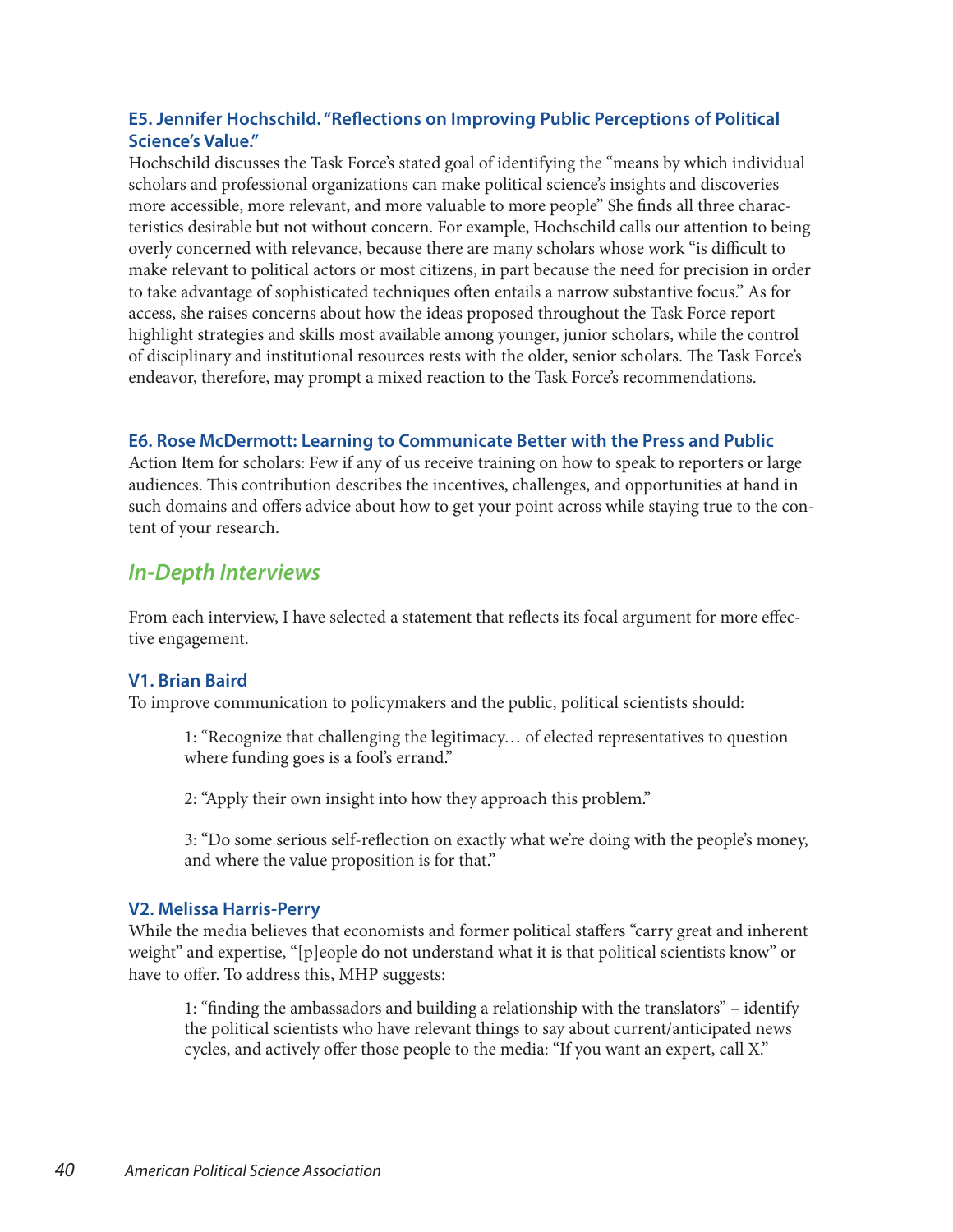2: "We, as a discipline, need to actively pitch a media A-team" – identify a variety of key targets across different forms of media (print, electronic, TV/broadcast, social) and get our voices there. Concrete goals with a concrete team working on them.

#### **V3. Dan Schnur**

• To get practitioners to see the value of our work, "we need to make more of an effort to show them that we respect theirs."

• "The trick is finding a way to present the value of the information without sounding condescending" or partisan.

• However, there will always be people who don't want to hear what our research or data shows, so we cannot focus on not offending/upsetting people, but rather establishing a track record of credible work and building respect over time.

#### **V4. Daron Shaw**

• Political science has contributed many tools and concepts to the practice of politics, but they become conventional wisdom and the "point of origin gets lost." We do a poor job of claiming ownership.

• There are strong incentives not to get involved in researching certain issues, such as voter ID laws, because of the public attention and skepticism of the researcher's political agenda. "But at the edges in a battleground state, this kind of applied knowledge, where it's a point or two, I think it's a real distinct possibility, and the intersection between academia and practical politics is really amazing."

#### **V5. Victoria DeFrancesco Soto**

APSA needs to help build a bridge connecting political researchers and political practitioners. It should:

• Help members move away from penalizing engagement and move towards a reward system --- change the incentive structure.

• Coordinate get-to-know-yous and roundtables with political analysts, consultants, et al.

• Offering a database where journalists, political analysts, practitioners can turn for expert advice or commentary.

#### **V6. Lynn Vavreck**

Vavreck contends "that it is not any scientist's job to make the results of their scientific work accessible to a layperson." However, given that the discipline relies on public support, this is a place where APSA and universities can be doing more to help. Doing scientific research is a very different skill than being able to articulate the value of that research in plain English. To this end, Vavreck makes several proposals, including: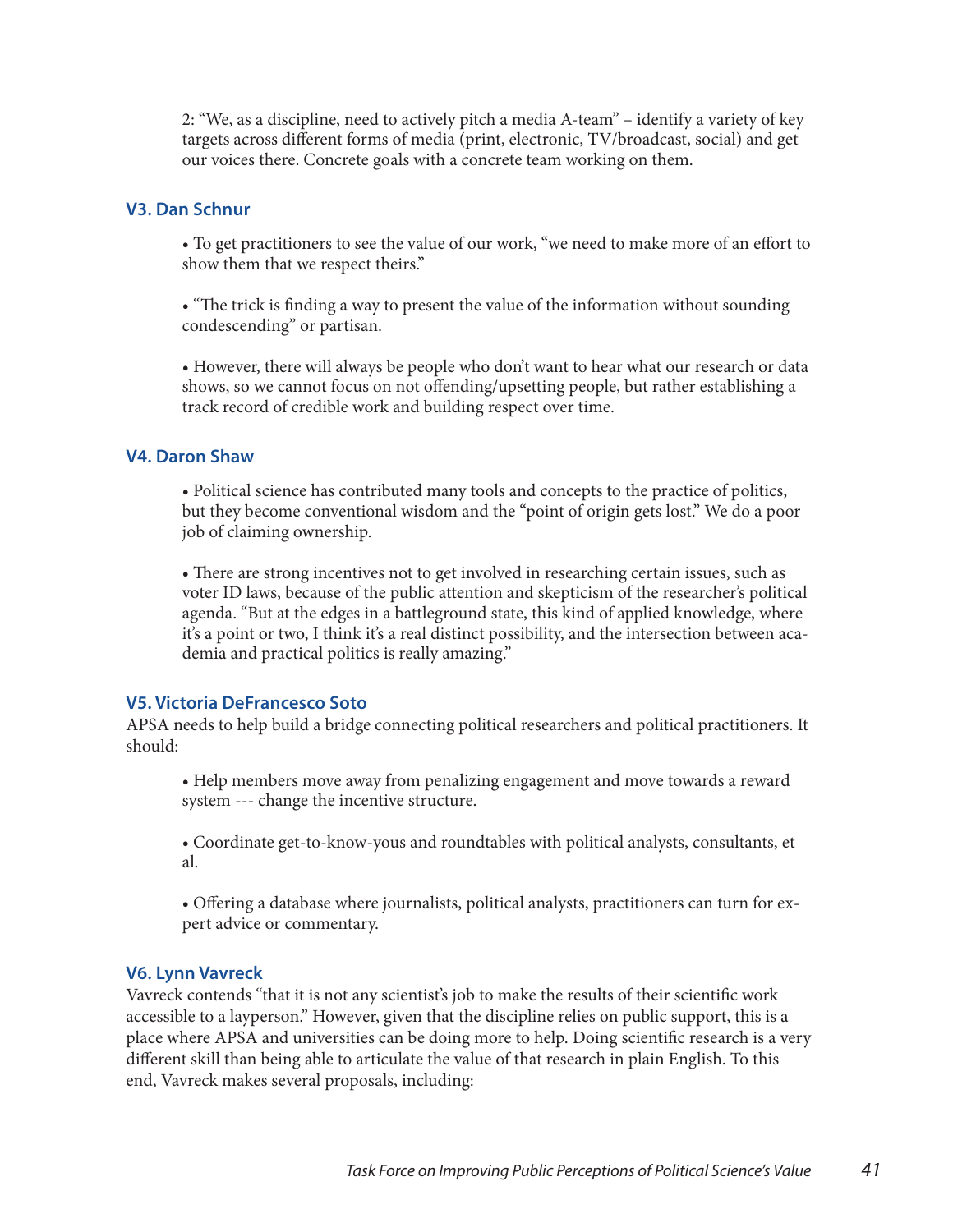• APSA ought to have a science writer on staff who can quickly read someone's peer reviewed publications, understand why it's relevant and also complicated, and be able to turn it into a press release / whatever is needed at that moment.

• Collect these short summaries/reviews, sort them topically, make them available on APSA's webpage so that media and others could find expert research quickly.

• Use e-journals for publishing results that are timely but not paradigm-changing.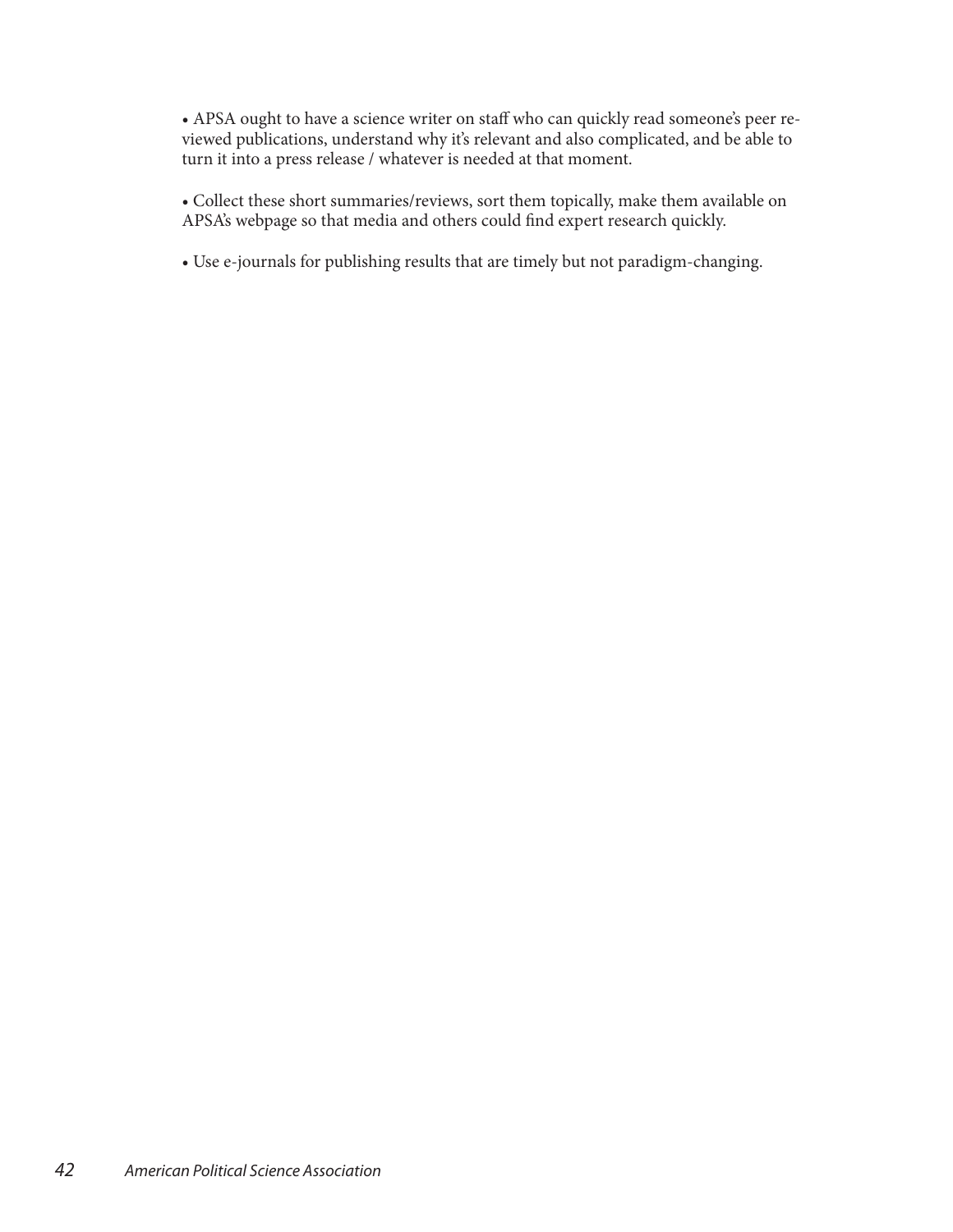# **Ongoing Challenges and Opportunities**

*Note: This is an updated version of the original charge. It has two sections.*

*The first section is a component slightly revised version of the initial charge for the Task Force. We have modified parts of the original charge to reflect task force activities. The original charge listed topics for force members to pursue. Many of the topics were pursued and developed in very effective ways. Those pursuits became recommendations and are featured in the recommendations that you have just read.*

*The second section pertains to related topics that the task force discussed, but did not have sufficient time or resources to pursue. For these topics, the task force does not offer formal recommendations action beyond those listed above. We do believe that a number of the ideas merit further discussion and action.*

# *1. The Task Force's Charge*

Political scientists are working on numerous projects with substantial potential to benefit society. The public value of this work depends on the effectiveness with which its implications are conveyed to diverse audiences – including students, policymakers, and the public. Many APSA members believe that the association can and should do more to convey the public value of political science and should do more to support members who wish to do the same.

To the extent that APSA has attempted to improve its communicative effectiveness, it is often perceived as having done so sporadically or ineffectively. Such sentiments were common during the era of "the Coburn amendment" that placed special restrictions on political science grants at the National Science Foundation. Such perceptions fueled a growing recognition that our scholars and professional organizations have substantial untapped potential for improving how they provide insights of value to others (see, e.g., http://aaas.confex.com/aaas/2013/webprogram/ Symposium174.html and http://www.nasonline.org/programs/sackler-colloquia/completed\_colloquia/science-communication.html).

Our experience with APSA has been that individual staff members are highly motivated to serve the association and its members. At the same time, individual staff members often have no special expertise in developing communicative strategies that effectively convey important information to broad audiences. In recent years, there has been increased recognition of these challenges within APSA. Staff changes and the creation of a number of committees on outreach, publications, and the APSA website signal increase attention to improve what various audiences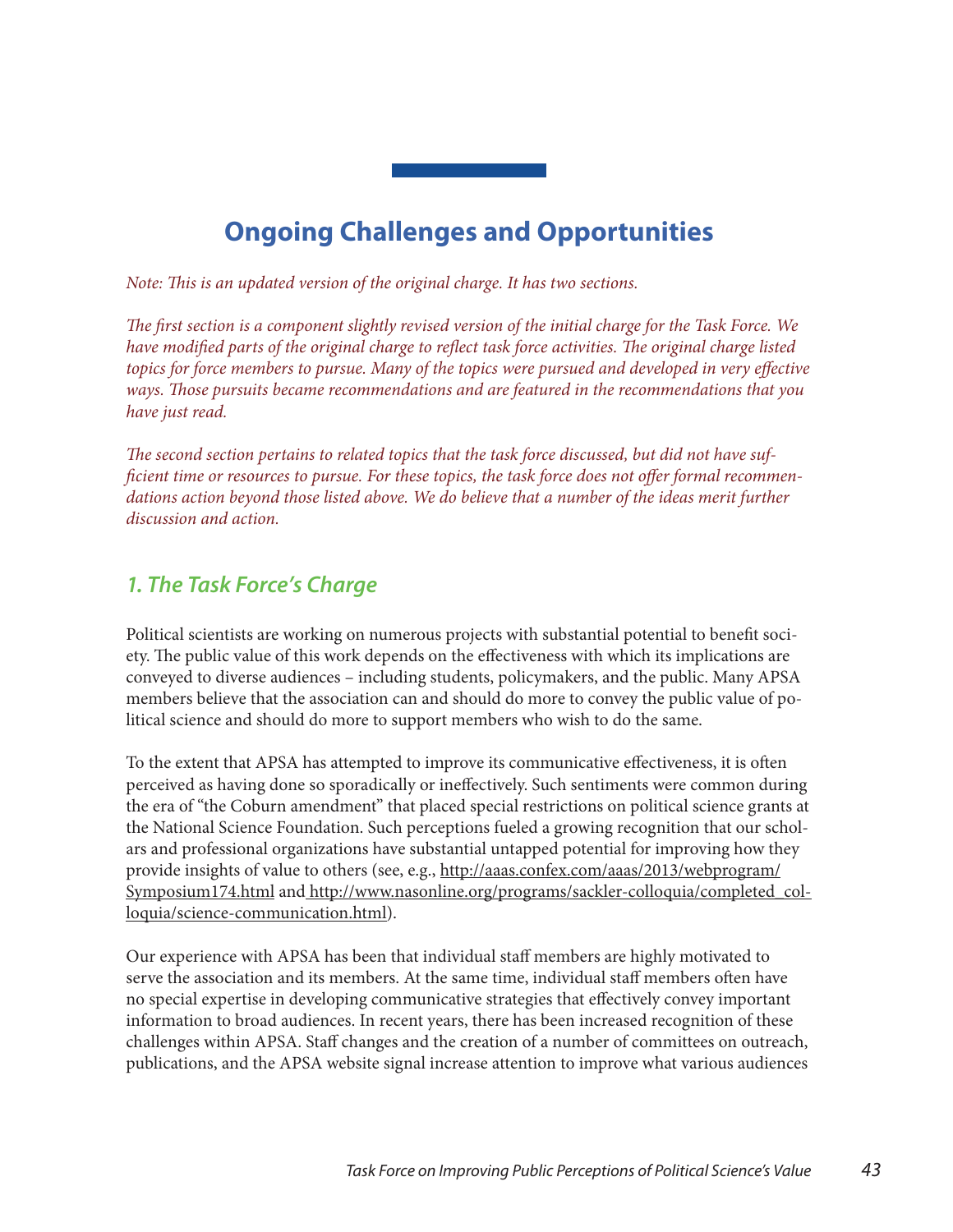can learn from APSA members. Despite the fact that these efforts can complement one another in quests to improve communicative effectiveness, they did not appear to be well coordinated. Leaders of several of these committees report little or no sustained follow-through by the association.

While many members and APSA staff voice support for improved communication and more expansive engagement, at the time this task force was commissioned, APSA had not committed to systematic evaluations of the effectiveness of current or planned communicative activities. Without tangible accurate evidence, it is difficult to evaluate the effectiveness of its current communicative activities. Without such evidence, plans for new publications, websites and so on may not produce desired engagement outcomes.

With doubts about the discipline's future being raised in visible venues, and with knowledge of the highly valuable work that is being done, but not communicated effectively, this report seeks to enhance the discipline's ability to provide greater value to a broad set of public audiences. This mission includes:

- examining current and possible incentives that affect how political scientists and professional organizations convey insights that can benefit others.
- learning more about what our current and potential audiences want from us.
- the aggressive pursuit of strategies and infrastructure that will help political scientists more effectively deliver content that can improve others' lives.

Taking these steps is necessary for broadening and deepening appreciation of political science's public value.

With such goals in mind, we must guard against complacency when looking for ways to engage important publics more effectively. Many other organizations, when examining their communicative effectiveness, often fall back on premature self-congratulation instead of actively pursuing available and more effective alternatives (Alan R. Andreasen, *Social Marketing in the 21st Century*, Jossey-Bass, 1995). We do not want to repeat such mistakes. APSA and other organizations devote resources to journals, conferences, websites because they believe them to be effective means of communication. If we want to claim to be an organization that provides knowledge of real value to diverse constituencies, we should rigorously and continuously evaluate the validity of those beliefs.

At the same time, we understand that proposing significant changes to entities such as journals and conferences will be controversial. This is why it is important to state that our purpose is not to ignore or underappreciate the substantial efforts that have been made on the discipline's behalf. Our goal, instead, is to make these kinds of efforts more valuable to more people. Indeed, we have asked the task force to recognize different perspectives within in the discipline and use knowledge of these dynamics to inform how APSA should pursue and evaluate various communicative strategies.

In sum, the task force seeks to help APSA, its members, and similarly situated organizations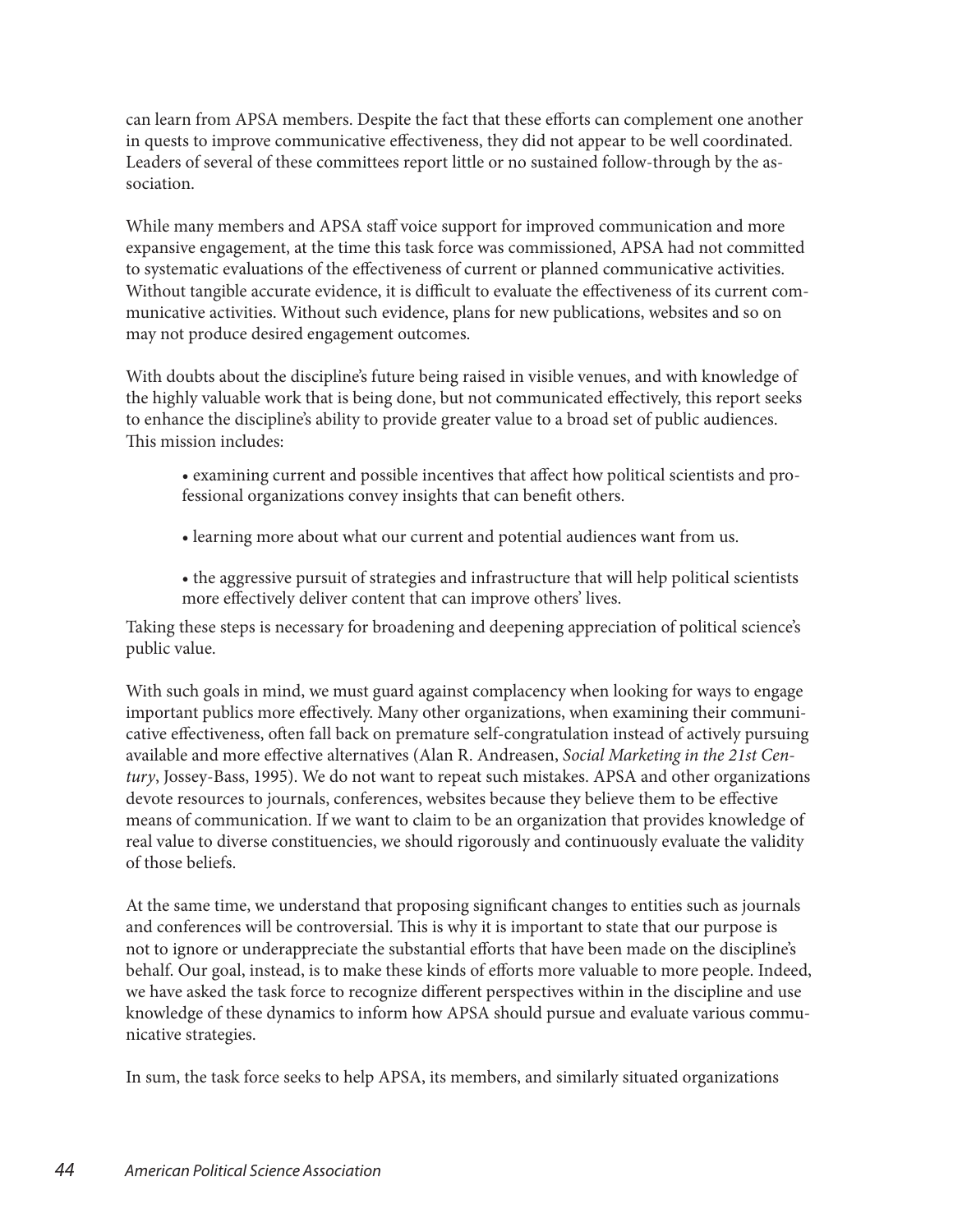more effectively attract the attention, and affect the beliefs, feelings, and knowledge of, important audiences in ways that improve their lives. With such an understanding, political science can produce communication that is more memorable, more meaningful and more valuable to more audiences.

# *2. Legitimacy and Evaluation*

#### **LEGITIMACY**

A sober view of the social sciences will reveal that a good portion of its work is not politically or ideologically neutral. There are many recent examples of social scientific research that treat conservatism as a pathology and polarization as something that needs to be cured. Of course, all such claims are debatable. Conclusions of this kind are infused with ideological assertions and cannot be defended as strictly neutral statements. Moreover, every empirical study of the political leanings of American social scientists shows that they tend to be more sympathetic to contemporary liberal than conservative viewpoints. Given the partisan imbalance within many sectors of the academy, we should not be surprised when people who do not share liberal viewpoints question the validity and value of social science research as a whole.

Our task force does not re-litigate partisan debates that are occurring elsewhere. But we have asked our ideologically and culturally diverse group to clarify how the politicized environments in which we work as scholars, and the politicized environments in which our work is interpreted, affect public perceptions of the value of political science. This report contains important examples of ways that scholars have built and maintained credibility in high-value and ideologically-diverse or heavily conservative communicative environments (see, for example, the contribution to this report by Carol Swain). Experimental research and case studies on this topic clarify not just how to describe political science in ways that are more likely to be meaningful to important audiences, but also steps that individuals and organizations can take to build and maintain their credibility in circumstances where political entrepreneurs will try to mischaracterize the work. Information from basic research, applied research, and case studies on the dynamics of credibility, belief change, and persuasion can be helpful in showing how scholars can both stay true to the content of their work while presenting it in more effective ways. (Lupia A (2013) Communicating Science in Politicized Environments. Proceedings of the National Academy of Science 110: 14048-14054.)

A commonly proposed strategy to augment and strengthen public views of the discipline's contributions is to convey the broader impacts of specific research agendas more effectively. One handicap that the social sciences often have is that after one of our findings becomes widely known and used, people come to believe that they have "known it all along." In behavioral economics, a well-known example of this phenomenon pertains to switching employee retirement plan participation from "opt-in" to "opt-out." A decade ago, most employers gave their employees the option to opt-into voluntary contributions to tax-privileged retirement accounts. In some cases, employers matched employee contributions. Research showed, however, that many people chose not to opt-in at a young age and regretted this decision later in life. The same research suggested that many more people would participate if the default option were participation in the program and not contributing required opting-out, then participation rates would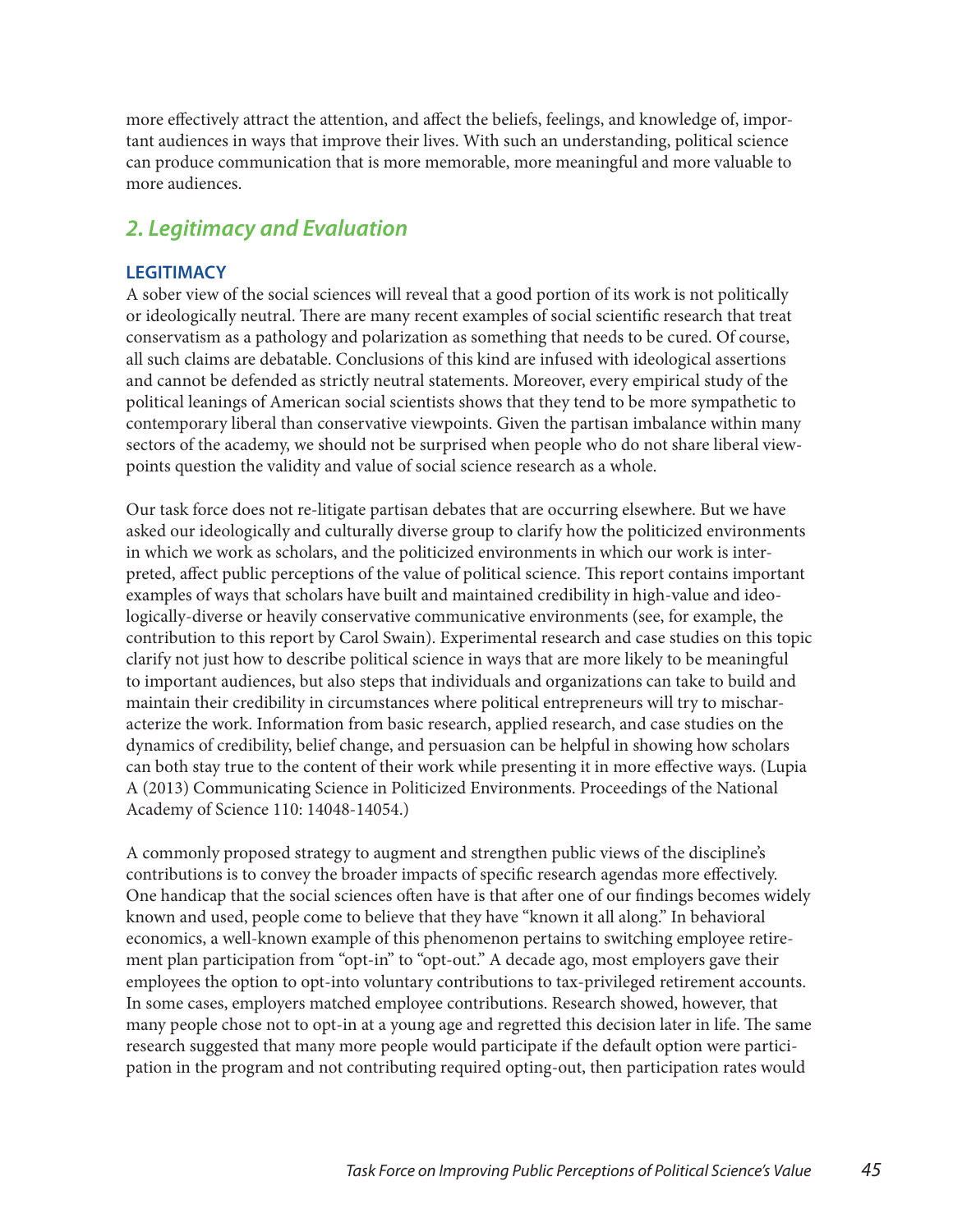increase substantially. Many companies have made this switch and the predictions have held true. Many workers now have better retirement prospects as a result. While many people now consider opt-out plans "common sense" it is easy to demonstrate that (a) such sensibility did not exist until recently and (b) the spread of such sense followed the publication and effective dissemination of social science research.

Task force members have identified circumstances where political science research has improved the performance of individuals, companies, or countries. Examples include how recent GOTV field experiments have affected campaign strategies, how political science research influenced military strategies under General Petraeus (who holds a PhD in our discipline). Task force members have also identified examples where political science findings were not applied and where application of these insights would have improved outcomes. Jamie Druckman's recent work on how to describe new technologies to the public provides one example of such research (Druckman JN, Bolsen T (2011) Framing, motivated reasoning, and opinions about emerging technologies. J Comm 61: 658-688.)

This report contains a number of proposals for communicating this and similar information more effectively. In so doing, APSA and its members can offer a broader understanding of political science's content and value. While political science, by the fact of its subject matter, will still continue to produce findings that make government officials and some members of the public uncomfortable, a greater understanding of the value of the approach can help broader populations balance that discomfort with the knowledge that the pursuit (generally considered) can provide meaningful value to many people.

#### **EVALUATION**

As the National Academy of Sciences has recently emphasized, scholars often do not present what they know in optimal ways (http://www.nasonline.org/programs/sackler-colloquia/ upcoming-colloquia/science-communication.html). A common problem is that expert communities need to develop novel theoretical frameworks and unusual language to effectively communicate complex and novel phenomena. Problems occur when experts are asked to describe their discoveries to broader audiences. Language and concepts that the experts regard as vital are included in presentation. Audiences see the presentation as needlessly abstract and as failing to "get to the point" or speak to their own needs and aspirations. A common outcome is that audiences ignore most or all of such presentations and funders are left wondering why.

There is a better way forward. An increasing number of research projects in fields such as health, biology, and climate change are working with social scientists to develop and evaluate more effective communication strategies. The objective of these collaborations is to stay true to the underlying research and convey it in terms that are directly relevant to, and actionable by, high-value audiences. These efforts are broadly interdisciplinary. They involve experiments and surveys that help researchers identify what audiences want to know, what types of presentations make the project's main lessons most memorable and salient, and what communicative strategies are most likely to convert knowledge to action.

While this task force did not have the resources to conduct their own comprehensive evalua-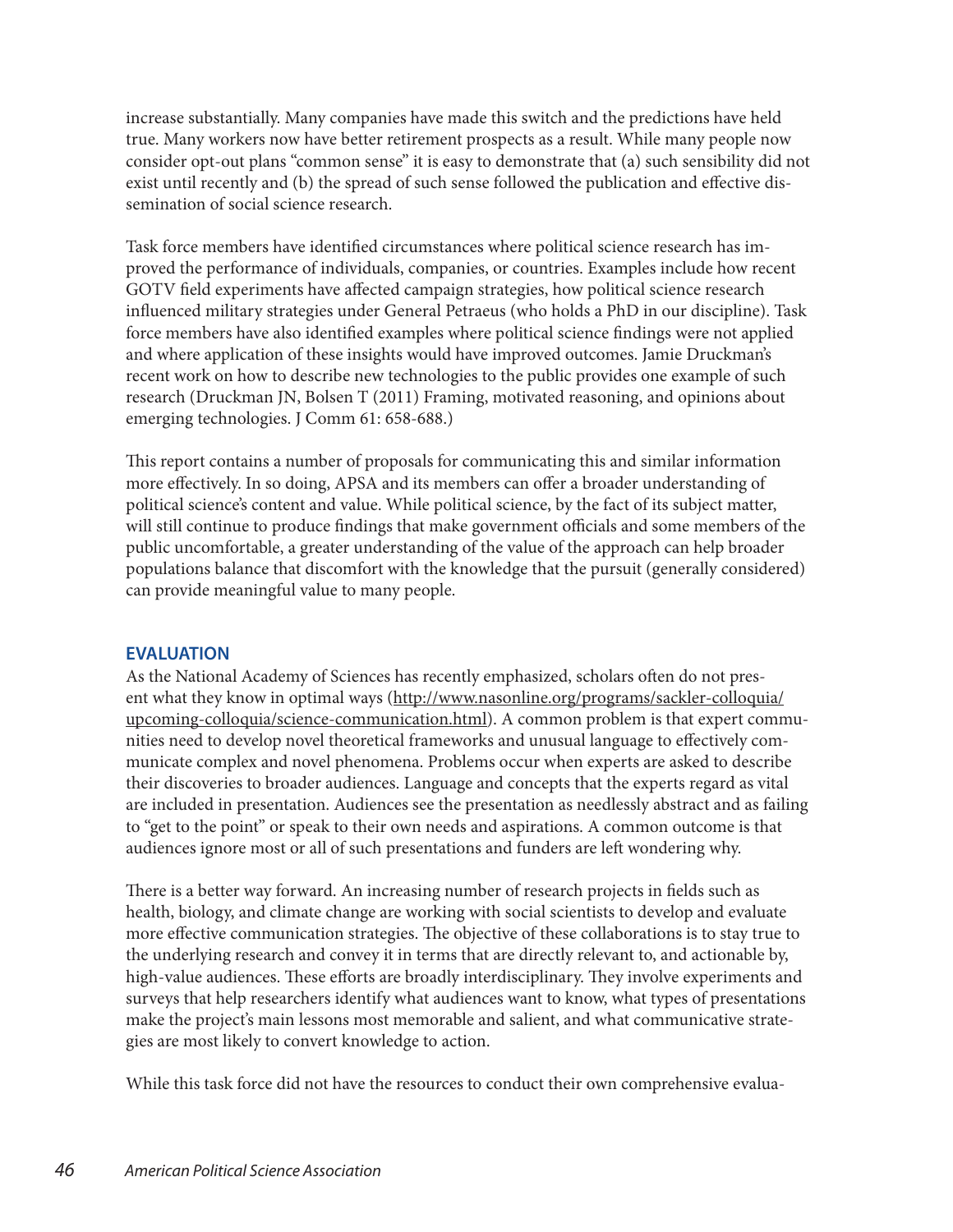tions, its members have shaped scholarly and lay understandings of communication and persuasion in politicized environments. They use innovative techniques to produce credible measures of what the public knows, how it thinks, and the conditions under which it is willing to change its mind about a range of important topics (see, for example, the use of such insights in the contributions by James Druckman and Rose McDermott). Amongst the insights that the work produces is clarity on what it is about different types of presentations that can cause the public to have new thoughts and feelings about important but controversial studies. Their work shows how the effects of presentations vary across different segments of the population. This work shows how to stay true to a scientific argument while conveying information in a ways to which audiences can relate. It shows the importance of understanding an audience's core values and finding ways to increase communicative success by describing our findings with respect to that audience's values and aspirations. Their work is not about how to "dumb down" political science to reach the public, it is about how to "smarten up" about how to present political science in ways that will make its content more relevant and meaningful to audiences who can act upon it.

In general, evaluation of a communicative strategy entails defining a clear and measurable set of communicative and educational goals at the outset and developing means of measuring audience recall, knowledge changes, and the production of new competences. One upside of approaching evaluation in this way is especially salient given our need to communicate important ideas to broad and diverse international audiences. It is well established that historical and cultural differences affect how people interpret and process information. These differences affect communicative phenomena as elementary as which analogies are most effective in conveying complex ideas and in the types of evidence that are perceived as credible. The methodological and professional diversity of our task force will give us means to better understand, measure, and effectively address how we can better engage the diverse segments of the public by learning more about the correspondence between what they want and what we do.

A greater emphasis on understanding the current and possible future impacts of our work is essential to the discipline's continuing relevance and public support. Political science is not an entitlement. It is an endeavor that must continually demonstrate its value if it wants others to support it.

The task force believes that many of the activities listed in this report leverage APSA's comparative advantages in ways that a number of its current activities do not. If APSA wants to improve the public's perceptions of the discipline, then it must be willing to consider the relative value of all of its communication related endeavors. If new projects can provide greater value to the discipline then APSA's current activities, then the leadership and membership ought to consider devoting more resources and expertise to these activities.